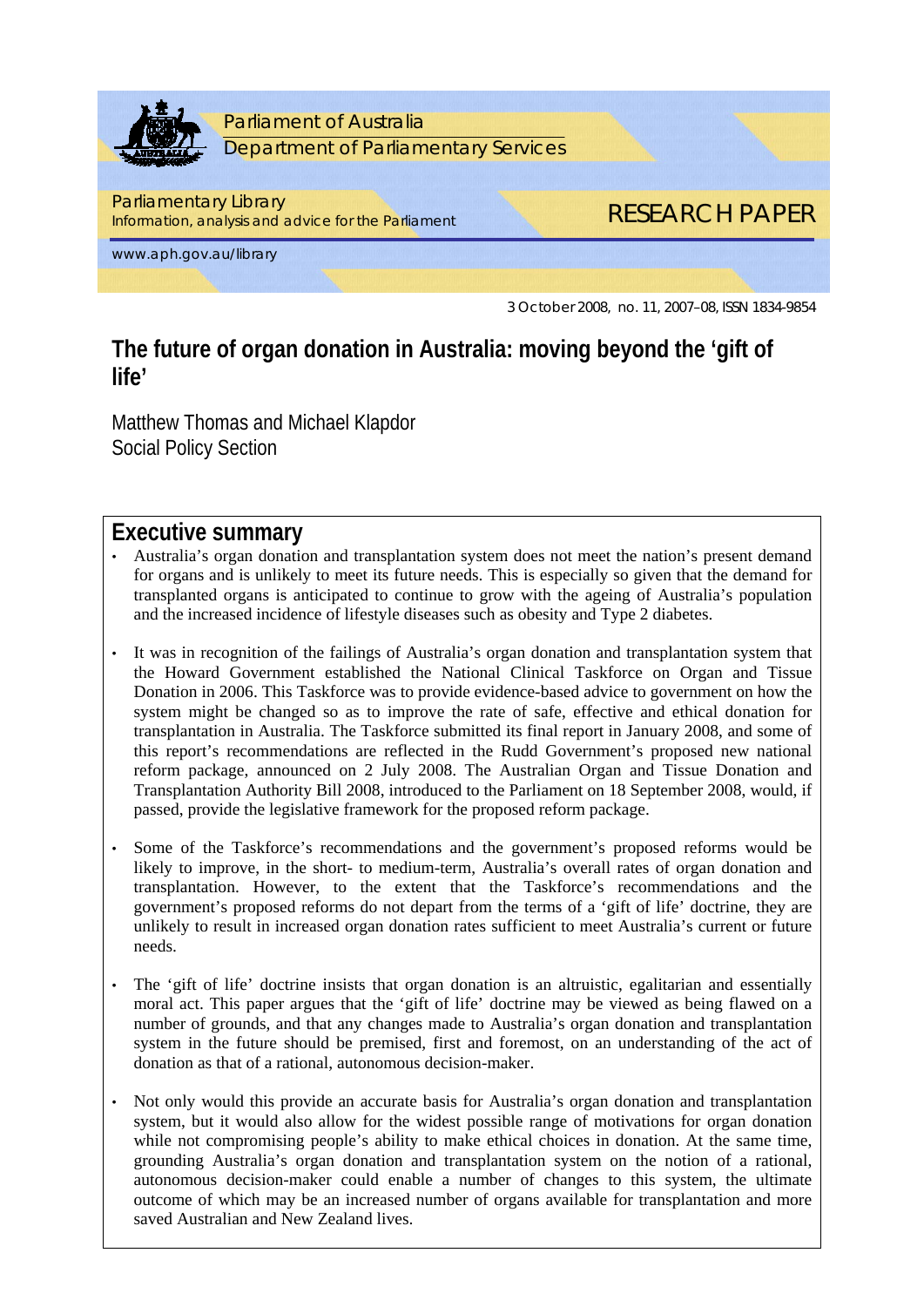# **Contents**

| Australia's organ donation and transplantation sector—a fragmented system | 21 |
|---------------------------------------------------------------------------|----|
|                                                                           | 22 |
|                                                                           | 25 |
|                                                                           | 25 |
|                                                                           |    |
|                                                                           | 27 |
|                                                                           | 29 |
|                                                                           |    |
|                                                                           | 33 |
|                                                                           |    |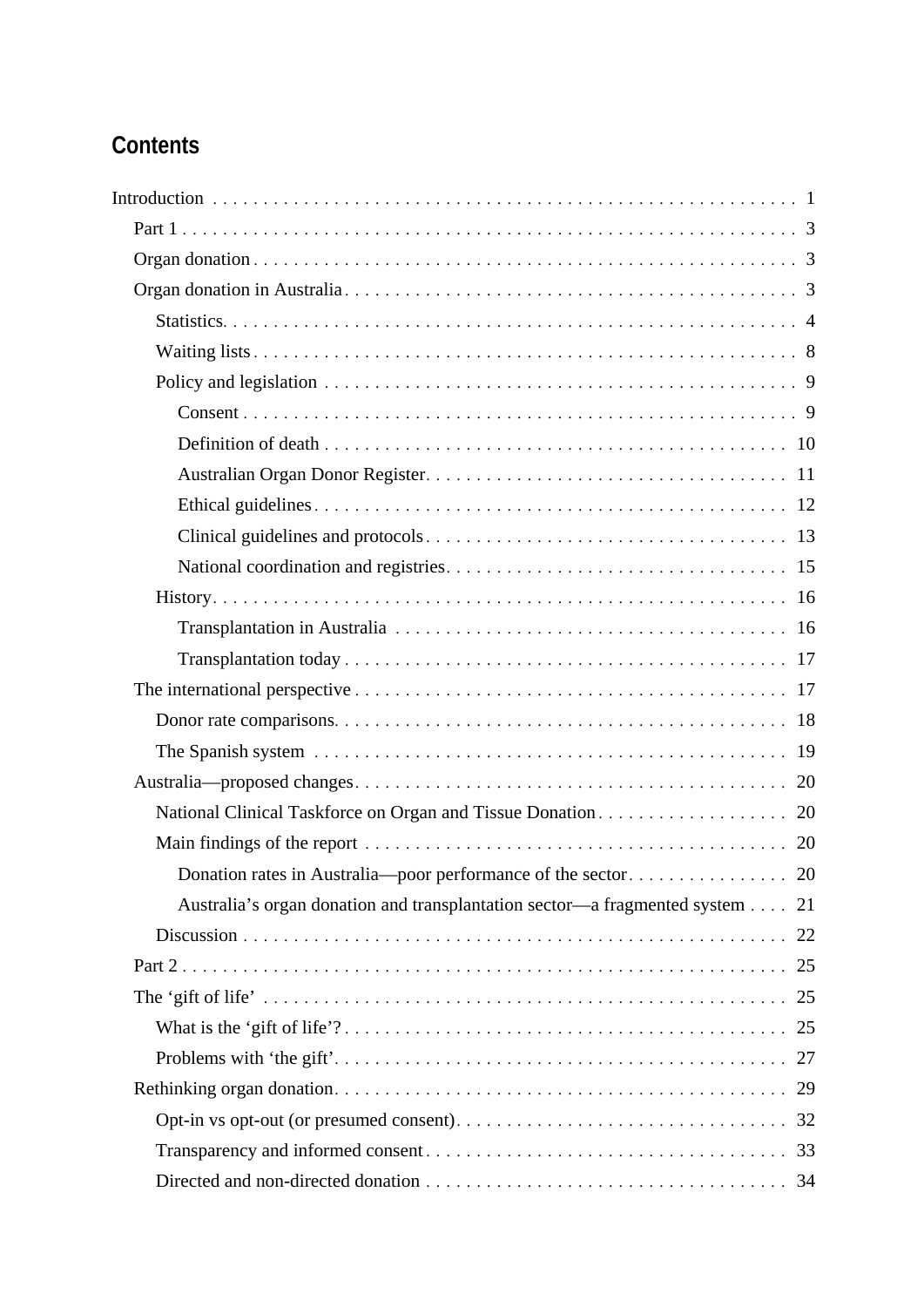# **List of acronyms**

| <b>ADAPT</b>  | <b>Australasian Donor Awareness Program</b>                                          |
|---------------|--------------------------------------------------------------------------------------|
| <b>ACCORD</b> | Australian Coordinating Committee for Organ Registries and Donation                  |
| <b>AHMAC</b>  | Australian Health Ministers' Advisory Council                                        |
| <b>AHMC</b>   | <b>Australian Health Ministers' Conference</b>                                       |
| <b>ALRC</b>   | <b>Australian Law Reform Commission</b>                                              |
| <b>ANZICS</b> | Australian and New Zealand Intensive Care Society                                    |
| <b>ANZOD</b>  | Australia and New Zealand Organ Donation Registry                                    |
| <b>AODR</b>   | <b>Australian Organ Donor Registry</b>                                               |
| dpmp          | Donations per million population                                                     |
| <b>IRODaT</b> | International Registry of Organ Donation and Transplantation                         |
| <b>NHMRC</b>  | National Health and Medical Research Council                                         |
| <b>NODC</b>   | National Organ Donor Collaborative                                                   |
| <b>ONT</b>    | Organización Nacional de Trasplantes (Spanish National Organisation for Transplants) |
| <b>RTA</b>    | Roads and Traffic Authority (NSW)                                                    |
| <b>TGA</b>    | Therapeutic Goods Administration                                                     |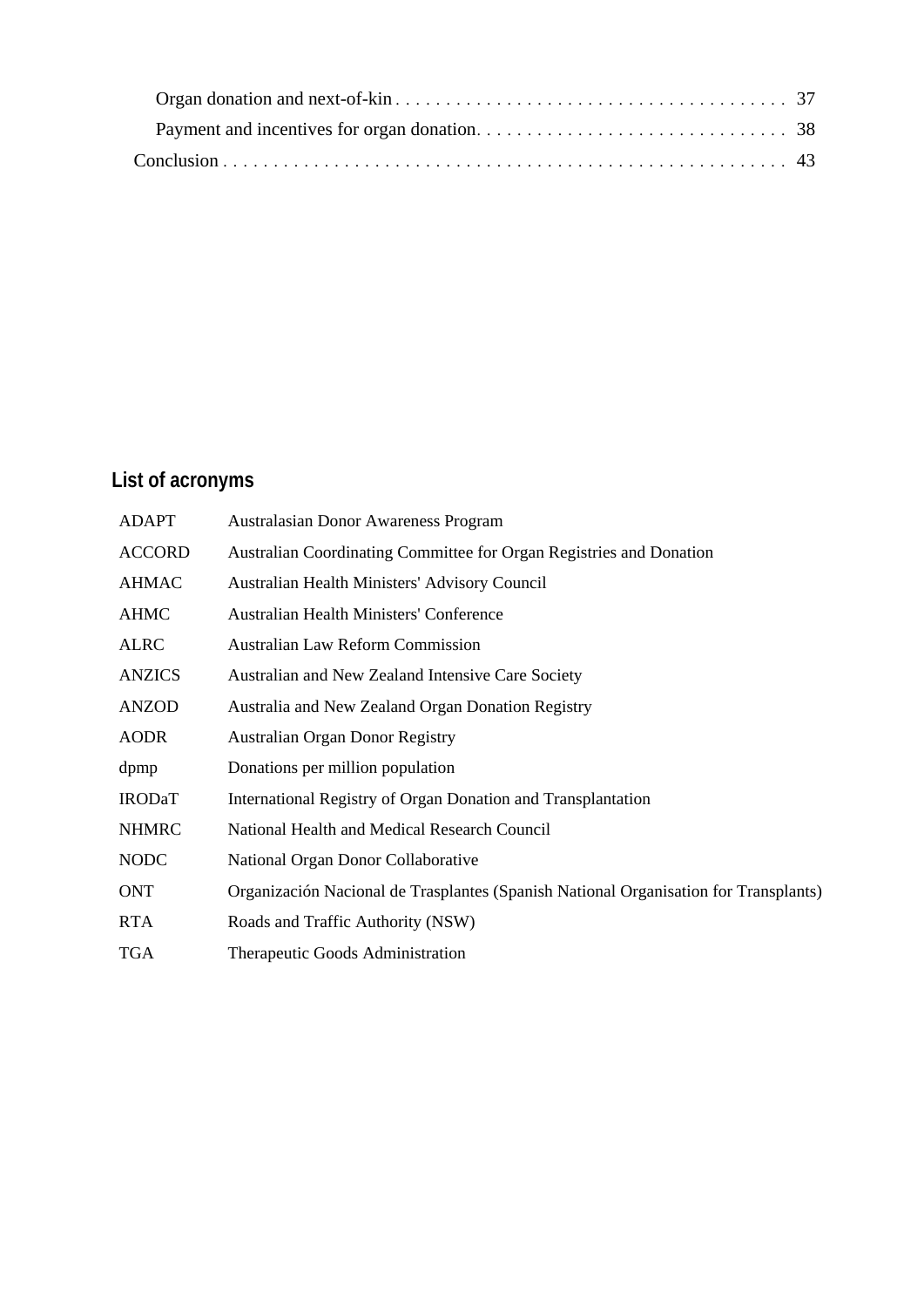# <span id="page-3-0"></span>**Introduction**

1

Despite widespread public support for the concept of organ donation in Australia, the nation has one of the lowest rates of organ donation in the world.

Without an increase in the rate of organ donation in Australia, Australians suffering from lifethreatening illnesses and awaiting an organ donation will continue to die at an ever increasing rate.

In this context, there is substantial interest in finding ways of translating Australians' stated commitment to organ donation into improved actual organ donation rates. It was with this goal in mind that a National Clinical Taskforce on Organ and Tissue Donation was established by the Howard Government in October 2006. The Taskforce was to provide the Australian Government with evidence-based advice on ways to improve the rate of safe, effective and ethical organ, eye and tissue donation for transplantation in Australia. In January 2008, the Taskforce submitted its final report, which was intended to serve as the 'road map' for reform of the sector with a view to lifting the organ donor rate in the future. This report identified significant systemic problems within the Australian organ donation and transplantation sector, and contained six critical areas for action and 51 separate recommendations for improving Australia's organ donation and transplantation system. On 2 July 2008, the Rudd Labor Government announced a proposed national reform package intended to 'establish Australia as a world leader in organ donation for transplantation'.<sup>[1](#page-3-1)</sup> The reform package was endorsed by the Council of Australian Governments on 3 July 2008, and a Bill to implement the measures contained in the package introduced to the Parliament on 18 September  $2008<sup>2</sup>$  $2008<sup>2</sup>$ . The proposed package follows in all its essentials the recommendations of the Taskforce.

It is likely that implementation of a number of the Taskforce's recommendations would improve the rate of organ donation and transplantation in Australia, at least in the short- to medium-term. International experience and, closer to home, South Australia's experience, has shown that a standardised donation process in hospitals, combined with a proactive donor detection program performed by well-trained transplant coordinators, can help to convert many potential donors into actual donors.<sup>[3](#page-3-3)</sup>

<span id="page-3-1"></span><sup>1.</sup> N. Roxon and K. Rudd, *\$136.4 million national plan to boost organ donation and save lives*, media release, 2 July 2008, [http://parlinfoweb.aph.gov.au/piweb/TranslateWIPILink.aspx?Folder=pressrel&Criteria=CITA](http://parlinfoweb.aph.gov.au/piweb/TranslateWIPILink.aspx?Folder=pressrel&Criteria=CITATION_ID:6NYQ6) [TION\\_ID:6NYQ6,](http://parlinfoweb.aph.gov.au/piweb/TranslateWIPILink.aspx?Folder=pressrel&Criteria=CITATION_ID:6NYQ6) accessed on 1 September 2008.

<span id="page-3-2"></span><sup>2.</sup> Australian Organ and Tissue Donation and Transplantation Authority Bill 2008.

<span id="page-3-3"></span><sup>3.</sup> For an analysis of the reasons behind South Australia's success in organ donation rates relative to Australia's other states and territories, see Australians Donate, *Review of factors influencing the Donor Organ Rate in South Australia*, available from [http://www.australiansdonate.org.au/index.php?option=com\\_content&task=view&id=43&Itemi](http://www.australiansdonate.org.au/index.php?option=com_content&task=view&id=43&Itemid=80) [d=80](http://www.australiansdonate.org.au/index.php?option=com_content&task=view&id=43&Itemid=80), accessed 4 August 2008. The National Organ Donation Collaborative, established in July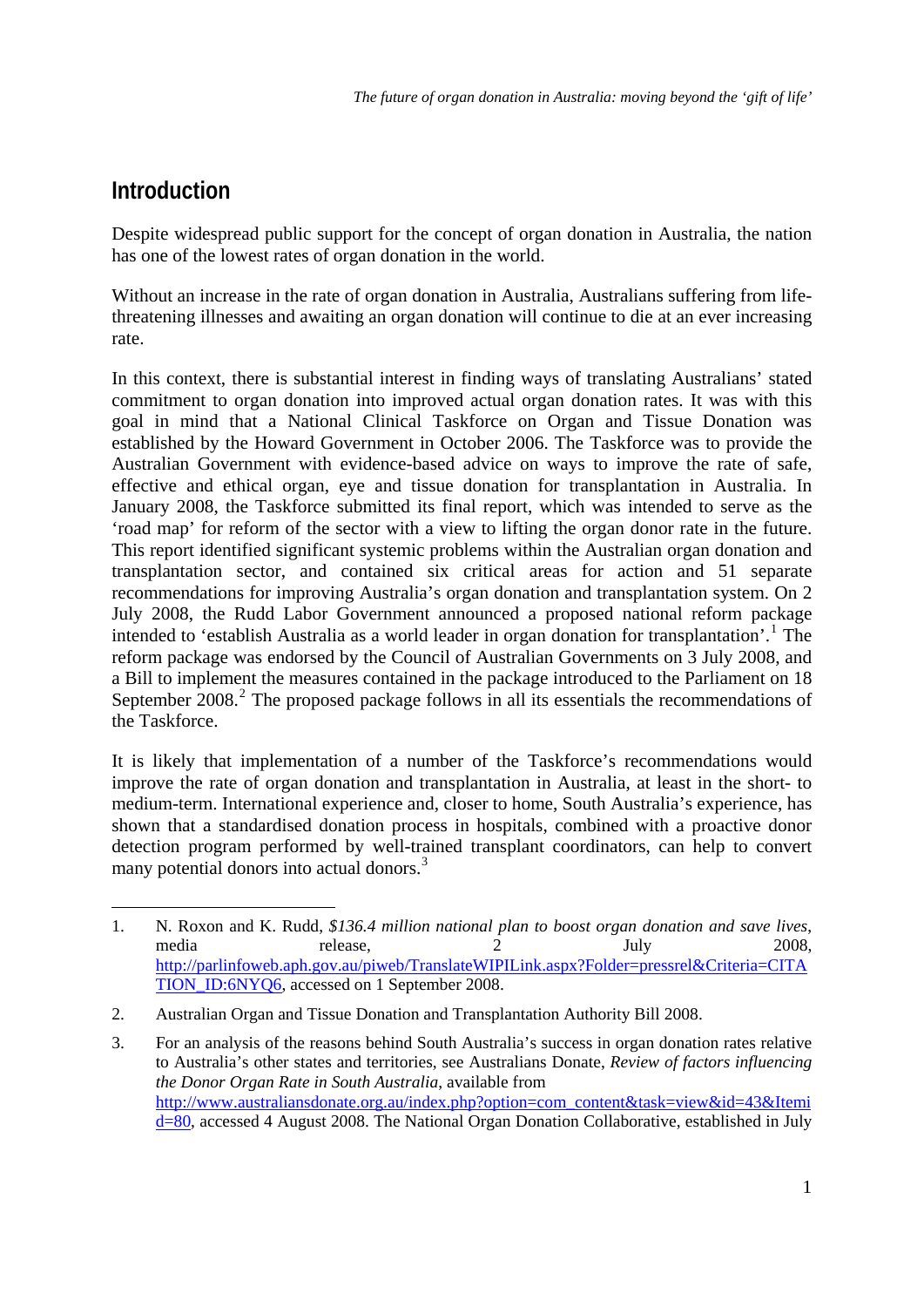However, the Taskforce's recommended changes are neither likely to meet the existing need for organs, nor to provide for a sustainable supply of organs into the future.

In certain key respects, the Taskforce's considerations may be viewed as being confined within the terms of a 'gift of life' doctrine. This doctrine emphasises that donation is and must be grounded in altruism and egalitarianism. Such a doctrine does not allow for consideration of a number of possible options for improving organ donation systems' operations and for expanding the amount of organs available for transplantation—options that have been implemented in other countries. To the extent that the Taskforce did not depart from aspects of the 'gift of life' doctrine, the range of options proposed by the Taskforce for improving the organ donation system in Australia, and for expanding the number of organs available for transplantation, was delimited. In the terms of its own analogy, it may be argued that the Taskforce provided the government with only a partial 'road map' for reform, one that represents only a portion of the territory. Moreover, in as much as the Taskforce's 'road map' does not challenge the principles that are central to the 'gift of life' doctrine, it is, arguably, premised on a flawed and unrealistic notion of organ donation, and of human nature.

The paper is divided into two separate parts. The first part is largely descriptive. It examines the organ donation sector in Australia as it currently stands, and the National Clinical Taskforce's assessment of this sector. The paper then identifies the perceived merits of the Taskforce's recommendations for change, and the source of the constraint on the Taskforce's recommendations for reforms.

The second part of the paper explains an alternative basis and approach to organ donation in Australia. It discusses the 'gift of life' and problems with this doctrine, before identifying policy options for improving organ donation in Australia that are foreclosed through such a doctrine. Specifically, the paper considers opt-in versus opt-out (or presumed consent) arrangements, questions of transparency and informed consent in donation, the issue of directed and non-directed donation, next-of-kin consent arrangements and the option of payment and incentives for organ donation.

<u>.</u>

<sup>2006,</sup> saw donation rates rise by 36 per cent compared to the average result over previous years in participating hospitals. This Australian initiative was based on the US Organ Donation Breakthrough Collaborative which began in 2003 and claimed success in lifting donation rates through promotion of known best practice in terms of hospital procedures. See Australians Donate, *Collaborative hospitals increase organ donor rates by one third*, media release, 18 February 2007,

[http://www.australiansdonate.org.au/images/downloads/DonationsIncreased\\_FinalRelease18Fe](http://www.australiansdonate.org.au/images/downloads/DonationsIncreased_FinalRelease18Feb07.doc) [b07.doc,](http://www.australiansdonate.org.au/images/downloads/DonationsIncreased_FinalRelease18Feb07.doc) accessed on 27 August 2008, and Institute of Healthcare Improvement, 'Spreading the Gift of Life: Organ Donation Breakthrough Collaborative', [http://www.ihi.org/IHI/Topics/Improvement/ImprovementMethods/ImprovementStories/Spread](http://www.ihi.org/IHI/Topics/Improvement/ImprovementMethods/ImprovementStories/SpreadingtheGiftofLifeOrganDonationBreakthroughCollaborative.htm) [ingtheGiftofLifeOrganDonationBreakthroughCollaborative.htm,](http://www.ihi.org/IHI/Topics/Improvement/ImprovementMethods/ImprovementStories/SpreadingtheGiftofLifeOrganDonationBreakthroughCollaborative.htm) accessed on 27 August 2008.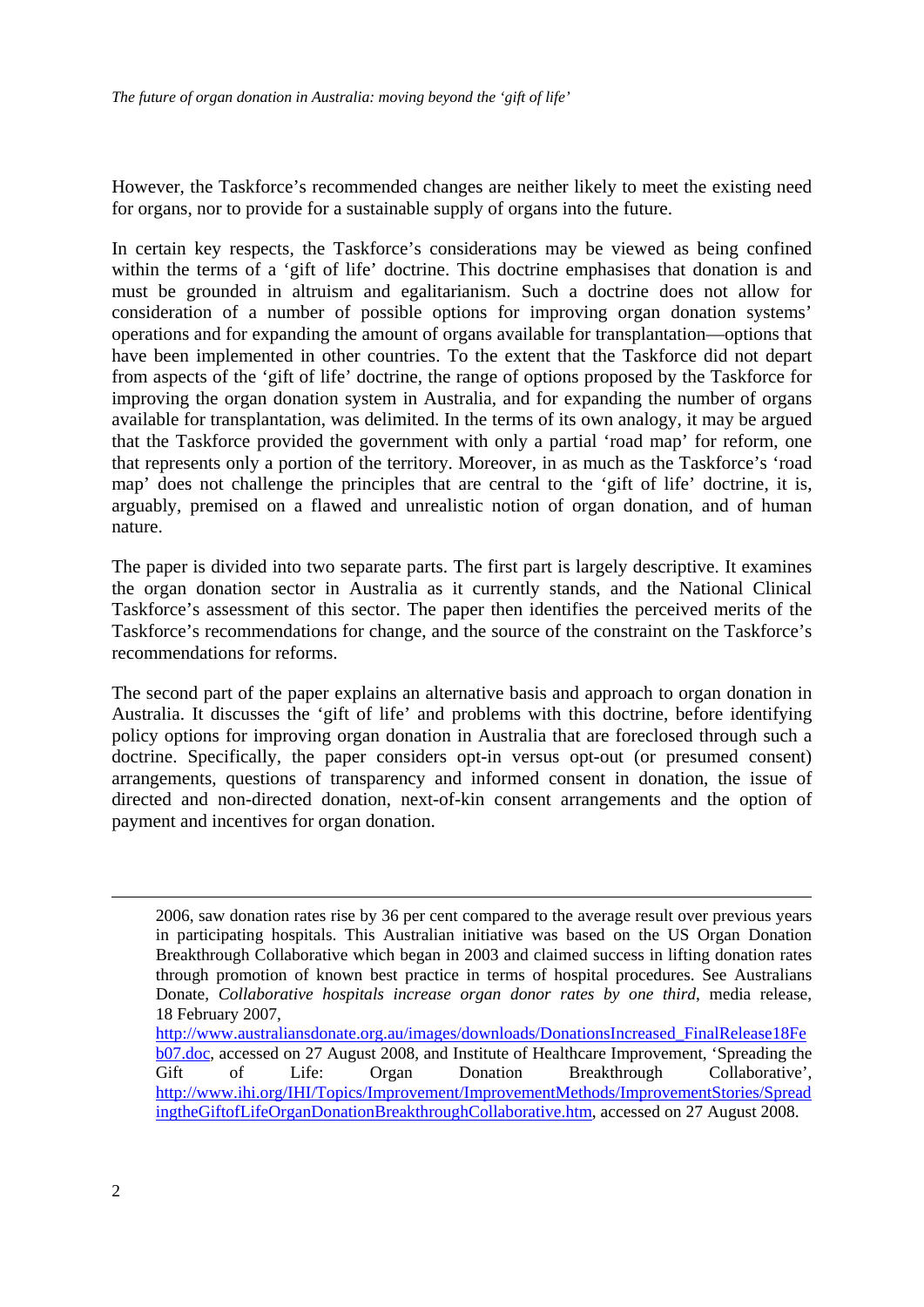# <span id="page-5-0"></span>**Part 1**

# **Organ donation**

Organ donation involves the removal of tissue from one person's body to allow the transplantation of that tissue into another person's body. Whole organs such as the heart, lungs, liver, pancreas and kidneys can be donated, as well as sections of tissue such as heart valves, corneas, tendons and skin. Organs and tissue are usually removed from people who have recently died. Indeed, because organs for transplantation need to be removed soon after death, very few people die in a way that enables them to donate organs. However, kidneys and parts of the liver and pancreas may also be removed for transplantation from living donors. The removal of organs and tissue is a surgical procedure that, in Australia, takes place in a hospital operating theatre. Organ transplantation is an effective procedure for those people who are facing the possibility of organ failure, leading to debility or death.

# **Organ donation in Australia**

The process of donating and transplanting organs in Australia is complex and involves a large number of people and organisations acting in diverse roles. Apart from individual donors and recipients and their families themselves, there is a large organ transplantation sector and many mechanisms in place to allow for transplantation to occur.

The National Clinical Taskforce has identified a number of key stakeholders that make up the organ donation and transplantation sector in Australia. These stakeholders, along with the roles they fulfil, are:

- regulatory bodies, such as the Therapeutic Goods Administration (TGA), are responsible for regulation and licensing, and the National Health and Medical Research Council (NHMRC) provides advice on ethical issues
- professional colleges and societies are involved in developing clinical guidelines and representing health workers. Professional education programs are developed through agencies such as the Australasian Donor Awareness Program (ADAPT)
- eye and tissue banks, which are usually state-based, coordinate the retrieval of eyes, bones, skin, heart valves and musculoskeletal tissue
- state-based organ donation agencies are responsible for promoting and coordinating organ donation within their jurisdictions
- transplant centres within hospitals are specialised locations where transplantation of certain organs can occur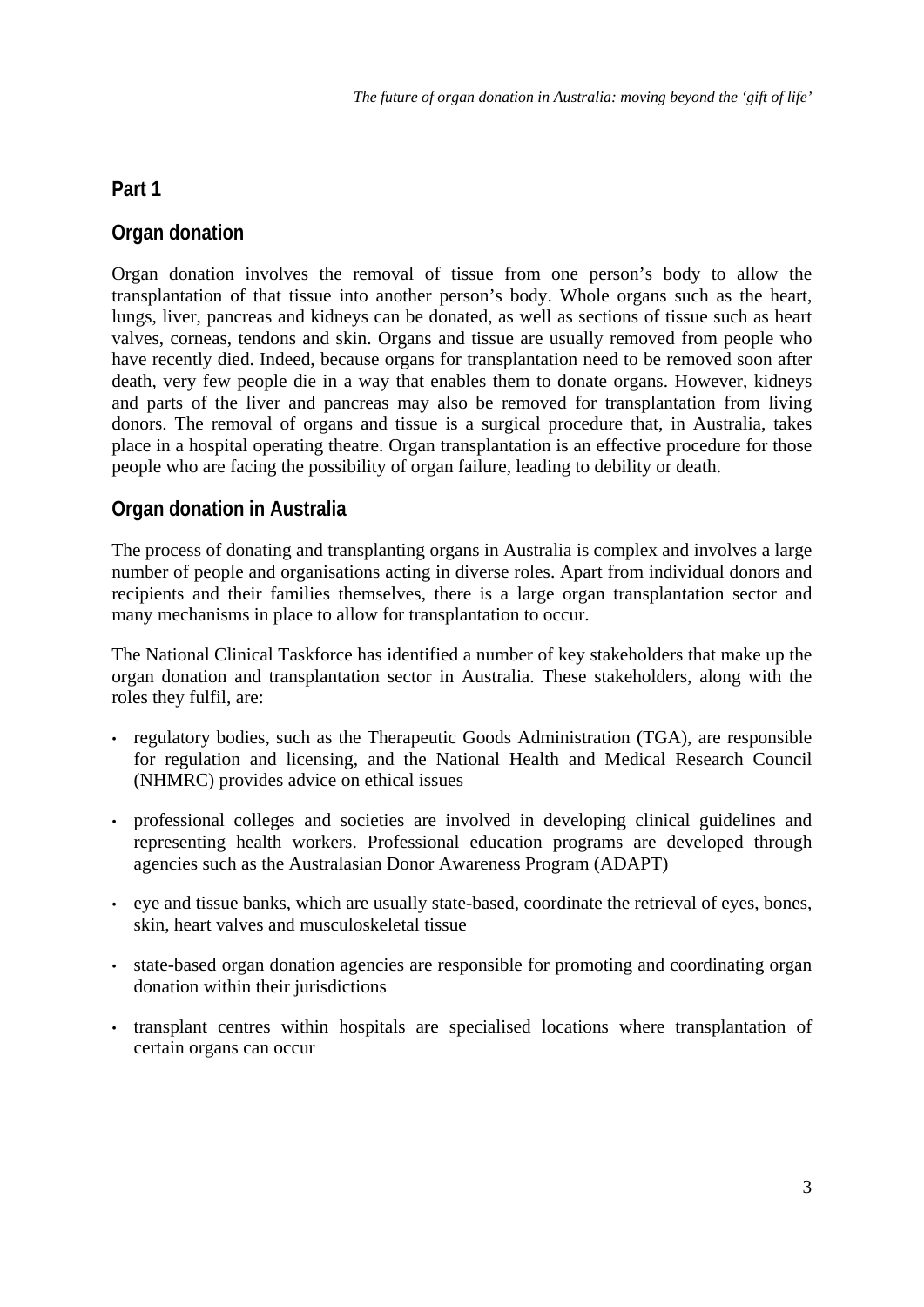- <span id="page-6-0"></span>• organ donation-related data collection is primarily undertaken through the Australia and New Zealand Organ Donation Registry (ANZOD). ANZOD draws together information collected through organ-specific registries
- the Australian Organ Donor Register (AODR) and the NSW Roads and Traffic Authority act as registers of consent for the donation of organs following death, and
- community organisations, including peak bodies and foundations, develop awareness campaigns, while other disease-specific groups such as Kidney Health Australia are also involved in promoting organ donation.[4](#page-6-1)

# **Statistics**

A wide range of data on organ donation and transplantation in Australia, including rates of donation, characteristics of organ donors and rates and outcomes of organ transplantation, are collected and made available. The following tables present the most recent available data from the Australia and New Zealand Organ Donation Registry (ANZOD) on actual deceased donors along with a summary of actual deceased donor and donors per million population (dpmp) rates by year and by state and territory for the years 1989 to 2007.

These data indicate that the overall number of organ donors in Australia has remained relatively constant over the years, with some variation evident between jurisdictions. The median rate of dpmp for Australia as a whole is 10 dpmp. As indicated above, in terms of dpmp, South Australia has consistently out-performed the other states, with a median rate of 17 dpmp.

There are no accurate figures available on what percentage of those who have died were potential organ donors. Obtaining statistics on the number of potential donors has been identified as a crucial factor in being able to improve actual donation rates as well as to assist in comparing the performance of different methods used to improve rates.<sup>[5](#page-6-2)</sup> The Australian Organ Donor Register (AODR) states that less than one per cent of all those who die in hospital each year are declared brain dead and are able to donate their organs.<sup>[6](#page-6-3)</sup> However, a 2006 study of potential donors in Victorian hospitals found that it was the practice of some clinicians to not formally diagnose brain death in patients unless family members have consented to organ donation.<sup>[7](#page-6-4)</sup> This study audited deaths in 12 hospitals between 2002 and

<span id="page-6-4"></span>7. H. Opdam and W. Silvester, 'Potential for organ donation in Victoria: an audit of hospital deaths', *Medical Journal of Australia*, vol. 185, no. 5, 4 September 2006, p. 251.

<span id="page-6-1"></span><sup>4.</sup> National Clinical Taskforce on Organ and Tissue Donation, *Final Report – 2008: Think nationally, act locally*, Department of Health and Ageing, Canberra, 2008, p. 34.

<span id="page-6-2"></span><sup>5.</sup> ibid., p. 145.

<span id="page-6-3"></span><sup>6.</sup> Medicare Australia, 'Frequently-asked AODR questions', 2008, [http://www.medicareaustralia.gov.au/public/services/aodr/faq.jsp#N100D5,](http://www.medicareaustralia.gov.au/public/services/aodr/faq.jsp#N100D5) accessed on 3 September 2008.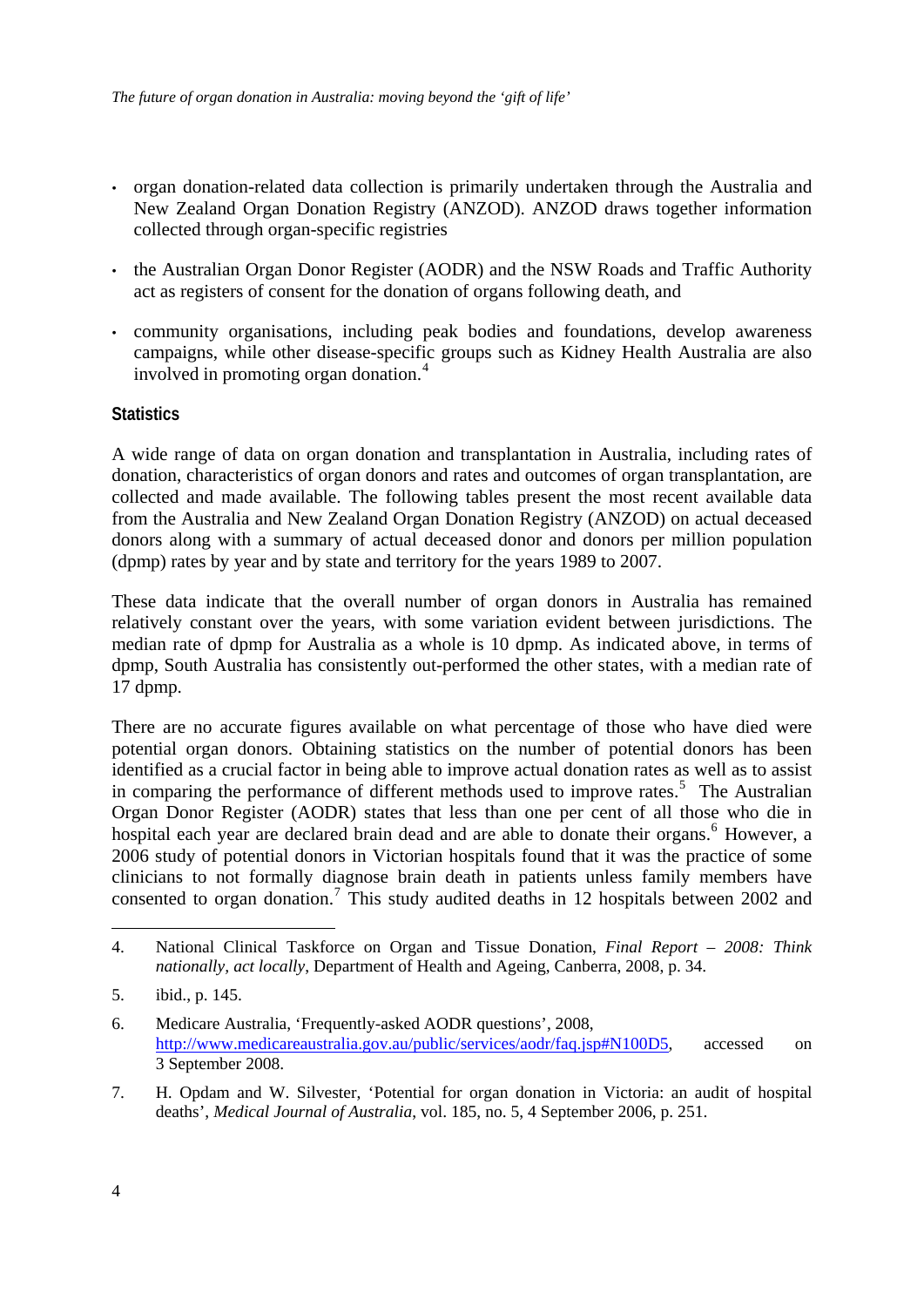2004. Of 17 230 deaths, 106 were actual donors. Of the remainder, 280 were identified by the audit as realistic potential donors and 116 as potential donors with next-of-kin consent.<sup>[8](#page-7-0)</sup> These figures indicate that 1.6 per cent of all hospital deaths in the audited hospitals were realistic potential donors. The study found that there was a next-of-kin consent rate of 53 per cent and, after taking into account the unavoidable loss of 10 of the potential donors with next-of kin-consent, only 38 per cent of potential donors became actual organ donors.<sup>[9](#page-7-1)</sup> Although the number of potential organ donors is not entirely clear, the study of Victorian hospitals and AODR figures indicate that this number is very low, and highlight the importance of maximising the actual donors within this cohort.

The final tables in this section detail the number of Australians on waiting lists for organs by type of organ and jurisdiction as well as over time. Waiting list numbers for organ transplantation have not changed significantly over the past decade. A significant majority of those patients on organ transplant waiting lists are awaiting kidney transplants, with livers and lungs the next most frequent organs in demand. In 2006, the average waiting time for a kidney transplant was 3.79 years from a deceased donor and 1.38 years from a living donor. In the same year, the average waiting time for a liver transplant was 205 days, for a heart transplant, 145 days and for a lung transplant, 187 days. The mean waiting time for a pancreas in 2006 was 1.9 years and for a pancreas islet, 1.4 years.<sup>[10](#page-7-2)</sup>

<u>.</u>

<span id="page-7-0"></span><sup>8.</sup> ibid., p. 253.

<span id="page-7-1"></span><sup>9.</sup> ibid.

<span id="page-7-2"></span><sup>10.</sup> National Clinical Taskforce on Organ and Tissue Donation, op. cit., p. 67.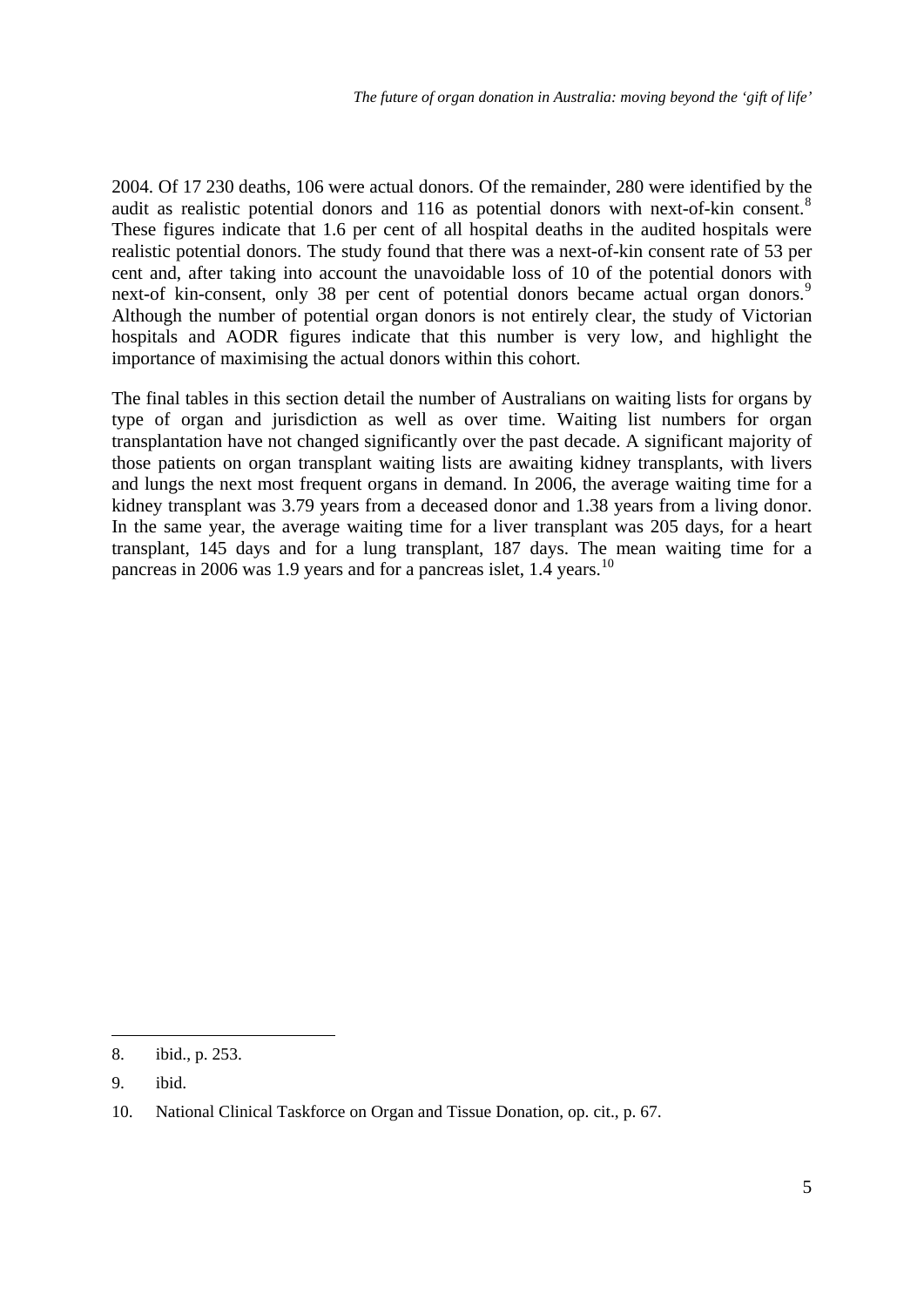|                  | <u> 2008 Montiny totals - number or actual deceased donors</u> |          |                |                |            |     |                |     |              |
|------------------|----------------------------------------------------------------|----------|----------------|----------------|------------|-----|----------------|-----|--------------|
|                  | <b>Jan</b>                                                     | Feb      | Mar            | Apr            | <b>May</b> | Jun | Jul            | Aug | <b>Total</b> |
| <b>ACT</b>       | 1                                                              | 0        | $\mathbf 0$    | 0              | 1          | 0   | 0              | 2   | 4            |
| <b>NSW</b>       | 5                                                              | 6        | 2              | 4              | 4          | 5   | 10             | 6   | 42           |
| <b>NT</b>        | 0                                                              | $\Omega$ | 0              | 1              | 1          | 0   | 1              | 0   | 3            |
| <b>QLD</b>       | 6                                                              | 4        | 2              | 3              | 6          | 5   | 3              | 7   | 36           |
| <b>SA</b>        | 3                                                              | 4        | 3              | $\overline{2}$ | 3          | 1   | 4              | 6   | 26           |
| <b>Tas</b>       | $\mathbf 0$                                                    | $\Omega$ | 2              | 0              | 1          | 0   | $\mathbf{1}$   | 2   | 6            |
| <b>Vic</b>       | 10                                                             | 4        | 8              | 3              | 5          | 5   | 1              | 7   | 43           |
| <b>WA</b>        | $\mathbf{1}$                                                   | $\Omega$ | $\overline{2}$ | 4              | 1          | 2   | $\overline{2}$ | 3   | 15           |
| <b>Australia</b> | 26                                                             | 18       | 19             | 17             | 22         | 18  | 22             | 33  | 175          |

**2008 monthly totals ‐ number of actual deceased donors**

# **Summary of donors by year 1989–2007: number of actual deceased donors**

|              | <b>ACT</b>     | <b>NSW</b> | <b>NT</b>      | <b>QLD</b> | <b>SA</b> | <b>Tas</b>     | <b>Vic</b> | <b>WA</b> | <b>Australia</b> |
|--------------|----------------|------------|----------------|------------|-----------|----------------|------------|-----------|------------------|
| 1989         | 3              | 86         | $\overline{2}$ | 37         | 19        | $\overline{2}$ | 65         | 17        | 231              |
| 1990         | 5              | 74         | $\mathbf{1}$   | 38         | 27        | $\overline{2}$ | 45         | 11        | 203              |
| 1991         | 4              | 72         | $\overline{2}$ | 46         | 15        | $\overline{2}$ | 45         | 23        | 209              |
| 1992         | 0              | 70         | 0              | 66         | 20        | 4              | 42         | 14        | 216              |
| 1993         | 6              | 68         | 3              | 44         | 23        | 6              | 52         | 19        | 221              |
| 1994         | $\overline{2}$ | 71         | $\mathbf{1}$   | 38         | 23        | 6              | 26         | 16        | 183              |
| 1995         | 7              | 60         | 1              | 34         | 23        | 4              | 38         | 17        | 184              |
| 1996         | 6              | 63         | 3              | 35         | 25        | $\mathbf{1}$   | 49         | 12        | 194              |
| 1997         | 4              | 65         | 4              | 37         | 25        | 5              | 42         | 8         | 190              |
| 1998         | $\overline{2}$ | 63         | 3              | 40         | 35        | $\mathbf 0$    | 40         | 13        | 196              |
| 1999         | $\overline{2}$ | 48         | 3              | 20         | 30        | 6              | 42         | 13        | 164              |
| 2000         | 5              | 55         | $\overline{2}$ | 37         | 30        | $\mathbf{1}$   | 44         | 22        | 196              |
| 2001         | 7              | 47         | $\overline{2}$ | 48         | 25        | 3              | 40         | 13        | 185              |
| 2002         | 6              | 55         | $\overline{2}$ | 44         | 31        | 6              | 47         | 15        | 206              |
| 2003         | 8              | 46         | $\mathbf{1}$   | 40         | 22        | $\overline{2}$ | 42         | 18        | 179              |
| 2004         | 6              | 63         | $\mathbf{1}$   | 39         | 39        | $\overline{2}$ | 45         | 23        | 218              |
| 2005         | 9              | 54         | 4              | 35         | 20        | $\overline{2}$ | 50         | 30        | 204              |
| 2006         | $\sqrt{4}$     | 49         | $\overline{2}$ | 36         | 36        | 8              | 46         | 21        | 202              |
| 2007         | $\mathbf{1}$   | 53         | 3              | 39         | 27        | 1              | 55         | 19        | 198              |
| <b>Total</b> | 87             | 1162       | 40             | 753        | 495       | 63             | 855        | 324       | 3779             |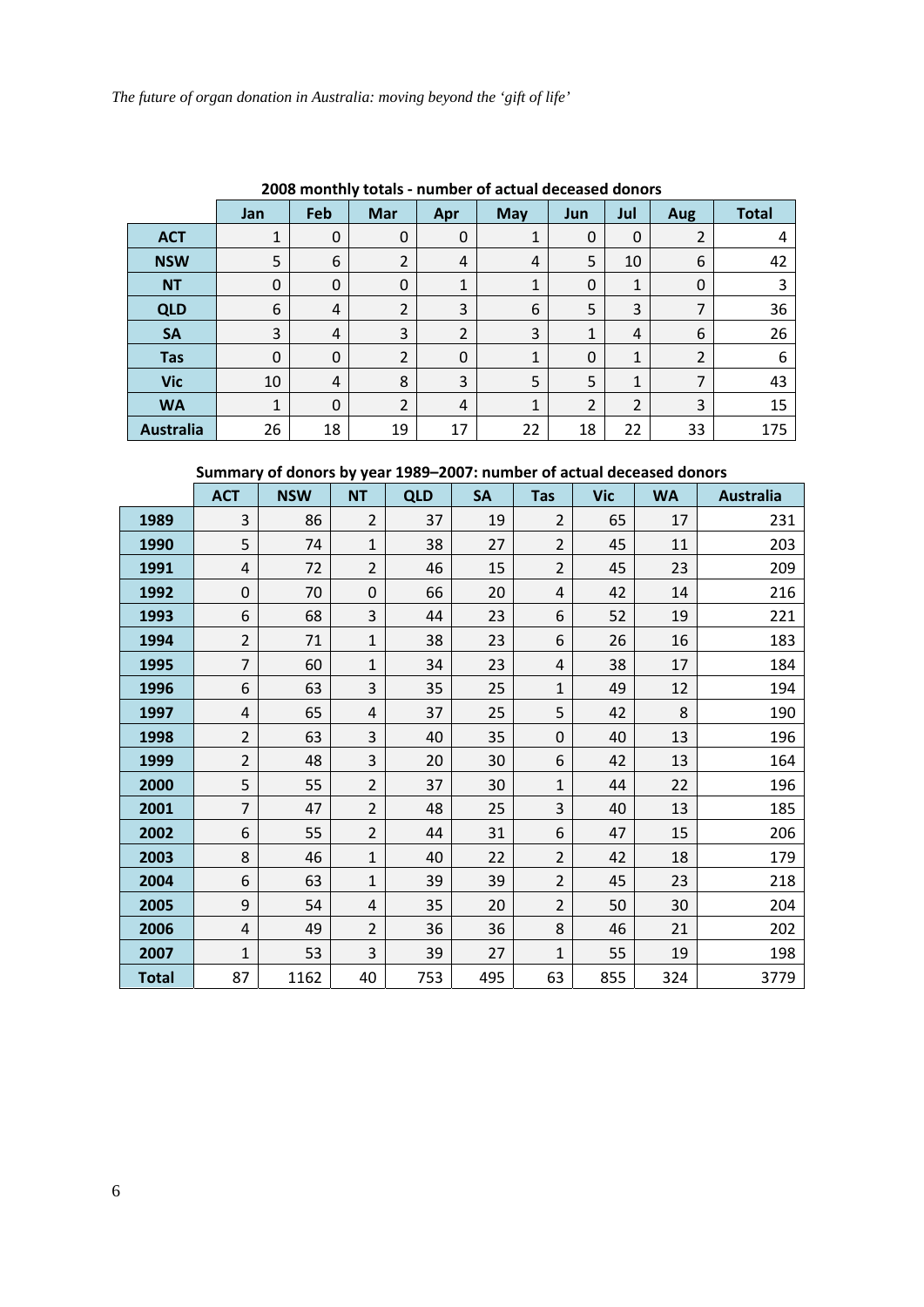|               | ACT <sup>a</sup> | NSW <sup>a</sup> | <b>NT</b> | <b>QLD</b> | <b>SA</b> | <b>Tas</b>     | <b>Vic</b> | <b>WA</b>      | <b>Australia</b> |
|---------------|------------------|------------------|-----------|------------|-----------|----------------|------------|----------------|------------------|
| 1989          | 11               | 15               | 12        | 13         | 13        | 4              | 15         | 11             | 14               |
| 1990          | 18               | 13               | 6         | 13         | 19        | 4              | 10         | $\overline{7}$ | 12               |
| 1991          | 14               | 12               | 12        | 16         | 10        | 4              | 10         | 14             | 12               |
| 1992          | 0                | 12               | 0         | 22         | 14        | 9              | 9          | 8              | 12               |
| 1993          | 20               | 11               | 17        | 14         | 16        | 13             | 12         | 11             | 13               |
| 1994          | $\overline{7}$   | 12               | 6         | 12         | 16        | 13             | 6          | 9              | 10               |
| 1995          | 23               | 10               | 6         | 10         | 16        | 8              | 8          | 10             | 10               |
| 1996          | 12               | 10               | 16        | 10         | 17        | $\overline{2}$ | 11         | 7              | 11               |
| 1997          | 8                | 11               | 21        | 11         | 17        | 11             | 9          | 4              | 10               |
| 1998          | 4                | 10               | 16        | 12         | 23        | $\mathbf 0$    | 9          | $\overline{7}$ | 10               |
| 1999          | 4                | 8                | 16        | 6          | 20        | 13             | 9          | $\overline{7}$ | 9                |
| 2000          | 10               | 9                | 10        | 10         | 20        | $\overline{2}$ | 9          | 12             | 10               |
| 2001          | 14               | 7                | 10        | 13         | 17        | 6              | 8          | $\overline{7}$ | 10               |
| 2002          | 12               | 9                | 10        | 12         | 20        | 13             | 10         | 8              | 10               |
| 2003          | 15               | $\overline{7}$   | 5         | 11         | 14        | 4              | 9          | 9              | 9                |
| 2004          | 12               | 10               | 5         | 10         | 25        | 4              | 9          | 12             | 11               |
| 2005          | 17               | 8                | 20        | 9          | 13        | 4              | 10         | 15             | 10               |
| 2006          | $\overline{7}$   | $\overline{7}$   | 10        | 9          | 23        | 16             | 9          | 10             | 10               |
| 2007          | $\overline{2}$   | 8                | 14        | 9          | 17        | 2              | 11         | 9              | 9                |
| <b>Median</b> | 12               | 10               | 10        | 11         | 17        | 4              | 9          | 9              | 10               |

**Summary of donors by year 1989‐2007: donors per million population**

<sup>a</sup> NSW population excludes residents of the Southern Area Health Service (included in ACT population)

Source: Australia and New Zealand Organ Donation Registry (ANZOD), 'Summary of Organ Donation 2008': [http://www.anzdata.org.au/anzod/Updates/anzodsummary.htm#Donors,](http://www.anzdata.org.au/anzod/Updates/anzodsummary.htm#Donors) accessed on 12 August 2008.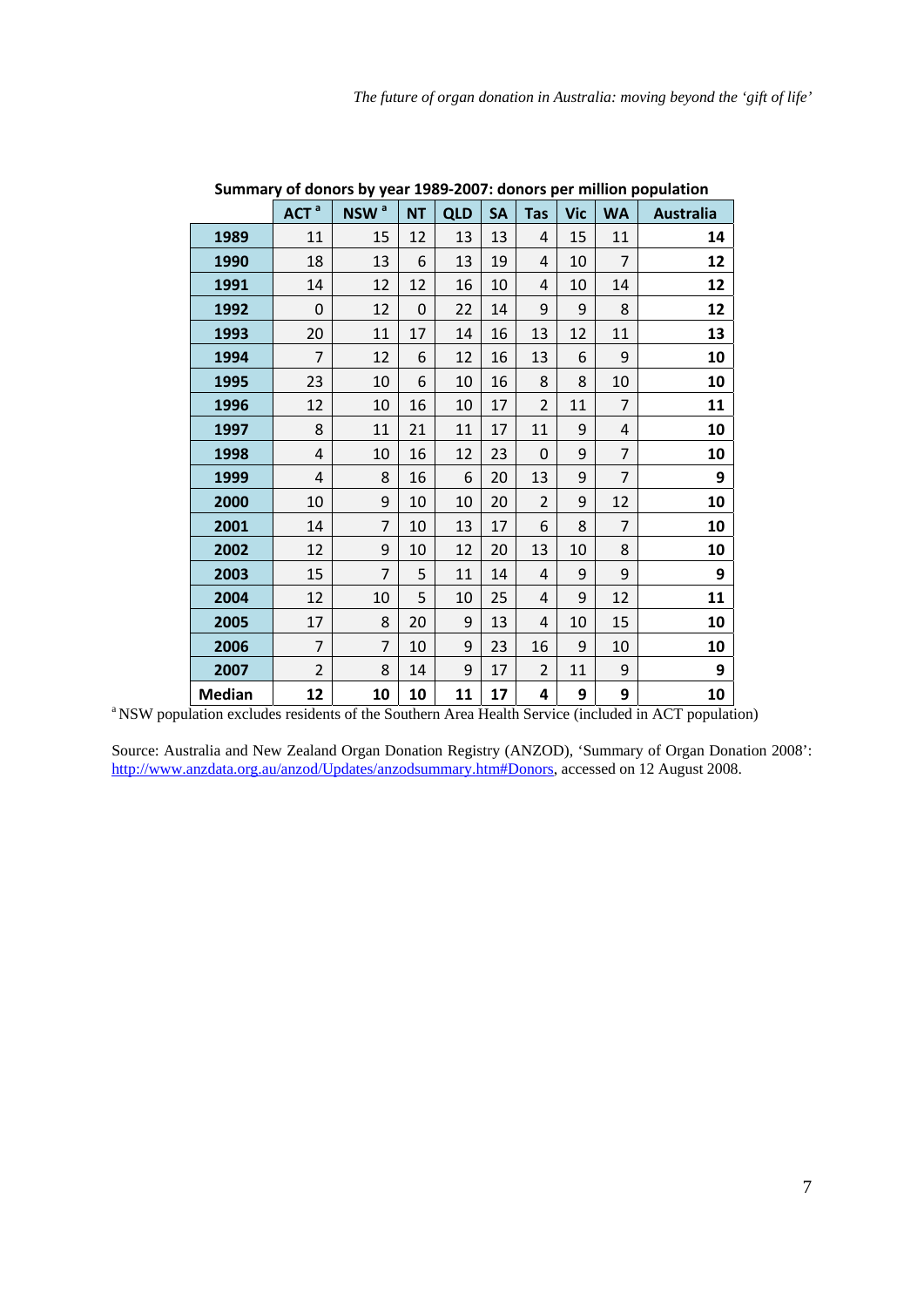### <span id="page-10-0"></span>**Waiting lists**

| o<br><b>Organs</b> | o<br><b>NSW/ACT</b> | <b>QLD</b> | SA/NT | VIC/TAS      | <b>WA</b> | <b>Australia</b> |
|--------------------|---------------------|------------|-------|--------------|-----------|------------------|
| Kidney             | 731                 | 124        | 69    | 368          | 96        | 1388             |
| Liver              | 64                  | 32         | 18    | 37           | 12        | 163              |
| <b>Heart</b>       | 26                  | 6          |       | 13           | 8         | 53               |
| Heart/Lung         | $\overline{2}$      | 1          |       | 3            |           | 6                |
| Lung               | 30                  | 13         |       | 51           | 6         | 100              |
| Pancreas/Kidney    | 22                  |            |       | 16           |           | 38               |
| Pancreas only      | $\mathbf{1}$        |            |       | $\mathbf{1}$ |           | 2                |
| Pancreas Islets    | 4                   |            |       | 3            |           |                  |
| <b>Total</b>       | 880                 | 176        | 87    | 492          | 122       | 1757             |

# **Waiting lists for organs (number of people): January 2008**

Source: Australia and New Zealand Organ Donor Registry, *Registry Report 2008*, ANZOD, [http://www.anzdata.org.au/anzod/ANZODReport/anzodreport.htm#2008,](http://www.anzdata.org.au/anzod/ANZODReport/anzodreport.htm#2008) accessed on 26 August 2008.

|      | <b>Donors</b> | <b>Transplants</b> | <b>Waiting List</b> |
|------|---------------|--------------------|---------------------|
| 1991 | 209           | 662                | 1308                |
| 1992 | 216           | 719                | 1706                |
| 1993 | 221           | 717                | 1529                |
| 1994 | 183           | 674                | 1678                |
| 1995 | 184           | 699                | 1839                |
| 1996 | 194           | 686                | 1697                |
| 1997 | 190           | 706                | 1766                |
| 1998 | 196           | 692                | 1711                |
| 1999 | 164           | 564                | 1788                |
| 2000 | 196           | 675                | 1764                |
| 2001 | 185           | 616                | 1955                |
| 2002 | 206           | 721                | 1788                |
| 2003 | 179           | 634                | 1824                |
| 2004 | 218           | 789                | 1663                |
| 2005 | 204           | 736                | 1716                |
| 2006 | 202           | 740                | 1690                |
| 2007 | 198           | 668                | 1757                |

#### **Number of donors, transplants and number on waiting list 1991‐2007**

Sources: Australia and New Zealand Organ Donor Registry, *Registry Report 2008*, ANZOD, <http://www.anzdata.org.au/anzod/ANZODReport/anzodreport.htm#2008>and *Registry Report 2002*, [http://www.anzdata.org.au/anzod/v1/AR-2002.html,](http://www.anzdata.org.au/anzod/v1/AR-2002.html) accessed on 26 August 2008.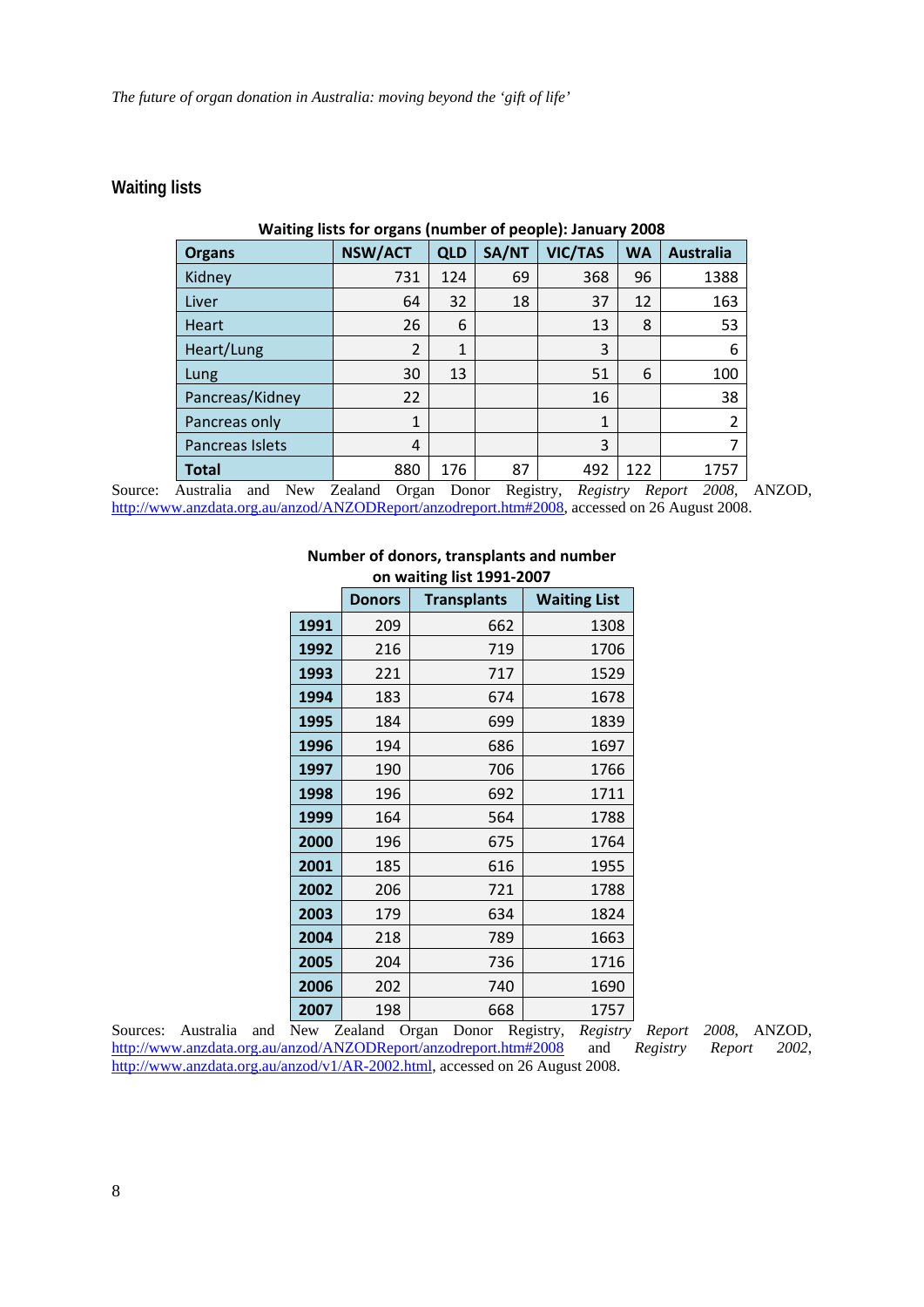# <span id="page-11-0"></span>**Policy and legislation**

Under Australia's federal legal system, legal regulation of organ donation is the responsibility of the states and territories. Each state and territory has separate legislation covering organ donation and transplantation, including laws governing consent for organ donation. Not only is there no Commonwealth legislation governing organ donation, but there is also no national coordinating body or agency with legislated powers. As a result, legislation and regulation of Australia's organ donation and transplantation sector, which covers a broad range of activities and procedures, differs across the country. While there is no Commonwealth legislation concerning organ donation, there are some general guidelines and protocols that are applicable to all states. These guidelines and protocols are discussed below.

### Consent

State and territory legislative frameworks relating to transplantation are based on the notion of informed consent. Individuals can choose to express consent for their organs to be taken in the event of their death. Where people give their consent for their organs to be used for transplantation purposes, this consent is recorded on a centralised register. This consent takes the form of a legal agreement that their organs can be used, if needed, for transplantation. However, registration of consent is not a legally-binding directive. Under different state and territory legislation, consent can be expressed in a variety of different ways. In NSW and Queensland, for example, donation may only proceed where the deceased has previously given written consent. In Victoria, consent can be given in writing or orally during the last stages of illness of the deceased. In other states and territories, the form that the expression of consent for organ donation must take is not specified.

In cases where no legal consent has been registered, next-of-kin or close family members are able to give consent for organs of the deceased to be donated. Where the deceased person's next-of-kin cannot be contacted, the states and territories differ with regard to the question of whether or not they allow donation to proceed. In NSW, WA and Tasmania, where no consent was registered by the deceased and a next-of-kin cannot be contacted, donation may not proceed. In Victoria, SA, NT and ACT, where reasonable attempts have been made to contact the next-of-kin and there is no reason to believe that either the family or the deceased would object to the deceased's organs being donated, then donation can lawfully proceed.<sup>[11](#page-11-1)</sup>

Not all state and territory legislation requires that family members be consulted as to whether or not organ donation should occur. However, in practice, whether or not an individual has expressed their consent for donation, family members are always consulted.<sup>[12](#page-11-2)</sup> Donation will not occur where family members are strongly opposed to such a procedure, even when the deceased person's consent has been registered.

<span id="page-11-1"></span><sup>11.</sup> National Clinical Taskforce on Organ and Tissue Donation, op. cit., p. 125.

<span id="page-11-2"></span><sup>12.</sup> ibid., p. 43.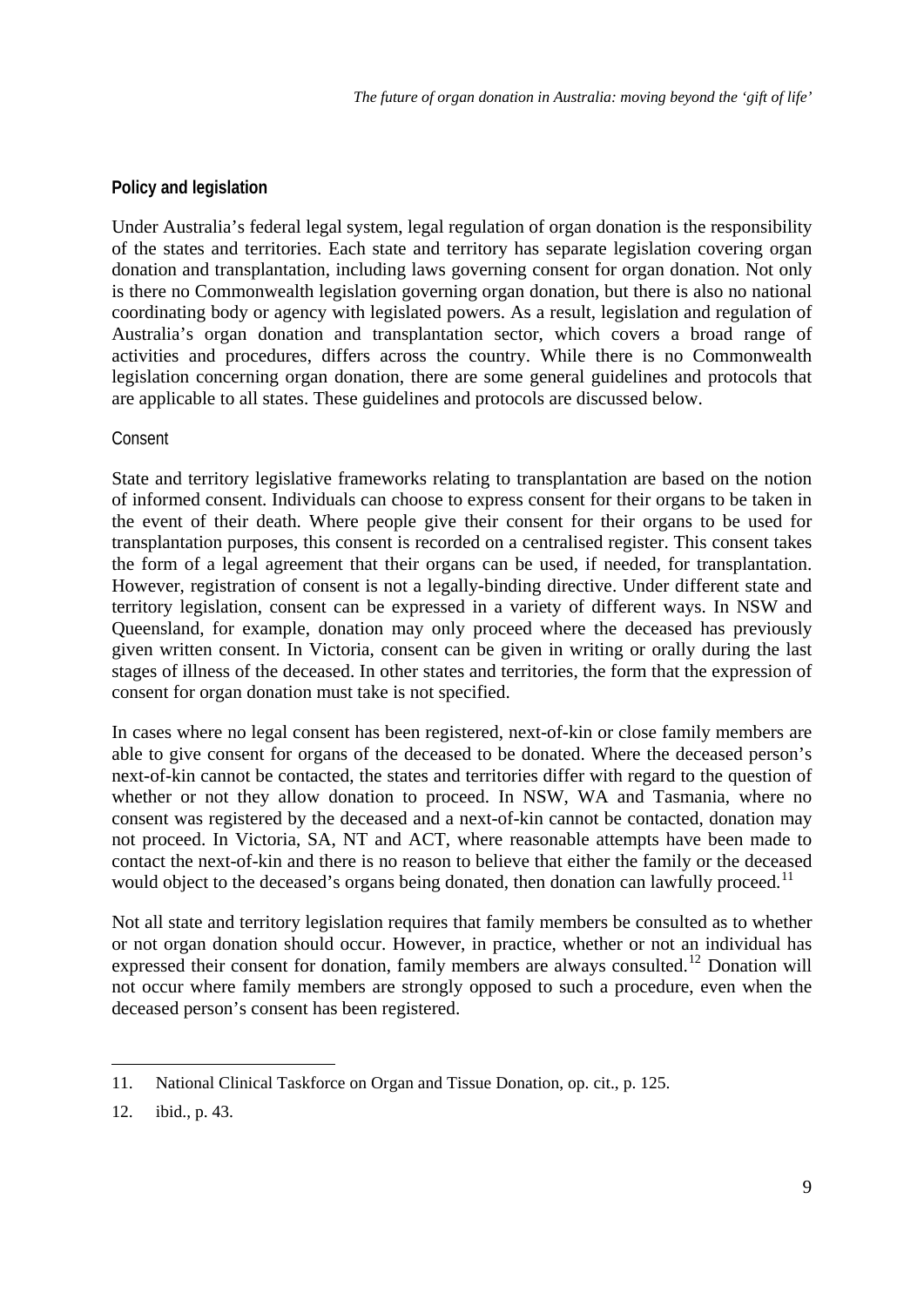### <span id="page-12-0"></span>Definition of death

For the purposes of organ donation and transplantation within a given jurisdiction, it is necessary to have an agreed-upon definition of death. The two most frequently used definitions are brain death and/or cardiac death.

In 1977, an Australian Law Reform Commission (ALRC) report on organ donation and transplantation recommended that a statutory definition of death be introduced into Australian law that could be applied generally, and not only in the context of transplantation.[13](#page-12-1) All state and territory legislation that applies to organ donation includes a definition of death, with the exception of SA and WA. South Australia has the separate *Death Definition Act 1983* and WA legislation does not explicitly define death. The ALRC report recommended that death be defined as either the 'irreversible cessation of all function of the brain of the person' or 'irreversible cessation of circulation of blood in the body of a person'.[14](#page-12-2) Although these definitions leave the determination of detailed criteria to medical professionals (see below), they form the basis of state and territory statutory definitions. The definition used in Queensland's *Transplantation and Anatomy Act 1979* is used only for the purposes of that particular act.

As indicated above, Western Australia is the only state or territory not to include a definition of death in its legislation. However, the section of the WA *Human Tissue and Transplant Act 1982* relating to the authority of designated officers, states that tissue or organs shall not be removed from a body for the purposes of transplantation unless two medical practitioners with specific qualifications (that vary from state to state) have declared that the 'irreversible cessation of all function of the brain of the person has occurred'.[15](#page-12-3)

The main pieces of state and territory legislation relating to organ donation and transplantation are the:

- *Transplantation and Anatomy Act 1978* (ACT)
- *Human Tissue Act 1983* (NSW)
- *Human Tissue Transplant Act 1979* (NT)
- *Transplantation and Anatomy Act 1979* (QLD)
- *Transplantation and Anatomy Act 1983* (SA)

<span id="page-12-1"></span><sup>13.</sup> Australian Law Reform Commission, *Human Tissue Transplants*, AGPS, Canberra, 1977, p. 63.

<span id="page-12-2"></span><sup>14.</sup> ibid.

<span id="page-12-3"></span><sup>15.</sup> Section 24(2) of the Human Tissue and Transplantation Act 1982 (WA).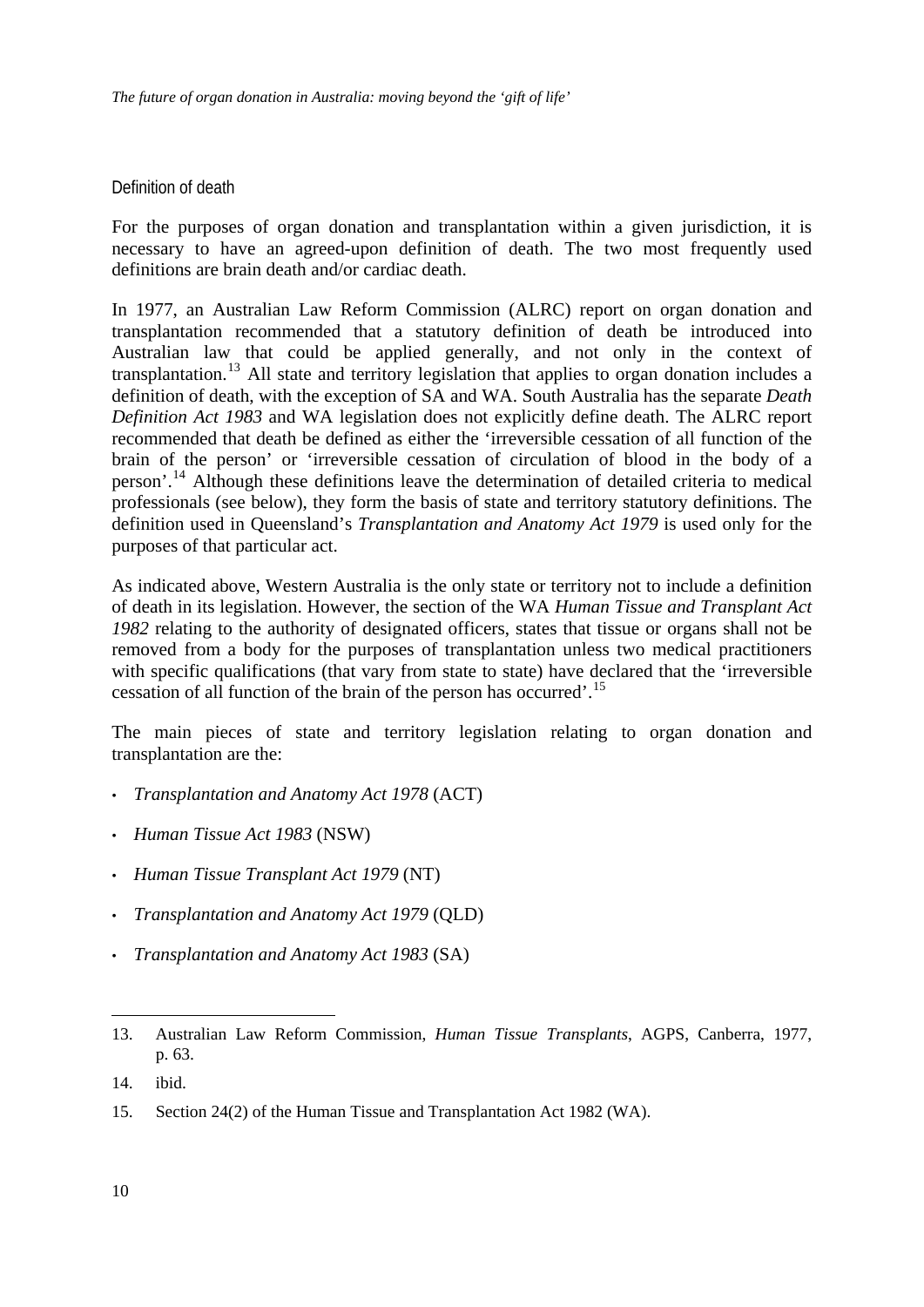- <span id="page-13-0"></span>• *Human Tissue Act 1985* (Tas)
- *Human Tissue Act 1982* (Vic) and the
- *Human Tissue and Transplant Act 1982* (WA).

Australian Organ Donor Register

The Australia Organ Donor Register (AODR), which is overseen by Medicare Australia, is now the primary register of consent in Australia. It is a register of consent for donated organs to be used for transplantation purposes alone, and not for scientific or other purposes. The AODR was established in 2000 as a national register of people's intent to donate. Following a review in 2004–05, the Australian Health Ministers' Conference (AHMC) decided that the AODR would be changed from a register of *intent* to a register of *consent*. The stated aim of this change was 'to ensure that the known wishes of the deceased, whether consenting or objecting, are respected and followed through'.[16](#page-13-1) However, as indicated above and discussed in further detail later in this paper, to register consent is not to make a legally-binding directive. In most states and territories, legislation only makes provisions for the expression of a *wish* to donate. Therefore, as it stands, the AODR can not meet the stated aims of the AHMC.

It is currently possible to register consent, intent to consent or an objection to donation. Registrations of consent or objection to organ donation are only possible for people who are over the age of 18, through signing the appropriate form. Registrations of intent can be performed online by anyone over the age of 16 with a Medicare number. A registration of an objection to organ donation by the person concerned is recognised by most jurisdictions in Australia, and will override any other decision made by a family member. However, based on anecdotal evidence, the National Clinical Taskforce has reported that, in some jurisdictions, donation can still occur if the next-of-kin have given their consent, despite a registered objection by the deceased.<sup>[17](#page-13-2)</sup>

NSW and SA continue also to operate their own donor registration system through the Roads and Traffic Authority and Transport SA, respectively. Under this system, individuals are able to indicate their consent or objection on their driver's licence application form (in addition to registration on the AODR). Before the introduction of the AODR, all states collected information on organ donation through the driver's licence application process. Almost all of the state-collected registration data was transferred to the AODR as registrations of intent.

<span id="page-13-1"></span><sup>1</sup> 16. Australian Health Ministers' Conference, *Joint Communiqué: Transplant donor's wishes to prevail*, media release, 28 January 2005, [http://www.health.gov.au/internet/main/publishing.nsf/Content/health-mediarel-yr2005](http://www.health.gov.au/internet/main/publishing.nsf/Content/health-mediarel-yr2005-jointcom-jc005.htm) [jointcom-jc005.htm,](http://www.health.gov.au/internet/main/publishing.nsf/Content/health-mediarel-yr2005-jointcom-jc005.htm) accessed on 26 August 2008.

<span id="page-13-2"></span><sup>17.</sup> National Clinical Taskforce on Organ and Tissue Donation, op. cit., p. 128.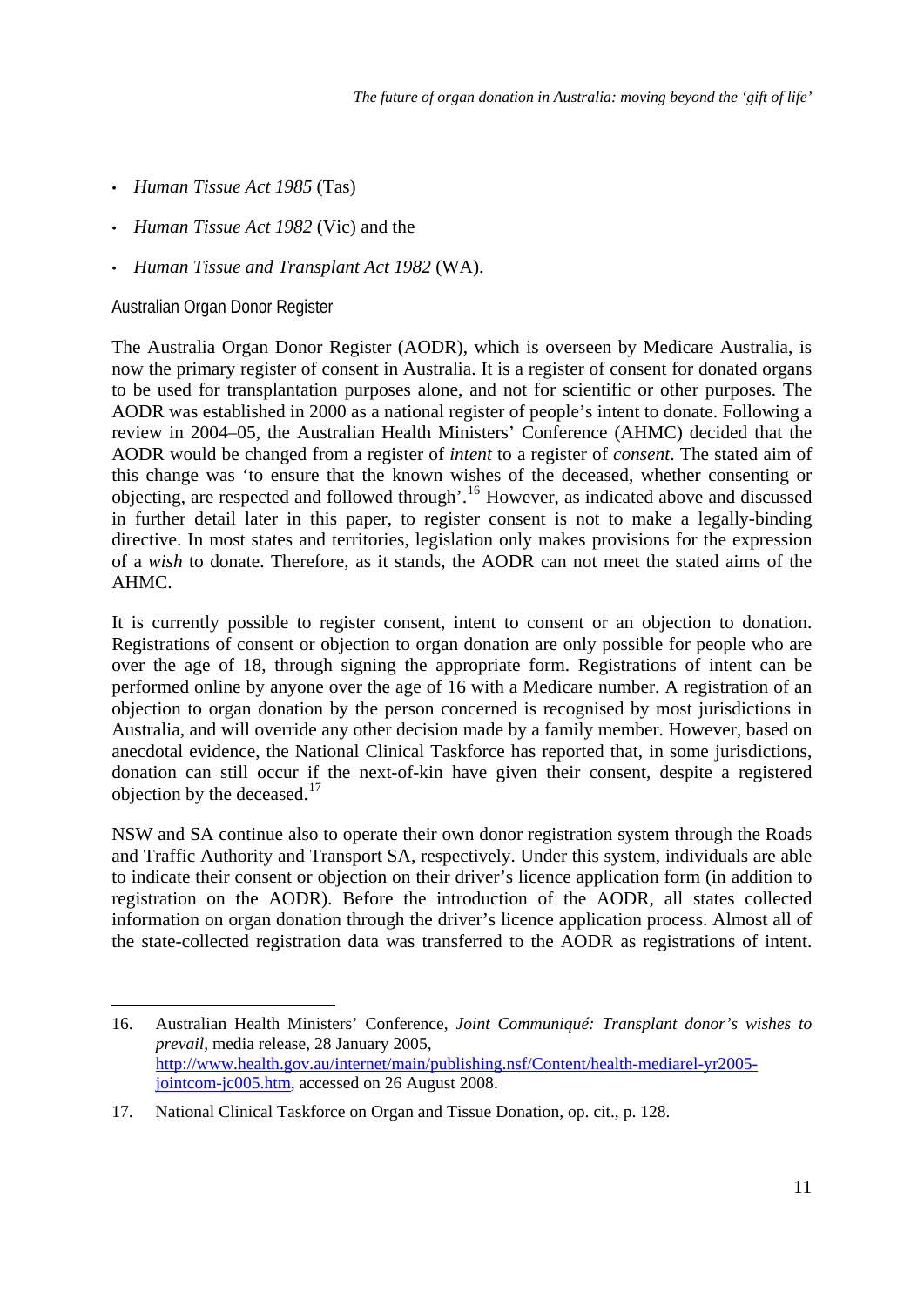<span id="page-14-0"></span>Some concerns have been expressed regarding the quality of these data.<sup>[18](#page-14-1)</sup> Consent registrations transferred to the AODR can be accepted as consent to donate in all jurisdictions except Queensland. SA continues to collect registrations but provides the information to the AODR. NSW does not automatically transfer registrations it collects through the RTA to the AODR.

#### Ethical guidelines

Following the changes made to the AODR in 2005, the Australian Health Ministers' Advisory Council (AHMAC) charged the National Health and Medical Research Council (NHMRC) with undertaking a review of its guidelines, *Recommendations for the Donation of Cadaveric Organs and Tissues for Transplantation* (1996). This review also considered background papers from the Australian Health Ethics Committee and conducted consultations with relevant groups and stakeholders. The new NHMRC guidelines, *Organ and Tissue Donation After Death, For Transplantation*, provide a guide to ethical standards relating to organ donation for health professionals. The guidelines are based on the principles that:

- donation of organs and tissues is an act of altruism and human solidarity
- organs and tissues for transplantation should be obtained in ways that:
	- demonstrate respect for all aspects of human dignity
	- respect the wishes, where known, of the deceased
	- give precedence to the needs of the potential donor and the family over the interests of organ procurement
	- as far as possible, protect recipients from harm and
	- recognise the needs of all those directly involved, including the donor, recipient, families, carers, friends and health professionals
- organ and tissues should be allocated according to just and transparent processes
- the choice not to donate should be respected and the family shown understanding for the decision.[19](#page-14-2)

<span id="page-14-1"></span><sup>18.</sup> ibid.

<span id="page-14-2"></span><sup>19.</sup> National Health and Medical Research Council, *Organ and Tissue Donation After Death, For Transplantation*, NHMRC, 2007, p. 5, available from [http://www.nhmrc.gov.au/PUBLICATIONS/synopses/e70\\_1\\_4\\_5syn.htm](http://www.nhmrc.gov.au/PUBLICATIONS/synopses/e70_1_4_5syn.htm), accessed on 1 September 2008.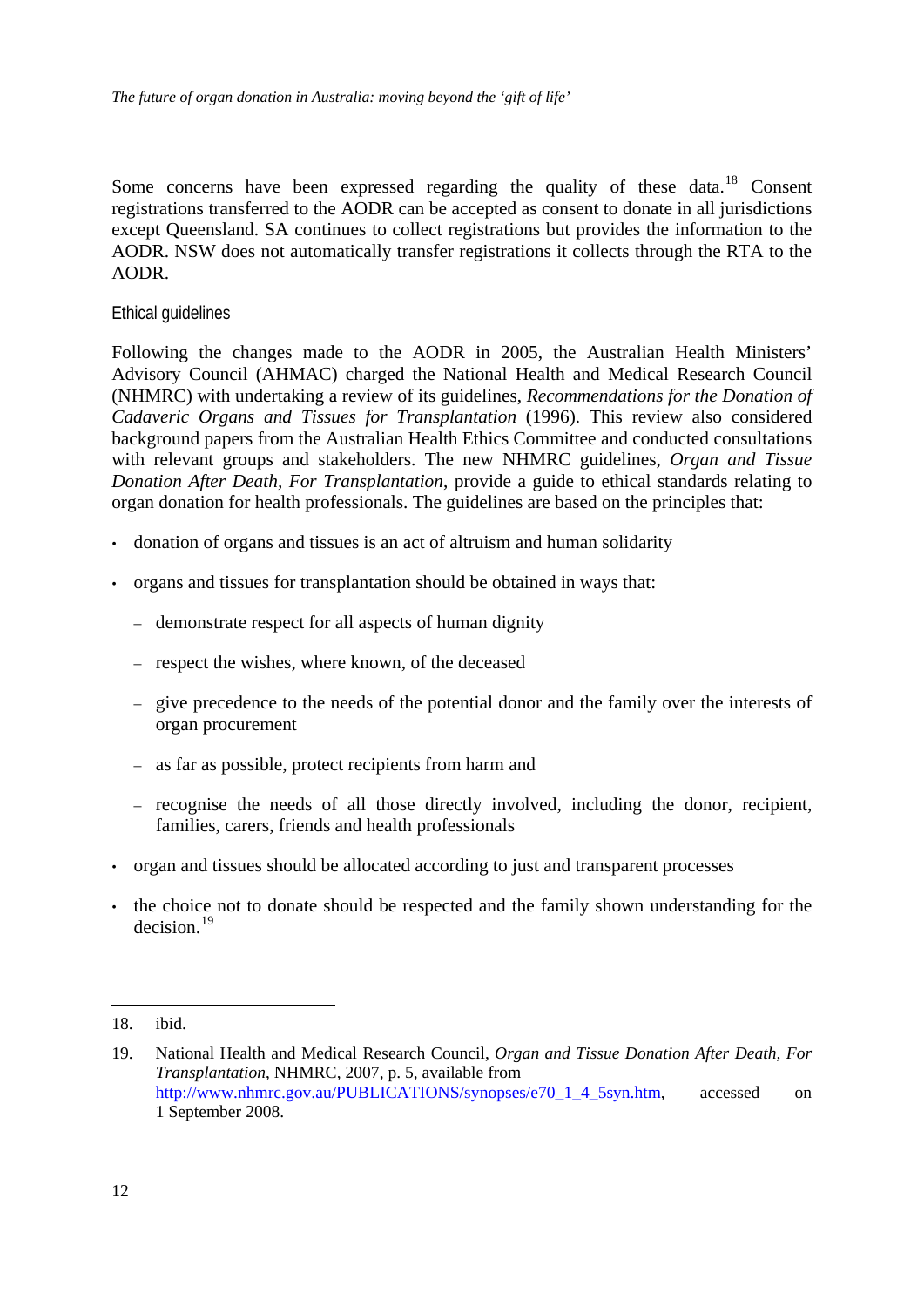<span id="page-15-0"></span>The guidelines also provide advice as to how authorisation of donation should be determined where there is no next-of-kin available, as well as providing ways to ensure that family members make an informed decision regarding the donation of the deceased's organs.

Clinical guidelines and protocols

A number of guidelines and protocols have been prepared to guide the clinical procedures involved in organ donation. The primary protocols are the *Australian and New Zealand Intensive Care Society (ANZICS) Statement on Death and Organ Donation*, the *Australian Transplant Coordinators Association National Guidelines for Organ and Tissue Donation*, and the Transplantation Society of Australia and New Zealand's protocols on organ allocation.

The purpose of the *ANZICS Statement on Death and Organ Donation* is to provide a resource for intensive care specialists and other health care workers who are involved in the determination of death and the care of potential organ donors.<sup>[20](#page-15-1)</sup> The statement emphasises a view of death as a process rather than as an event and, in keeping with this emphasis, the determination of death indicates that an irrevocable point in this process has been reached, and not that the process has ended.<sup>[21](#page-15-2)</sup> A determination of when this irrevocable point has been reached with the occurrence of brain death requires that: there is unresponsive coma, there are no brainstem reflexes, and the respiratory centre has ceased to function. These function failures must be considered irreversible and there must be clear evidence (through clinical tests or imaging) of the irreversible loss of neurological function.<sup>[22](#page-15-3)</sup>

The ANZICS statement points out that the definition of brain death that is used in Australia and New Zealand is different from that which is primarily used in the United Kingdom, in that whole brain death must occur to meet legal requirements for the determination of death in Australia and New Zealand, whilst in the UK brainstem death is the standard (even when there is still blood flow in other cerebral areas).<sup>[23](#page-15-4)</sup> The ANZICS statement outlines the clinical tests that may be used in making a determination of brain death and makes clear that it is more difficult to ascertain brain death in infants, requiring slightly different procedures.

The ANZICS statement also provides detail on the determination of death for cases of donation after cardiac death. Cardiac death was the primary determinant of death for the purposes of organ donation prior to the recognition of brain death as death. Circulation is maintained for the removal of organs from brain-dead patients. This allows for the

- <span id="page-15-3"></span>22. ibid., p. 10.
- <span id="page-15-4"></span>23. ibid.

<u>.</u>

<span id="page-15-1"></span><sup>20.</sup> Australian and New Zealand Intensive Care Society, *ANZICS Statement on Death and Organ Donation*, (Draft, Version 29), ANZICS, p. 7, <http://www.anzics.com.au/uploads/ANZICSDODstatement-v29.pdf>, accessed on 1 September 2008.

<span id="page-15-2"></span><sup>21.</sup> ibid., p. 9.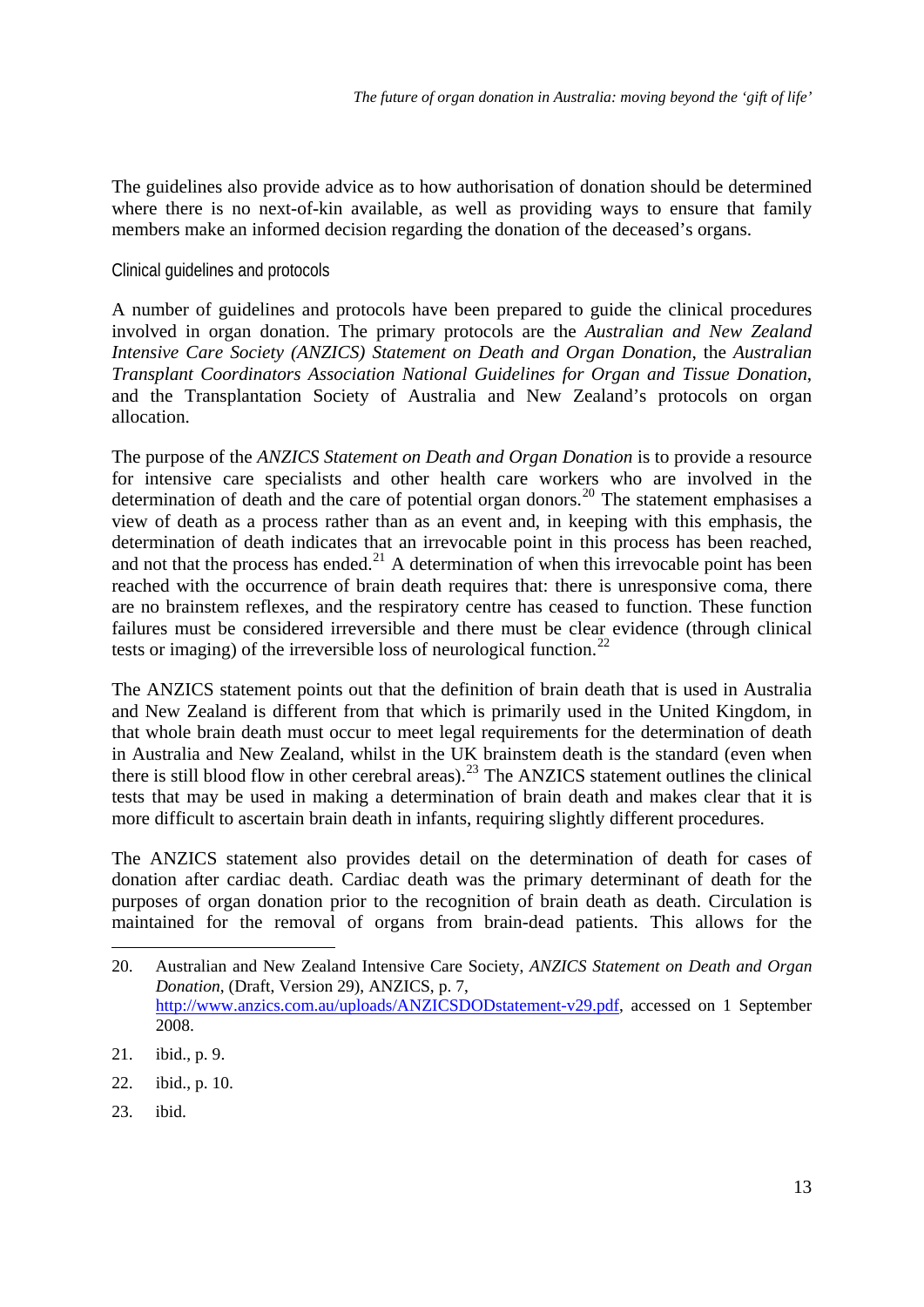preservation of organs and for an extended timeframe in which to proceed to donation. However, organs can also be removed and used for transplantation within a short period following cardiac death. In the past, it was mostly kidneys that were able to be successfully transplanted following cardiac death.<sup>[24](#page-16-0)</sup> Following improvements in clinical procedures and the development of specific protocols for the donation of organs after cardiac death there has been an increase in the number of organs such as livers and lungs that are available for transplantation.<sup>[25](#page-16-1)</sup> Donation after cardiac death usually occurs where patients are not considered to fulfil brain death criteria but are awaiting cardiac arrest and will not survive. Treatment is withdrawn from these patients following family discussion and agreement.<sup>[26](#page-16-2)</sup> Donation can also occur following cardiac arrest in a patient already considered brain dead.

The ANZICS statement also takes a stance on a number of other issues, including questioning the validity of consent registered with the AODR:

Opinions differ on whether a person can truly "consent" to the performance of a postmortem process on their body and whether the concept of "autonomy" persists after death. The situation is not analogous to an advance directive for personal health services … Even if "consent" were possible under these circumstances, the process of registration in the AODR does not meet the general standard of "informed consent for personal healthcare".<sup>[27](#page-16-3)</sup>

ANZICS supports the view that any objection by the family to organ donation, even when it is in conflict with the known intention of the deceased, should be respected. In keeping with this stance, ANZICS does not endorse any sort of pressure being placed on the family to acquiesce to the deceased's wishes (although it does concede that it is reasonable that those wishes be discussed) including any recommendation that compliance with these wishes is expected, mandated by law or regulation, or is of a greater moral worth.<sup>[28](#page-16-4)</sup>

The *Australasian Transplant Coordinators Association National Guidelines for Organ and Tissue Donation* provide similar clinical guidelines to those contained in the ANZICS statement, albeit with more detail on transplantation procedures and specific clinical methods.

<span id="page-16-4"></span>28. ibid.

<span id="page-16-0"></span><sup>24.</sup> P. Mohacsi et al, 'Donation and retrieval of cadaveric organs in Australia: Accepting the challenge', *Medical Journal of Australia*, vol. 158, 18 January 1993, p. 122.

<span id="page-16-1"></span><sup>25.</sup> ANZICS, Statement on Death and Organ Donation, op. cit., p. 36.

<span id="page-16-2"></span><sup>26.</sup> See Australian and New Zealand Intensive Care Society, *Statement on Withholding and Withdrawing Treatment – Version 1*, ANZICS, Melbourne, 2003, [http://www.anzics.com.au/uploads/200407withholdwithdraw.pdf,](http://www.anzics.com.au/uploads/200407withholdwithdraw.pdf) accessed on 1 September 2008.

<span id="page-16-3"></span><sup>27.</sup> ANZICS, Statement on Death and Organ Donation, op. cit., p. 26.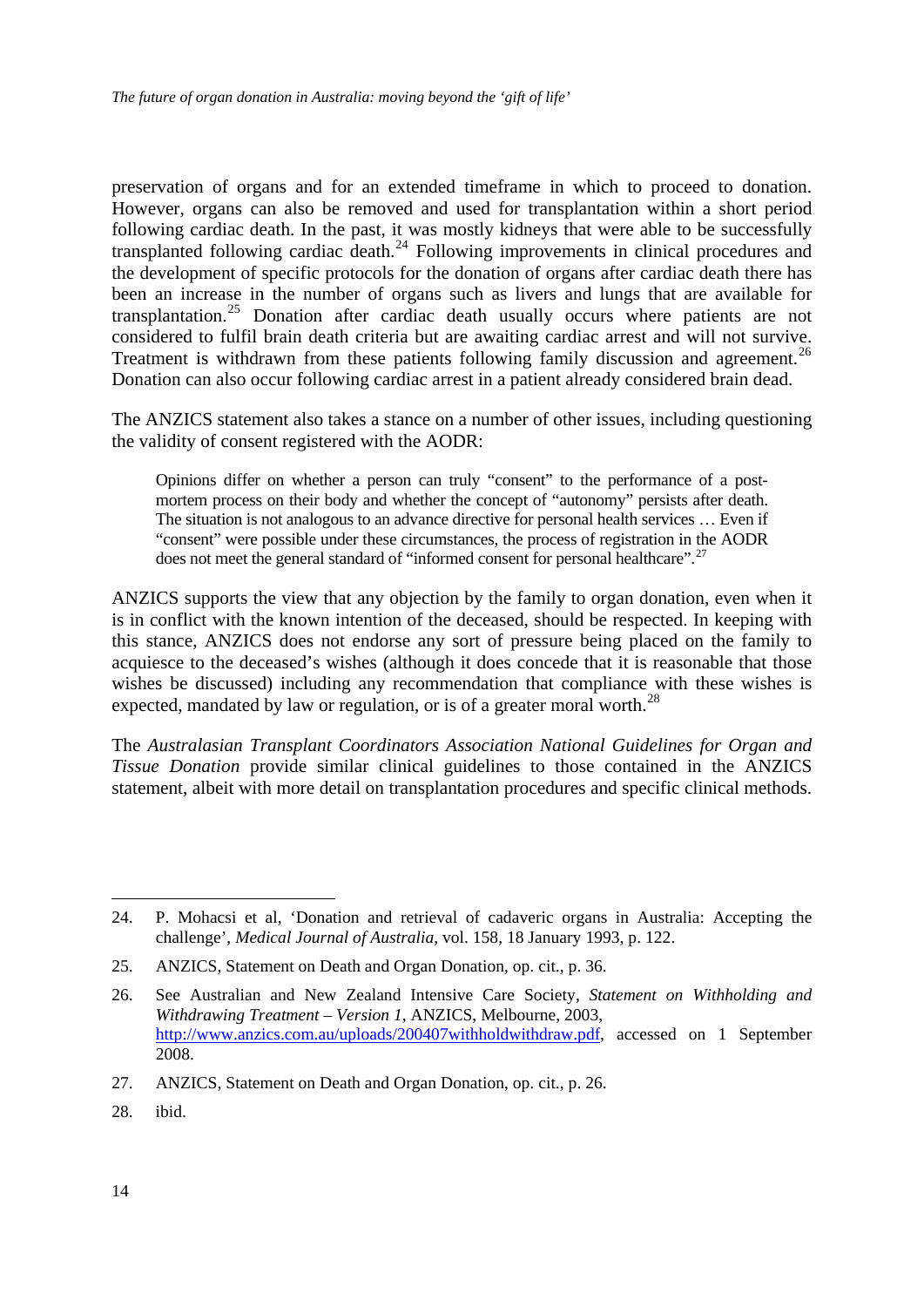<span id="page-17-0"></span>These guidelines also differ from the ANZICS statement in that they provide an overview of different religious views on organ donation.<sup>[29](#page-17-1)</sup>

The Transplantation Society of Australia and New Zealand's organ allocation protocols provide guidelines for assessing the suitability of organs for transplantation and for determining their allocation to recipients. There are separate protocols for liver, pancreas, heart, lung, kidney and cornea transplantation, as well as basic principles regarding the exchange of organs between Australia and New Zealand. The exchange of organs between the two countries is not based on a formal inter-governmental agreement but upon operational agreements between relevant agencies.

National coordination and registries

1

The first national coordinating body established to deal with issues relating to organ donation was AHMAC's Donor Organ Working Party, established in 1987. This body identified some of the key issues facing the transplantation sector, including the fragmented nature of coordination, separate procedures in each state for donation and procurement, limited information for the development of awareness campaigns and inadequate funding of coordination mechanisms.<sup>[30](#page-17-2)</sup> In response, AHMAC established the National Coordinating Committee on Organ Transplantation in 1989 which was later revised and became the Australian Coordinating Committee for Organ Registries and Donation (ACCORD). ACCORD was responsible for the development of the Australasian Donor Awareness Program (ADAPT), aimed at the education of medical professionals involved in the donation process, and the setting up of heart-lung, liver, pancreas, and bone marrow registries. ACCORD also established the National Organ Donor Registry in 1990. This registry is now known as the Australia and New Zealand Organ Donation Registry (ANZOD). ANZOD now functions as a collaborative effort between the Australasian Transplant Coordinators Association and the Australia and New Zealand Dialysis and Transplant Registry, compiling data on donation and transplantation in Australia and New Zealand.

Until recently, Australians Donate served as the officially recognised peak national body for organ donation for transplantation purposes. Australians Donate was established by the Commonwealth Government 'in recognition of the need for a more concerted, coordinated national donation and transplantation program'.<sup>[31](#page-17-3)</sup> The organisation was charged with raising public awareness about organ donation and with developing programs to increase rates of

<span id="page-17-1"></span><sup>29.</sup> Australasian Transplant Coordinators Association Incorporated, *National Guidelines for Organ and Tissue Donation*, 3rd Edition, ATCA, 2006, pp. 18–21, [http://www.atca.org.au/files/ATCA%20guidelines%20online%20oct06.pdf,](http://www.atca.org.au/files/ATCA%20guidelines%20online%20oct06.pdf) accessed on 1 September 2008.

<span id="page-17-2"></span><sup>30.</sup> National Clinical Taskforce on Organ and Tissue Donation, op. cit., p. 35.

<span id="page-17-3"></span><sup>31.</sup> M. Coleman, 'Handing over … Australians Donate 2002–2008', [http://www.australiansdonate.org.au/index.php?option=com\\_content&task=view&id=44&Itemi](http://www.australiansdonate.org.au/index.php?option=com_content&task=view&id=44&Itemid=81) [d=81](http://www.australiansdonate.org.au/index.php?option=com_content&task=view&id=44&Itemid=81), accessed on 28 August 2008.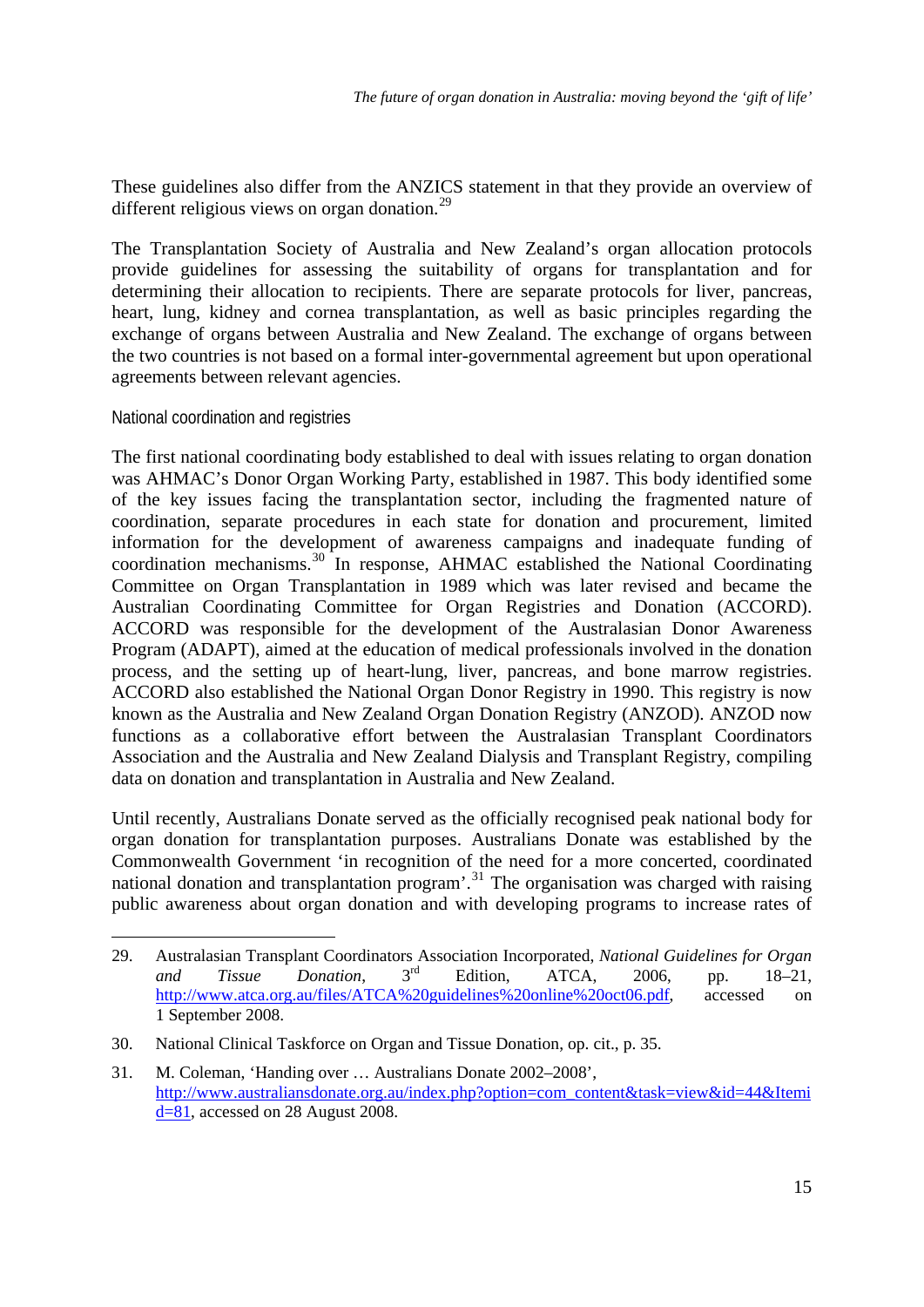<span id="page-18-0"></span>organ donation in Australia. A 2007 review of Australians Donate found that the organisation was not successful in meeting many of its objectives and had not performed effectively in terms of acting as a peak body or in terms of project delivery.<sup>[32](#page-18-1)</sup> As a result, Australians Donate was disbanded on 1 April 2008 and, following the recommendations of the National Clinical Taskforce on Organ and Tissue Donation, legislation to establish a proposed new national organ and tissue donation authority was introduced to the Parliament on 18 September 2008.

### **History**

### Transplantation in Australia

The transplantation of tissue and organs began in Australia in the 1940s, with the first report of a cornea transplant appearing in the *Medical Journal of Australia* in 1941.<sup>[33](#page-18-2)</sup> The first Australian attempt at a kidney transplant from a deceased donor occurred at the Royal Melbourne Hospital in 1956, but was unsuccessful. Following a number of organ transplantation successes overseas and the development of improved methods, further liver transplants were undertaken in Australia in 1963 and 1964. However, in each case, the transplanted organs only functioned for a very short period of time. The first noteworthy success in renal transplantation in Australia occurred at the Queen Elizabeth Hospital in Adelaide in 1965, with the live transplantation of a kidney to a young man from his father-inlaw, who shared the same blood type. The kidney began working immediately and continued to do so for 10 years, after which the recipient died from liver failure.<sup>[34](#page-18-3)</sup> Successful liver, heart, pancreas, lung and bone marrow transplants were to take place in the following decades. The first Australian heart transplant was undertaken in 1968, but the recipient only survived for a further 45 days. Subsequent attempts were made at heart transplantation, but it was not until the establishment of the National Heart Transplant unit at St Vincent's Hospital in Sydney in 1983 that high success rates in heart transplantation were achieved.

A number of factors have influenced the success or otherwise of tissue and organ transplantation in Australia and elsewhere. These include the development of surgical techniques in transplantation, the use of different immunosuppressants, the compatibility of donors and recipients, the establishment of cooperative registries nationally to improve the coordination of donation and transplantation, the experimental nature of many of the operations, the shortage of potential donors and, of particular importance, the legal definition

<span id="page-18-1"></span><sup>32.</sup> Australian Healthcare Associates, *Independent Review of Australians Donate*, AHA, 2007, p. 9, [http://www.health.gov.au/internet/main/publishing.nsf/Content/69D4850C82C168E5CA25729](http://www.health.gov.au/internet/main/publishing.nsf/Content/69D4850C82C168E5CA257295001C692D/$File/ADReview_FinalReport.pdf) [5001C692D/\\$File/ADReview\\_FinalReport.pdf,](http://www.health.gov.au/internet/main/publishing.nsf/Content/69D4850C82C168E5CA257295001C692D/$File/ADReview_FinalReport.pdf) accessed on 3 September 2008.

<span id="page-18-2"></span><sup>33.</sup> J. Chapman, 'Transplantation in Australia: 50 years of progress', *Medical Journal of Australia*, vol. 157, July 6, 1992, p. 46.

<span id="page-18-3"></span><sup>34.</sup> ibid.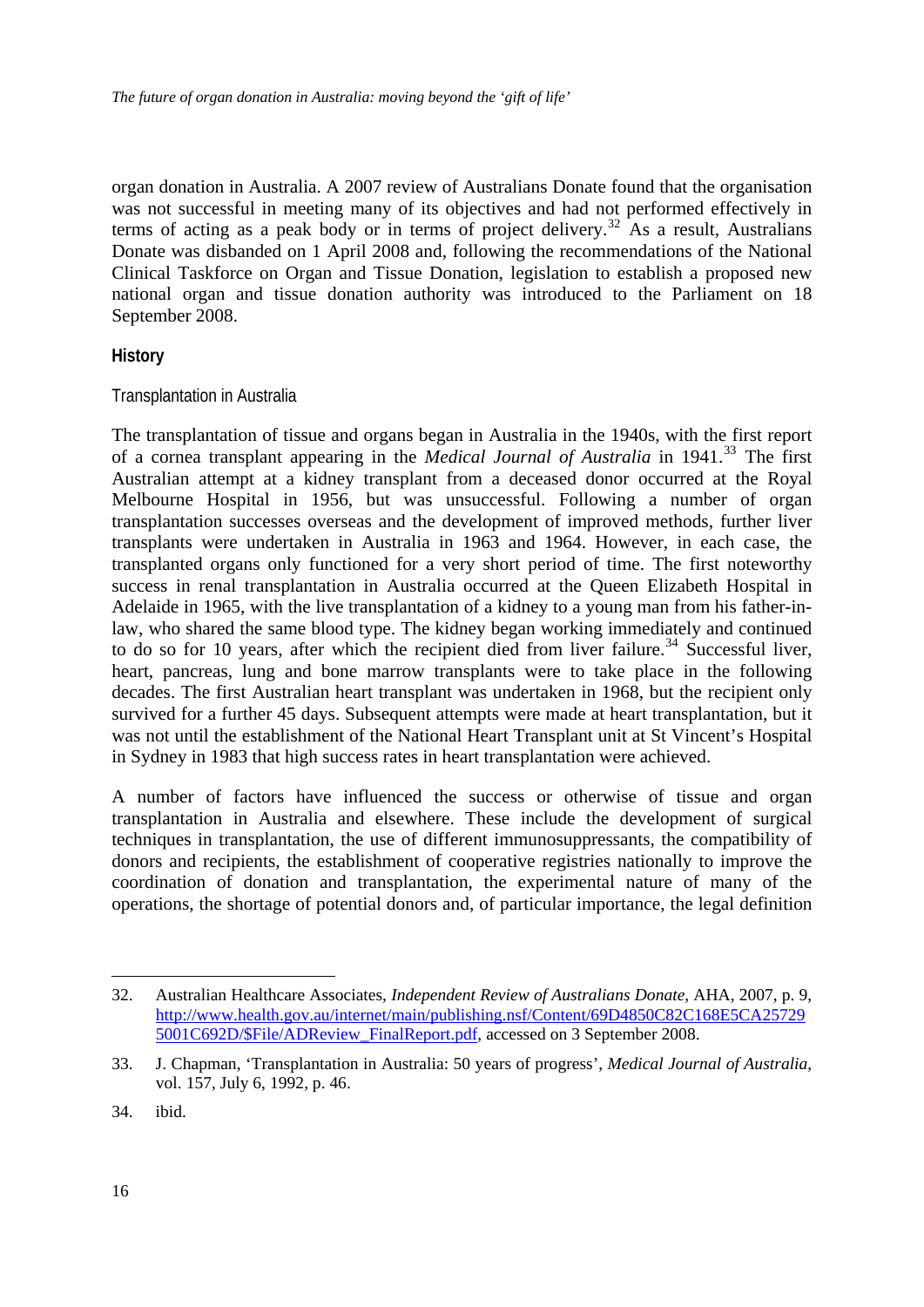<span id="page-19-0"></span>of death.<sup>[35](#page-19-1)</sup> Prior to the concept of brain death, the clinical criteria for the determination of death were based upon the cessation of respiration and the circulation of blood. This meant that it was necessary to discontinue artificial respiration and to wait until the heart had stopped beating before an organ retrieval operation could begin.<sup>[36](#page-19-2)</sup> This delay not only prevented the possibility of routine transplantation of organs such as hearts and lungs, but it also resulted in frequent damage to donated kidneys.<sup>[37](#page-19-3)</sup>

# Transplantation today

The transplantation of organs is now an established procedure for those at risk of end-stage organ failure or suffering from diseases which severely limit their life expectancy. In some cases, a patient's condition may require more than one organ to be transplanted—such as a heart and lungs or kidney and a pancreas. Other transplantation procedures include the replacement of corneas, heart valves and musculoskeletal tissue in the case of, respectively, eye conditions, major heart valve disorders and damaged tissue and skin. Advanced surgical procedures and technological innovations are allowing for greater success in transplantation, for new conditions to be treated, and for an increase in the availability of suitable organs and tissue. One example of this is the procedure of split liver transplantation, in which a small part of a donated liver is able to be transplanted into a child and the larger part of the same liver into an adult. Other procedures being developed and trialled include the use of animal organs and tissue (xenotransplantation), multiple limb transplants, and the growth of organs in laboratories for use in transplantation.<sup>[38](#page-19-4)</sup>

# **The international perspective**

Legislation, regulation, coordination and medical practice relating to organ donation and transplantation are markedly different in countries around the world. Key differences relate to

<span id="page-19-1"></span><sup>1</sup> 35. Immunosuppressants are a class of drugs that suppress the human body's immune responses from recognising or attacking foreign organs or tissues. They are used to prevent the rejection of transplanted organs by the recipient's body.

<span id="page-19-2"></span><sup>36.</sup> Mohacsi et al, op. cit., p. 122.

<span id="page-19-3"></span><sup>37.</sup> ibid.

<span id="page-19-4"></span><sup>38.</sup> The National Health and Medical Research Council's moratorium on animal to human transplants is currently being reviewed. See S. Ryan, 'Rethink due on banned transplant of animal organs', *The Australian*, 25 April 2008, [http://parlinfoweb.aph.gov.au/piweb/TranslateWIPILink.aspx?Folder=pressclp&Criteria=CITA](http://parlinfoweb.aph.gov.au/piweb/TranslateWIPILink.aspx?Folder=pressclp&Criteria=CITATION_ID:ZE9Q6%3B) [TION\\_ID:ZE9Q6%3B](http://parlinfoweb.aph.gov.au/piweb/TranslateWIPILink.aspx?Folder=pressclp&Criteria=CITATION_ID:ZE9Q6%3B), accessed on 25 August 2008 and the NHMRC website at [http://www.nhmrc.gov.au/health\\_ethics/health/xeno.htm](http://www.nhmrc.gov.au/health_ethics/health/xeno.htm), accessed 12 August 2008. See also ABC News, 'Medical team completes double arm transplant', 2 August 2008, [http://www.abc.net.au/news/stories/2008/08/02/2322144.htm,](http://www.abc.net.au/news/stories/2008/08/02/2322144.htm) accessed on 25 August 2008 and E. Barry, 'Grow your own organs', *Sunday Herald Sun*, 13 July 2008, [http://parlinfoweb.aph.gov.au/piweb/TranslateWIPILink.aspx?Folder=pressclp&Criteria=CITA](http://parlinfoweb.aph.gov.au/piweb/TranslateWIPILink.aspx?Folder=pressclp&Criteria=CITATION_ID:GBZQ6%3B) TION ID:GBZQ6%3B, accessed on 25 August 2008.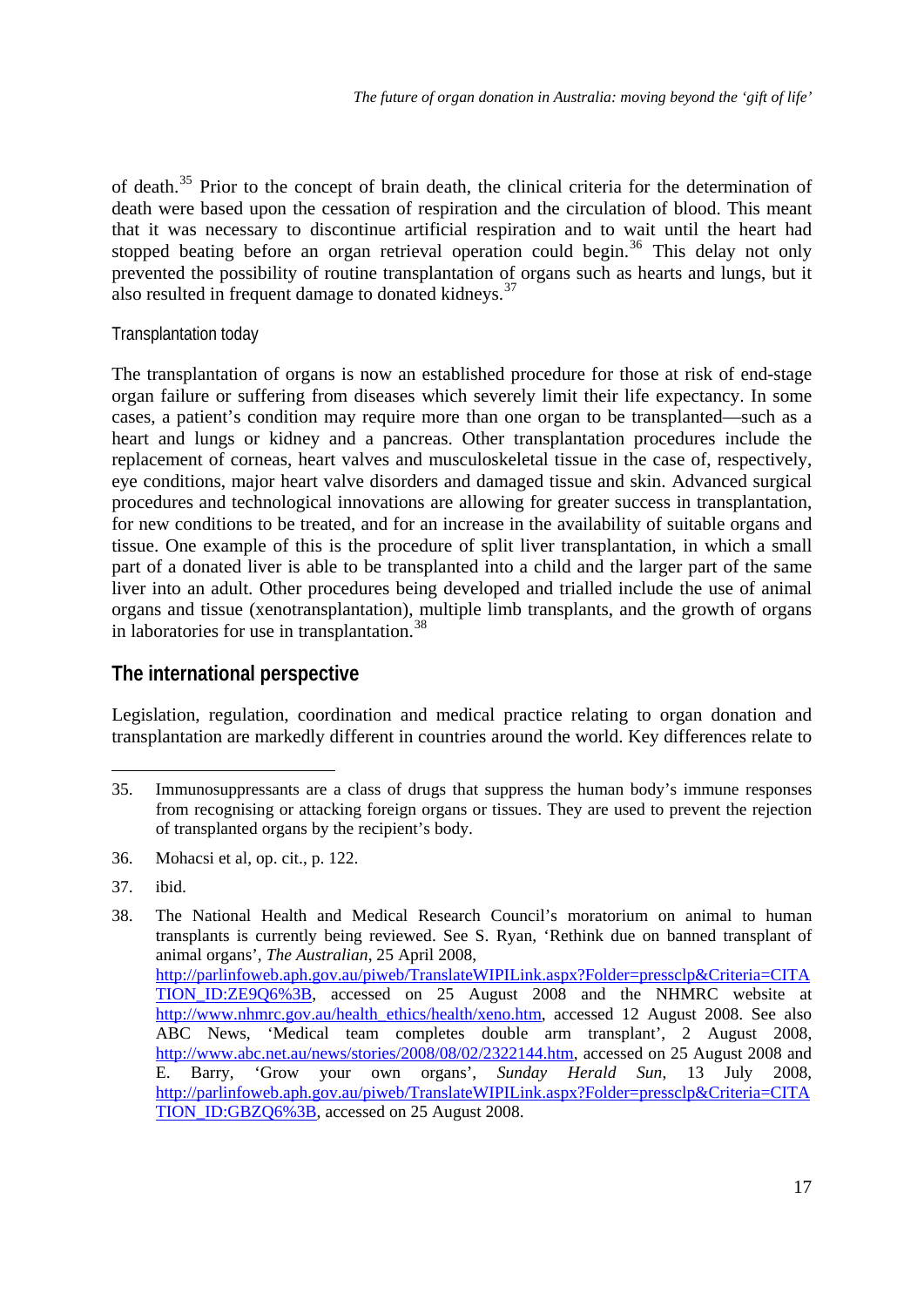<span id="page-20-0"></span>the way in which the entire transplantation sector is coordinated nationally, different systems of consent (opt-in and opt-out), the way in which organ donation and transplantation is carried out within hospitals and public attitudes towards and awareness of organ donation. Comparisons between countries typically aim to identify the reasons for widely differing donation rates, both as a means to develop ways to raise rates of donation, and to improve coordination efforts and clinical practice.

#### **Donor rate comparisons**

The most widely-used methodology for measuring and comparing organ donation rates internationally is the 'donors per million population (dpmp)' method. This method compares rates of donation against population counts. This statistic does not take into account either the number of potential donors (those located in an intensive care unit and identified as being suitable) or the number of organs taken from each individual donor. Different countries also define 'deceased organ donor' in different ways when compiling their statistics. $39$ Nevertheless, this method remains the current means of international comparison. The table below compares the rates of various countries, as at 2007.

| <b>Country</b>     | <b>Total Number</b> | ------ <sub>l</sub> ------- ----------<br>Donors per million population |
|--------------------|---------------------|-------------------------------------------------------------------------|
| Spain              | 1550                | 34.3                                                                    |
| Belgium            | 291                 | 28.0                                                                    |
| France             | 1604                | 25.4                                                                    |
| <b>USA</b>         | 7413                | 24.6                                                                    |
| Austria            | 187                 | 23.6                                                                    |
| Italy              | 1192                | 20.9                                                                    |
| Norway             | 94                  | 19.9                                                                    |
| Germany            | 1313                | 16.0                                                                    |
| <b>Netherlands</b> | 257                 | 15.5                                                                    |
| Sweden             | 133                 | 14.5                                                                    |
| Argentina          | 493                 | 12.2                                                                    |
| Poland             | 352                 | 9.2                                                                     |
| <b>Australia</b>   | 198                 | 9.0                                                                     |
| <b>New Zealand</b> | 38                  | 9.0                                                                     |
| Israel             | 56                  | 7.7                                                                     |
| Iran               | 170                 | 2.4                                                                     |
| Japan              | 13                  | 0.1                                                                     |

#### **2007 Number of deceased donors (selected countries)**

Source: A. Sanz et al, '2007 International donation and transplantation activity. IRODaT preliminary figures', *Organs, Tissues and Cells*, Vol. 1, No. 7–10, 2008, <http://www.etco.org/irodat/new/Irodat07.pdf>accessed on 1 September 2008.

<span id="page-20-1"></span><sup>39.</sup> National Clinical Taskforce on Organ and Tissue Donation, op. cit., p. 112.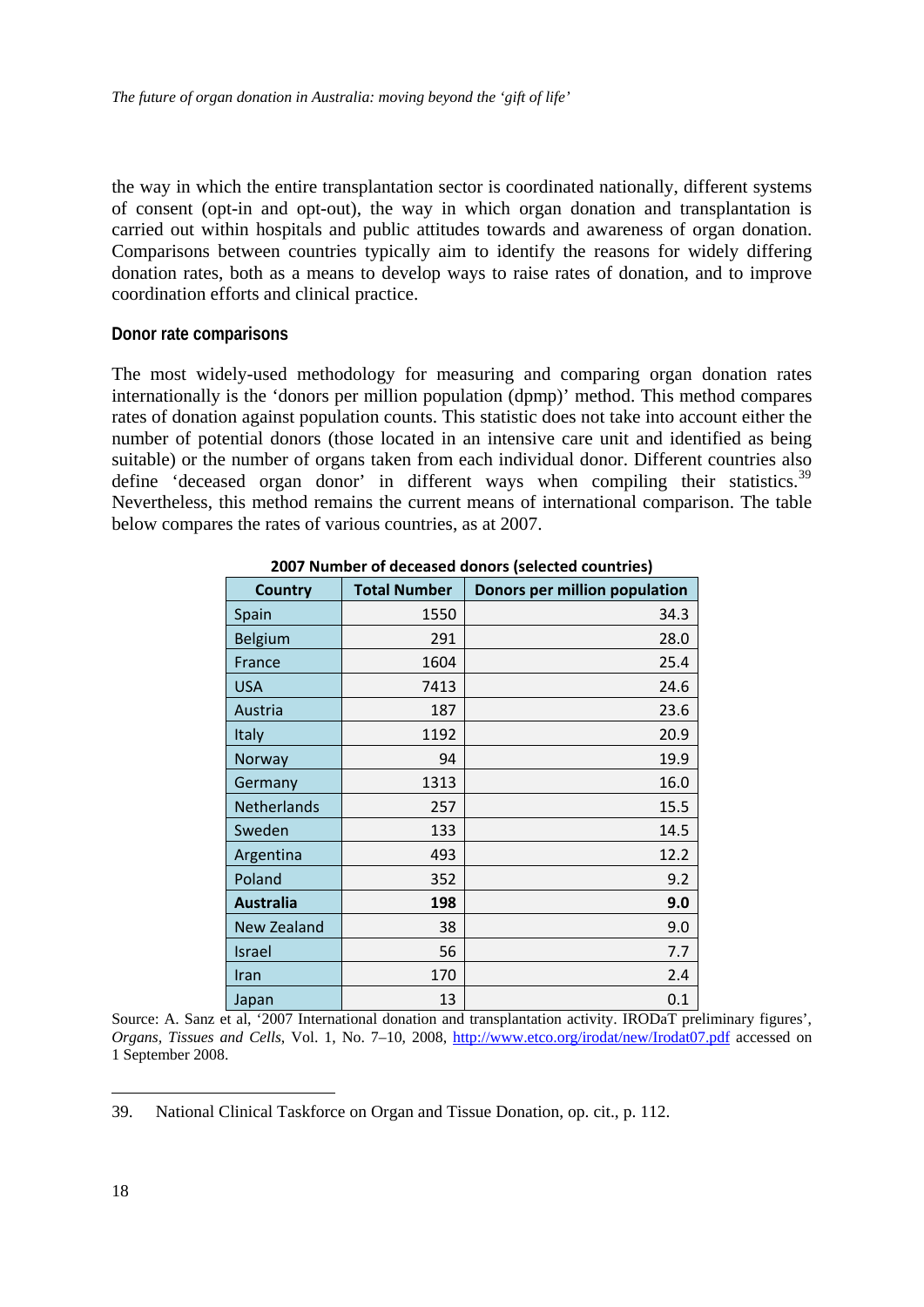# <span id="page-21-0"></span>**The Spanish system**

As can be seen from the above table, Spain currently has the highest rate of organ donation in the world—largely due to its commitment to improving organ donation rates throughout the country's entire health care system. As a result, many other countries have drawn on aspects of Spain's organ donation and transplantation sector in an attempt to lift their own rates selectively so in Australia's case. Elements of the Spanish system that have been emulated by other countries include the national coordination of all aspects of the organ procurement and transplantation system, dedicated organ donation coordinators and transplant teams within hospitals, and presumed consent legislation.

The Organizacion Nacional de Trasplantes (or National Organisation for Transplants-ONT) coordinates organ donation and transplantation activities in Spain. This agency maintains waiting lists, registries, compiles statistics and operates training programs for medical professionals. Within each major hospital specific organ transplant units operate on-call under the direction of designated organ transplant coordinators. Coordinators—who are preferably physicians—work within an intensive care unit and are responsible for recognising potential donors, providing information and counselling to families, and for the organ retrieval process. Regional coordination centres support activities in smaller hospitals. Coordination teams work apart from the surgeons who are actually involved in the process of transplantation, and are therefore focussed on identifying potential donors and on supporting the families of the deceased. $40$ 

Transplant law in Spain operates under a presumed consent, or opt-out system. However, families must be approached and sign an authorisation in order for the procedure to take place. Presumed consent was introduced in Spain in 1979 but it was not until 1989 when the ONT was established and a comprehensive government effort made that organ donation rates began to rise. In 1989, the donation rate in Spain was 14.3 dpmp. This rate rose steadily over a ten year period and has remained close to the current rate of 34.3 dpmp since. Key contributory factors to the rise in the number of donors in this period were the establishment of national coordinating efforts, a change in donor profiles, with those over the age of 60 coming to represent more than a third of donors, improved identification of potential donors and specific funding for organ donation and transplantation activities in hospitals.<sup>[41](#page-21-2)</sup>

The Spanish national health system comprises all facilities and public services devoted to health, with public health care available for almost the entire population.<sup>[42](#page-21-3)</sup> Organ transplantation has a specific budget allocation which pays for: the organ procurement network, the salaries of coordinators and retrieval teams whilst involved in transplantation activities, any tests to determine donor suitability, ICU bed costs, and training and education

<span id="page-21-1"></span><sup>40.</sup> B. Miranda et al, 'Optimising Cadaveric Organ Procurement: the Catalan and Spanish Experience', *American Journal of Transplantation*, vol. 3, 2003, pp. 1191–1192.

<span id="page-21-2"></span><sup>41.</sup> ibid.

<span id="page-21-3"></span><sup>42.</sup> ibid., p. 1190.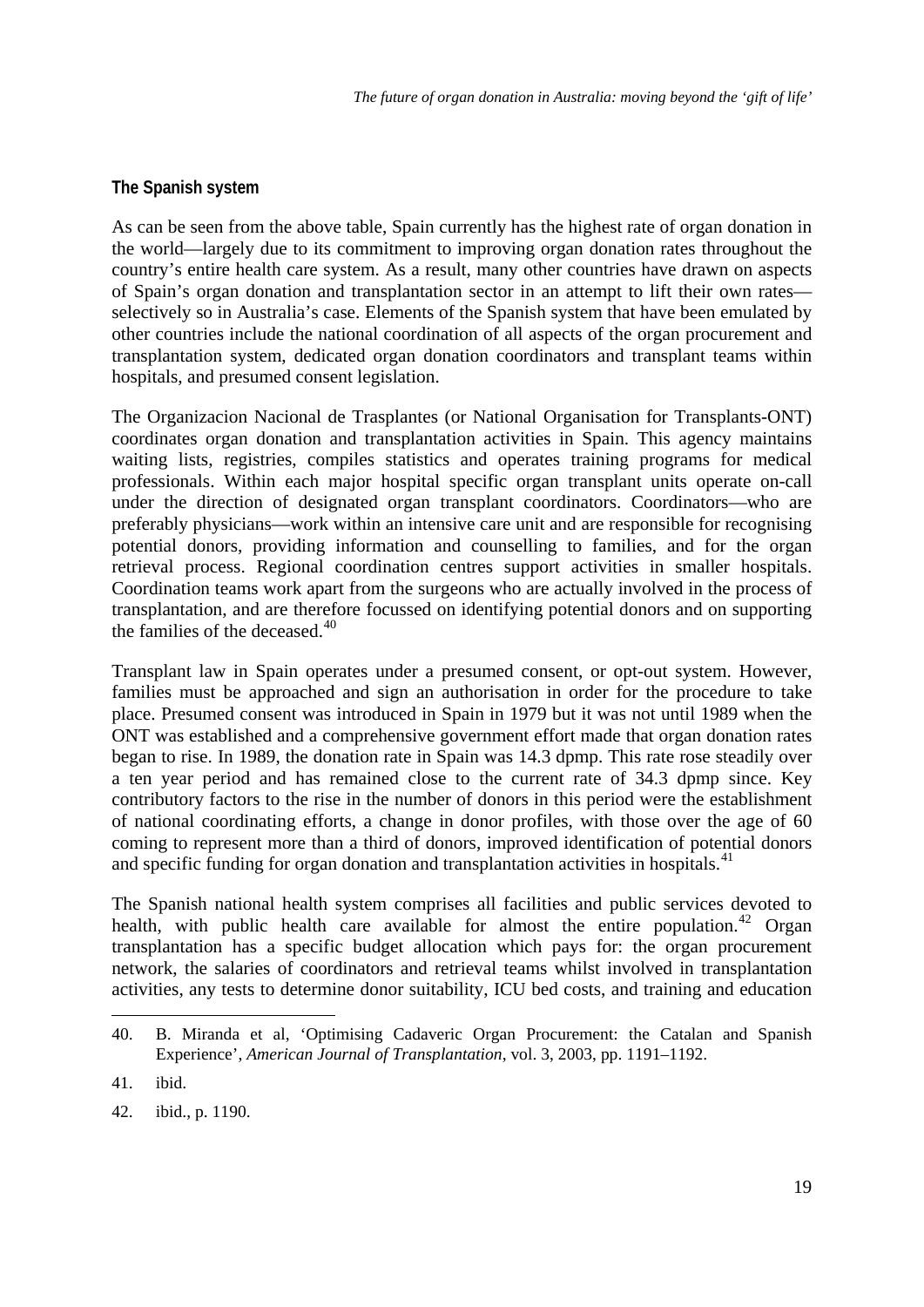<span id="page-22-0"></span>programs. The reimbursement by national and regional authorities of hospital costs related to the transplantation process is seen as being of key importance in sustaining the involvement of smaller hospitals in the organ donation process.[43](#page-22-1)

# **Australia—proposed changes**

# **National Clinical Taskforce on Organ and Tissue Donation**

The National Clinical Taskforce on Organ and Tissue Donation was established by the then Minister for Health and Ageing, Tony Abbott, in October 2006. The Taskforce was charged with providing 'evidence-based advice to the Government on ways to improve the rate of safe, effective and ethical organ, eye and tissue donation for transplantation in Australia'.<sup>[44](#page-22-2)</sup> This advice was to be 'considered by all Australian governments under the framework of the [10 point] National Reform Agenda on Organ and Tissue Donation, agreed to by all state Health Ministers in July 2006'. $^{45}$  $^{45}$  $^{45}$ 

The Taskforce, which comprised key stakeholders in the organ, eye and tissue sector, provided an early report to Abbott in December 2006, outlining its intended working approach and key policy directions. It subsequently submitted a mid-term report in June 2007, and its final report in January 2008.<sup>[46](#page-22-4)</sup> Upon the submission of its final report, the Taskforce was disbanded, with the 51 recommendations and six critical areas for action identified in the report to set the direction or 'road map' for reform of the sector.

### **Main findings of the report**

Donation rates in Australia—poor performance of the sector

In terms of the most frequently used national performance measure for organ donation, the donor rate per million population (dpmp), at 10 dpmp, Australia performs poorly in relation to comparable industrialised nations.<sup>[47](#page-22-5)</sup> While there are methodological problems related to the dpmp measure and comparisons based upon it, as noted above, it is nevertheless clear that Australia is under-performing where it comes to organ and tissue donation. Australia is

- <span id="page-22-4"></span>46. National Clinical Taskforce on Organ and Tissue Donation, op. cit.
- <span id="page-22-5"></span>47. The Taskforce notes that, to some extent, this is a result of Australia's strong performance where it comes to population health and safety measures (a reduced rate of road traffic and gunrelated fatalities) and improvements in medical technologies.

<span id="page-22-1"></span><sup>43.</sup> R. Matesanz, 'Factors influencing the adaptation of the Spanish Model of organ donation', *Transplantation International*, vol. 16, 2003, p. 737.

<span id="page-22-2"></span><sup>44.</sup> National Clinical Taskforce on Organ and Tissue Donation Supporting Evidence, op. cit., p. 1.

<span id="page-22-3"></span><sup>45.</sup> Department of Health and Ageing, Organ Donation, National Clinical Taskforce on Organ and Tissue Donation at [http://www.health.gov.au/internet/main/publishing.nsf/Content/organ](http://www.health.gov.au/internet/main/publishing.nsf/Content/organ-donation-nctf-report.htm)[donation-nctf-report.htm.](http://www.health.gov.au/internet/main/publishing.nsf/Content/organ-donation-nctf-report.htm)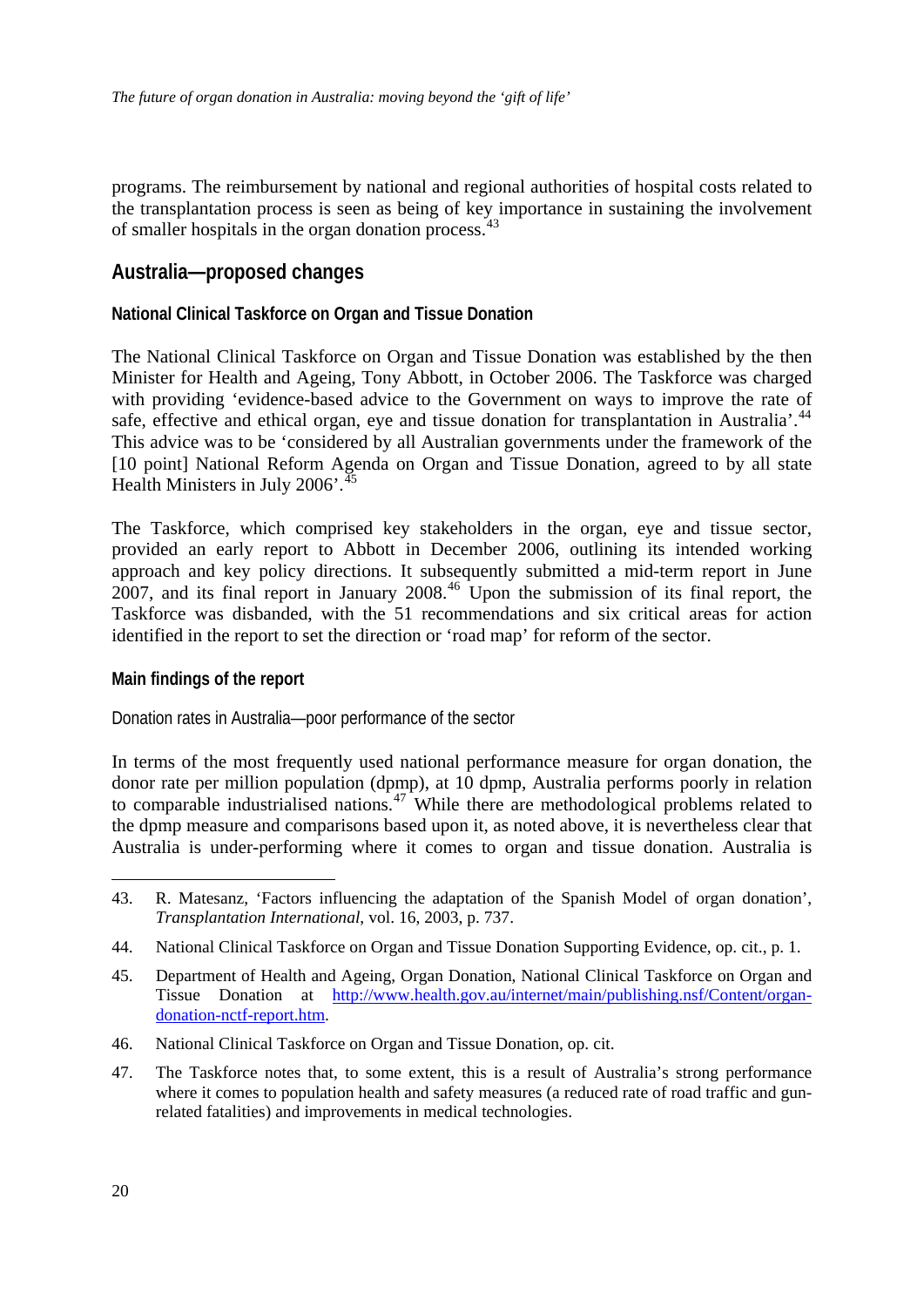<span id="page-23-0"></span>unable to meet existing demand for organ transplantation and this situation is expected to deteriorate in the future as the ageing of the population and increased incidence of lifestyle diseases—such as obesity and Type 2 diabetes—lead to further increases in demand for donated organs. Even if Australia were to meet the performance goal of 15 organ donors per million population (a 50 per cent increase above trends over the past 10 years), as recommended by the Taskforce, this would only provide organs for up to an additional 370 patients a year.<sup>[48](#page-23-1)</sup> This figure is well short of existing—not to mention anticipated—demand.

To make matters worse, despite a long list of reports, reviews and organisations that have been created in an attempt to increase the nation's organ donation rate over time, no significant inroads have yet been made.<sup>[49](#page-23-2)</sup>

The Taskforce attributed Australia's inability to increase organ donation rates to a number of factors, chief of which was the fragmented nature of the organ donation and transplantation sector.

Australia's organ donation and transplantation sector—a fragmented system

As noted above, unlike other comparable nations, Australia does not have a national organ donor coordination network or single coordinating agency. Instead, the system is state- and territory-based, with each jurisdiction operating under its own organ and tissue donationrelated legislation, procedures and practices. Indeed, not only is there variation between jurisdictions, but also within them, with individual hospitals and clinics operating according to their own different practices.<sup>[50](#page-23-3)</sup> In short, the sector is characterised by fragmentation and a lack of effective coordination and cohesion. This was viewed by the Taskforce as posing a major impediment to increasing rates of donation and transplantation. A majority of the report's recommendations, which are effectively summarised under six critical areas for action, are oriented towards addressing these structural impediments.

Essentially, the Taskforce highlighted the need for national coordination of all major aspects of Australia's organ donation and transplantation system. These aspects include: communications with the public about donation, clinical triggers and notification protocols to identify potential donors, waiting list criteria and organ allocation protocols and data collection and dissemination on Australia's organ donation and transplantation performance. It proposed the establishment of a national donation and transplantation authority, comprising clinicians and governments, to coordinate on a national basis the above activities and any future organ donation-related reforms.

<span id="page-23-1"></span><sup>48.</sup> ibid., p. 147.

<span id="page-23-2"></span><sup>49.</sup> National Clinical Taskforce on Organ and Tissue Donation, op. cit., p. 143.

<span id="page-23-3"></span><sup>50.</sup> ibid., p. 148. Many barriers to increased organ donation have been identified as lying within Australia's hospital system. See *Medical Journal of Australia*, vol. 182, no. 5, 7 March 2005.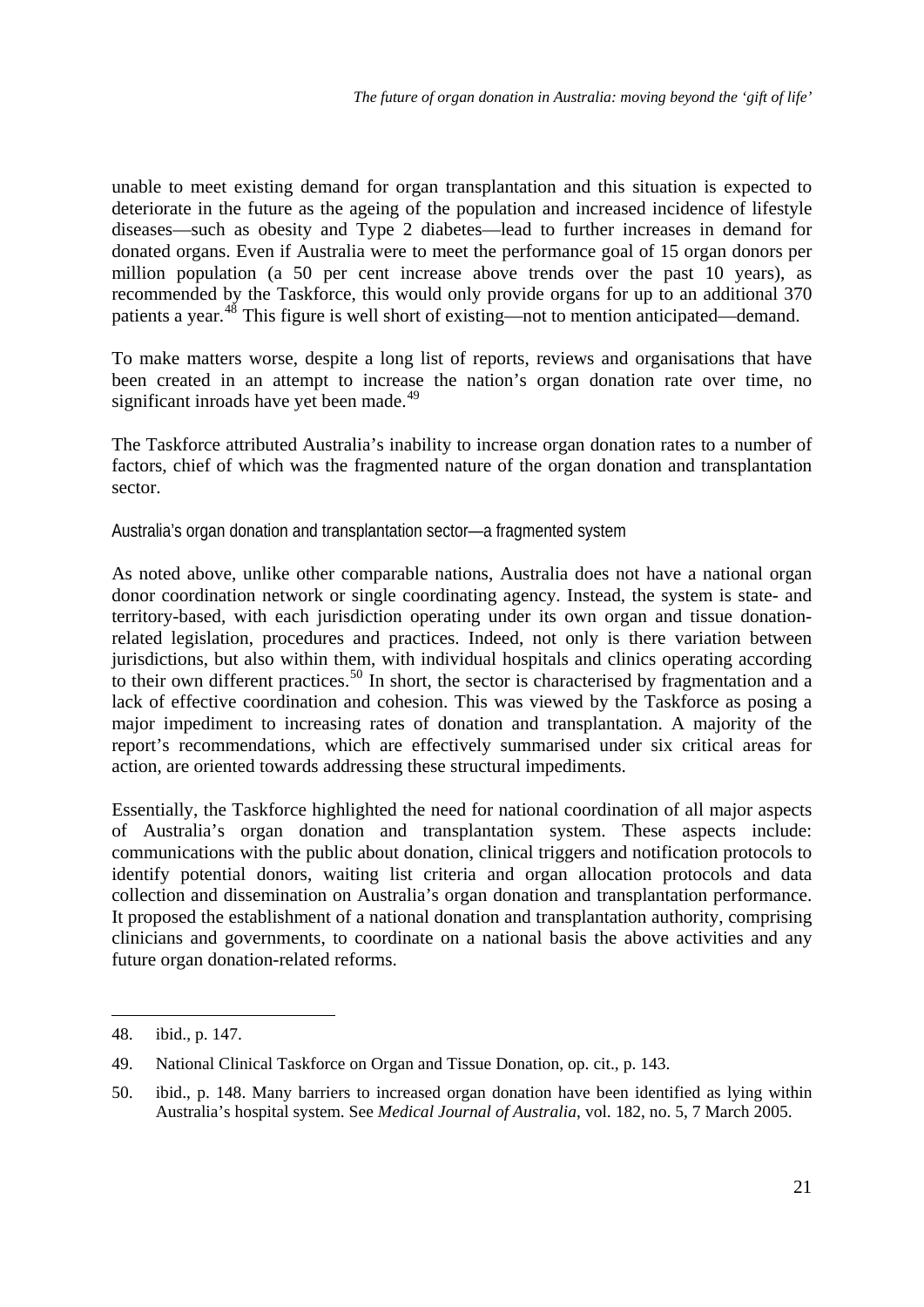<span id="page-24-0"></span>This proposed approach would represent a significant departure from and improvement over existing arrangements. If the recommendation to establish a National Authority were to be taken up through the passing of the Australian Organ and Tissue Donation and Transplantation Authority Bill 2008, this could be the first step on the road to bringing Australia's system into closer alignment with Spain's highly successful nationally coordinated system. While specific aspects of Australia's system have in the past been conducted on a national basis—such as awareness raising and programs for increasing donation rates under Australians Donate—these have not, on the whole, been successful. This is undoubtedly because they were not part of a broader and more consistent program of national coordination.

It is worth noting that the proposed Australian Organ and Tissue Donation and Transplantation Authority is a statutory agency with no legislative power. While the Authority could require compliance with a policy or protocol, standard or code of practice (as determined by the Authority) as a term or condition of financial assistance, it could not compel the states and territories to comply. As a result, were any of the states or territories to choose to introduce an opt-out system—as some have indicated they are considering—they would be free to do so. $51$ 

### **Discussion**

1

Implementation of the Taskforce's recommendations, with their emphasis on national coordination, would be likely to have a positive impact on both organ donation and transplantation rates. As noted above, nationally coordinated arrangements—especially in the hospital setting—can help to improve rates of actual donors.<sup>[52](#page-24-2)</sup> Nevertheless, it is unlikely that

<span id="page-24-1"></span><sup>51.</sup> For example, a Queensland Parliamentary Committee is currently exploring the option of introducing an opt-out system to that state. Among other things, the Committee is seeking crown law advice on whether or not the state could adopt an opt-out system independent of the other states and territories. The Committee is due to report back to state parliament by October 2008. See R. Desmond, 'Opt out system puts organ donation back on agenda', Australian Associated Press, 2 May 2008. A recent summit convened by the Western Australian Government also examined the option of an opt-out system for that state and a large number of MPs in WA have indicated their support for the consideration of such a policy in the state. See D. Guest and Y. Phillips, 'Opt-out scheme "would see organ donations double"', *West Australian*, 20 May 2008 and D. Guest, 'Let's debate organ plan: Hames', *West Australian*, 24 March 2008.

<span id="page-24-2"></span><sup>52.</sup> On 18 February 2007, Australians Donate Executive Chairman, Marcia Coleman stated that during the first seven months of the National Organ Donation Collaborative (NODC), organ donation rates had increased by more than a third across the 22 participating hospitals. Coleman reported that between July 2006 and January 2007, these hospitals had increased their collective donation rate by 36 per cent compared to the average result for the same period over the previous five years. Australians Donate, *'Collaborative' hospitals increase organ donor rates by one third'*, media release, 18 February 2007. From July 2006 to June 2007 the collaborative achieved a total of 135 donors, some 60 per cent of the 225 donors, Australia-wide. In its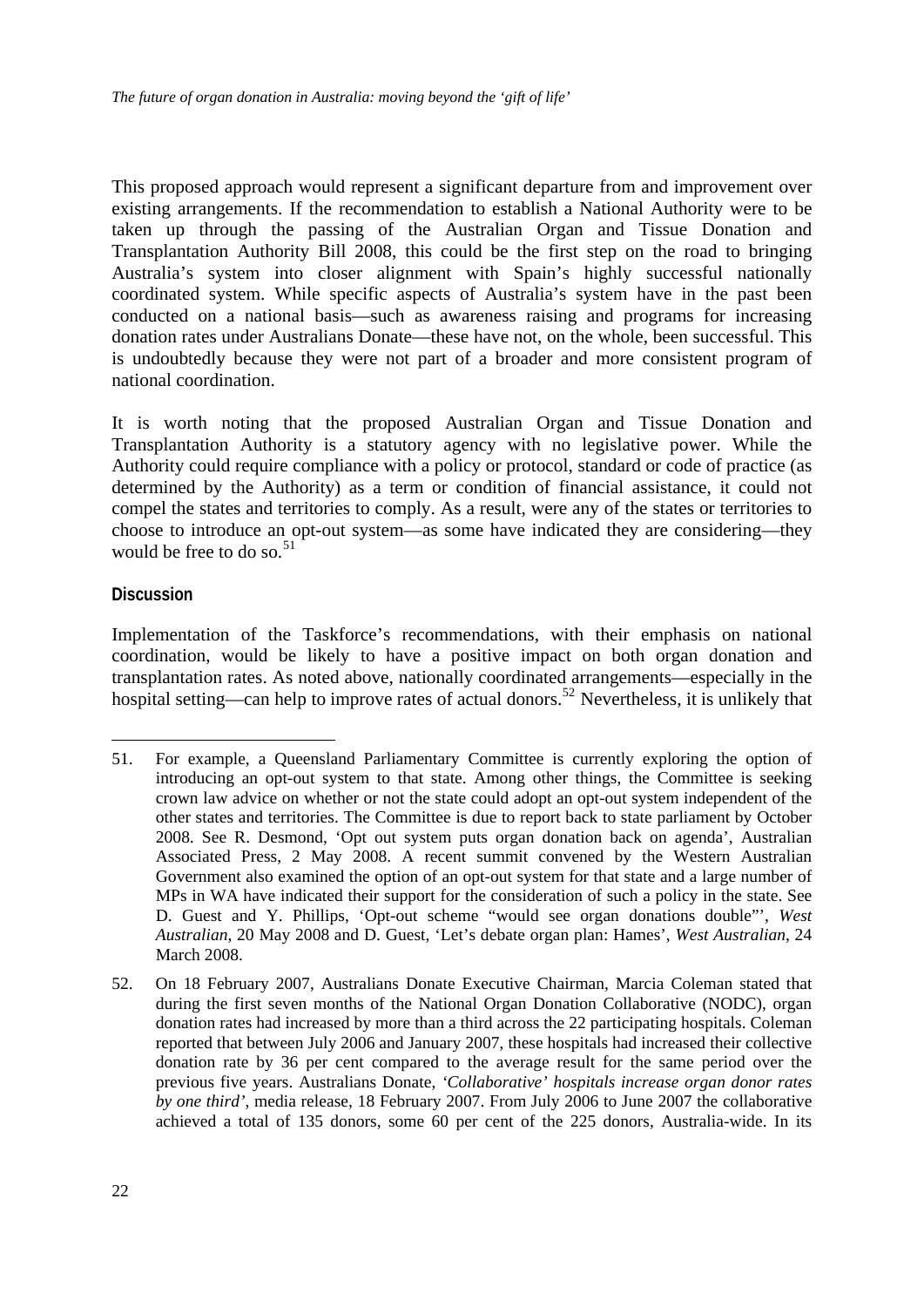these changes alone would be sufficient to solve Australia's current—much less future organ deficit.

The Taskforce was asked to provide the government with advice across the complete spectrum of donation and transplantation. However, an unstated principle underpinning the Taskforce's activity and eventual recommendations was that there was to be a continued reliance on voluntary donors. Moreover, would-be donors were not to be compelled or pressured in any way to make a decision about whether or not they would donate their organs. As a result, the Taskforce could not be said to have addressed all of the relevant issues.

For example, the Taskforce rejected the introduction of an opt-out, or presumed consent system—such as that implemented in Spain, and being considered by some of the states—as a potential solution to Australia's low donor rate. It did so on the grounds that 'when international comparisons in donor rates according to consent laws (and actual practice) are considered, there is no clear correlation between opt-out systems and better performance in organ donation'.[53](#page-25-0) However, a recent study of opt-in and opt-out systems, conducted over a ten-year period for 22 countries, indicates otherwise. This study concluded that, when other determinant factors affecting donor numbers were accounted for, those countries with opt-out legislation in place had deceased organ donor rates that were 25 to 30 per cent higher than those with opt-in legislation.<sup>[54](#page-25-1)</sup>

In rejecting an opt-out system, the Taskforce also cited the possibility that the introduction of such a system could exacerbate the 'pre-existing element of medical mistrust within the Australian community' as a reason for its recommending that no Australian state or territory

<u>.</u>

second year of operations, the NODC was expanded to 26 participating hospitals. See Australians Donate, *Newsletter*, March 2008.

- <span id="page-25-0"></span>53. National Clinical Taskforce on Organ and Tissue Donation, op. cit., p. 147. Tim Richards, convenor of the Transplant Waiting List Advocacy Group, has identified some obvious contradictions in the Taskforce's report where it comes to the alternative of an opt-out system for Australia. Richards notes that while the Taskforce highlights the success of the Spanish organ donation system in achieving higher rates of organ donation, and views it as providing a useful model for identifying best practices, the Taskforce goes on to downplay what is arguably the most significant feature of this system: that is, its opt-out basis. Richards also points out that while the Taskforce indicated early in its report that it did not consider that an opt-out organ donation system should be a focus of its work, it then went on to recommend against the introduction of a presumed consent approach in any of Australia's jurisdictions. At various points in the report the Taskforce provides reasons for not introducing an opt-out system in Australia. No corresponding effort is made to identify the potential benefits of an opt-out system. T. Richards, 'Government considers organ donation, 11 people die', *Crikey*, 14 March 2008.
- <span id="page-25-1"></span>54. A. Abadie and S. Gay, 'The impact of presumed consent legislation on cadaveric organ donation: A cross-country study', *Journal of Health Economics*, vol. 25, 2006, pp. 599-620.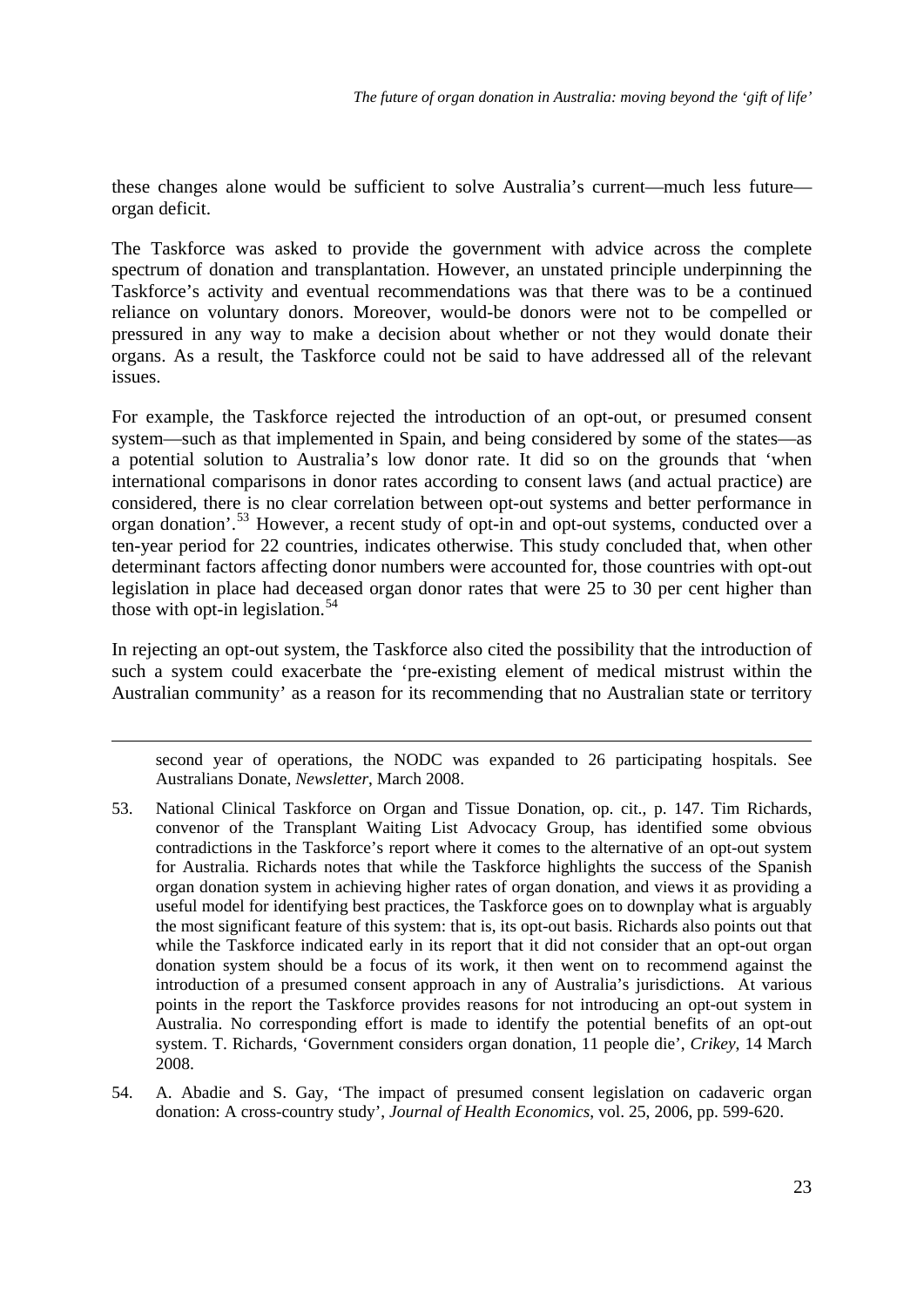introduce an opt-out system.<sup>[55](#page-26-0)</sup> The Taskforce went on to express the view that 'a presumed consent system may feed these fears and most likely lead to an increase in the proportion of registrations of objections to donation'.<sup>[56](#page-26-1)</sup> While the Taskforce claimed that surveys have indicated this level of mistrust, no citations to these surveys were provided. Nor did the Taskforce furnish any other supporting evidence.

In summing up its consideration of the presumed consent option, the Taskforce argued that when Australia's predominant social attitudes and legal traditions are considered, the current system better balances individual rights with the community's need for organ, eye and tissue donation. It is debatable whether or not the current system does indeed better balance individual rights with the need for donation, especially with respect to the arrangements that allow the next-of-kin to overrule a deceased person's decision to donate their organs. This point will be considered in some detail in the course of discussion below.

However, for the moment it is worth noting that the Australian Law Reform Commission (ALRC) has argued that, once the social value of tissue donation in Australia is clear, 'there would be nothing undesirable in [moving toward an opt-out system] because there is little potential for conflict of interest between the community and the individual on this subject'.<sup>[57](#page-26-2)</sup> The ALRC was supportive of the introduction of an opt-out system as a means to increase the supply of human tissue for transplantation and other purposes, and viewed the introduction of such a system as being simply a matter of time. As the Commission saw it:

It would seem paradoxically, that the more the public accepts the desirability of giving human tissue the more it will tolerate the creation of exceptions to consensual donation, and the closer it will move to a position of 'contracting out' [or, an opt-out system] …The question is one of changing outlook and of growing acceptance of the use of dead bodies for the relief of suffering of the living. If there develops a community attitude that tissues from dead bodies may be so used, instead of being cremated or interred intact, and that such use is a better demonstration of support for human dignity, people may see [an opt-out system] as an improvement on the present.<sup>[58](#page-26-3)</sup>

In addition to its firm commitment to the maintenance of Australia's existing opt-in arrangements, the Taskforce also sought to preserve the current system's basis in altruism and egalitarianism and its next-of-kin arrangements. The possibility of introducing payment or any other form of consideration for organ donation was certainly off the agenda.

<u>.</u>

<span id="page-26-3"></span>58. ibid.

<span id="page-26-0"></span><sup>55.</sup> National Clinical Taskforce on Organ and Tissue Donation, op. cit., p. 157.

<span id="page-26-1"></span><sup>56.</sup> ibid.

<span id="page-26-2"></span><sup>57.</sup> Australian Law Reform Commission, *Human Tissue Transplants*, Report no. 7, 1977, para. 26. In 1977, the ALRC conducted an inquiry into the appropriate legislative means of providing laws in the Australian Capital Territory (ACT) for the preservation and use of human bodies for various purposes, including the use of organs and tissues for transplantation.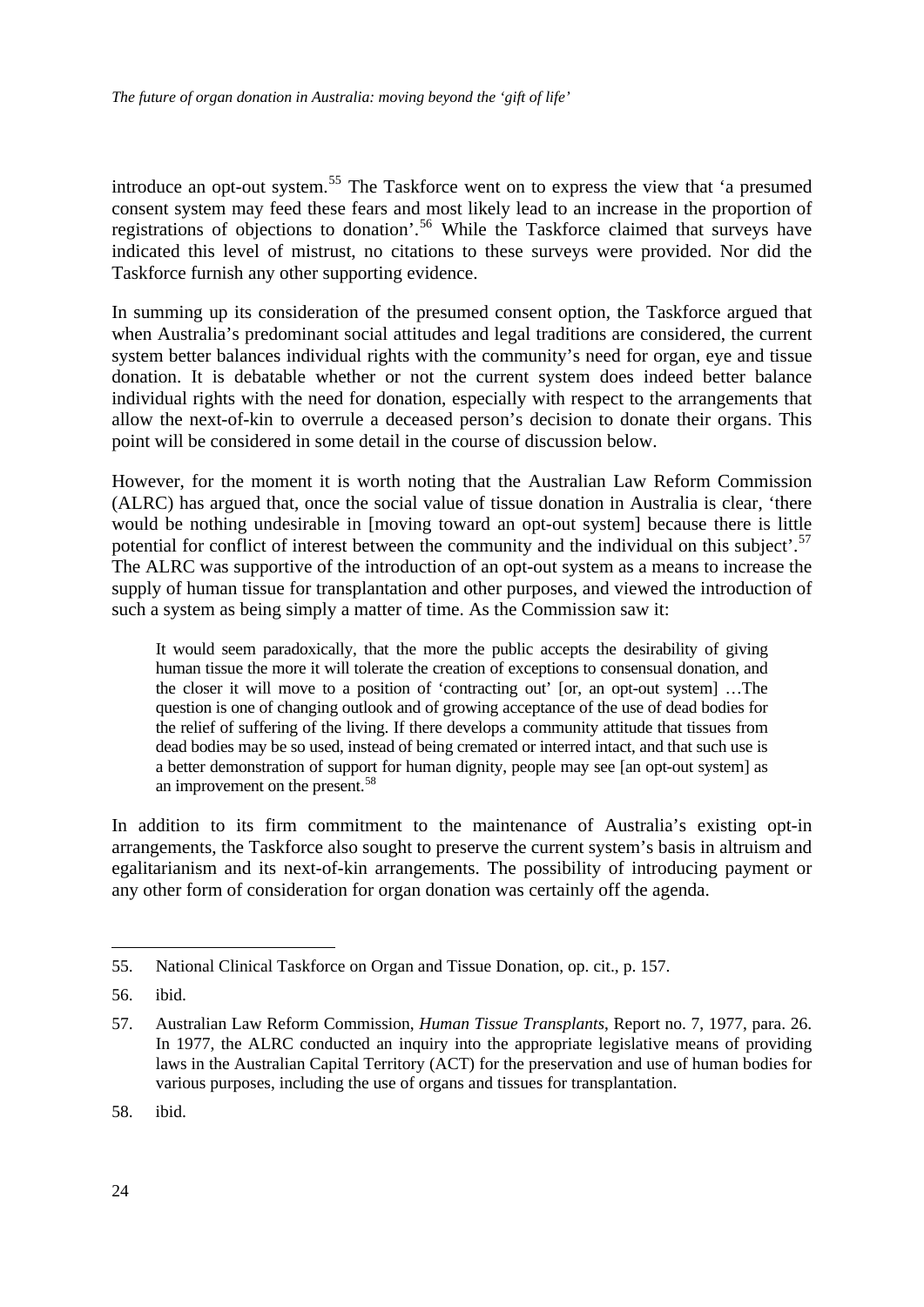<span id="page-27-0"></span>In a number of important respects, the Taskforce's deliberations were based within the parameters of what may be described as a 'gift of life' doctrine. The main features of this doctrine are described in the following section.

# **Part 2**

1

# **The 'gift of life'**

# **What is the 'gift of life'?**

The gift of life describes the voluntary donation of blood or organs in which an altruistic individual donates blood, an organ or organs to an anonymous recipient or recipients without expectation of financial or other reward. In theory, where the gift is concerned:

… there is no formal contract, no legal bond, no situation of power, domination, constraint or compulsion, no sense of shame or guilt, no gratitude imperative, no need for penitence, no money and no explicit guarantee of or wish for a reward or return gift. They are acts of free will; of the exercise of choice; of conscience without shame.<sup>[59](#page-27-1)</sup>

Thus, 'the gift' may be contrasted with the buying and selling of blood or organs, wherein blood and/or organs are treated as a commodity to be bought and sold in the marketplace.

Perhaps the staunchest and most influential advocate of the gift (in relation to blood) was British sociologist Richard Titmuss.<sup>[60](#page-27-2)</sup> In the late 1960s Titmuss conducted a comparative study of the blood transfusion and donor systems of various countries and, in particular, those of Britain and the United States (US). While in Britain all blood was provided by voluntary, unpaid donors, in the US, at that time, a significant proportion of the nation's blood supply came from paid donors. This situation provided Titmuss with a base from which to compare the merits of voluntary, unpaid donation over paid donation.

Titmuss found that there were higher rates of hepatitis in recipients of blood who received blood sourced from paid donors and lower rates among recipients who received blood sourced from voluntary, unpaid donors. This he attributed to voluntary donors' altruistic motivation, which, he argued, meant that it was less likely that they would donate blood that was diseased and that would harm the recipient.

Titmuss' research indicated that paid donors were more likely to be poor and unhealthy and, driven by the need for money, to lie about their health status. Largely as a result of their

<span id="page-27-1"></span><sup>59.</sup> R. Titmuss, *The Gift Relationship: from human blood to social policy*, Penguin Books, Harmondsworth, England, 1970, p. 102.

<span id="page-27-2"></span><sup>60.</sup> ibid. While Titmuss' analysis of the importance of the gift was set in the context of blood donation, his arguments are, for the most part, applicable to organ donation. The main difference between blood and organ donation is that while blood donation is necessarily 'living' donation, most organ donation is currently from deceased donors.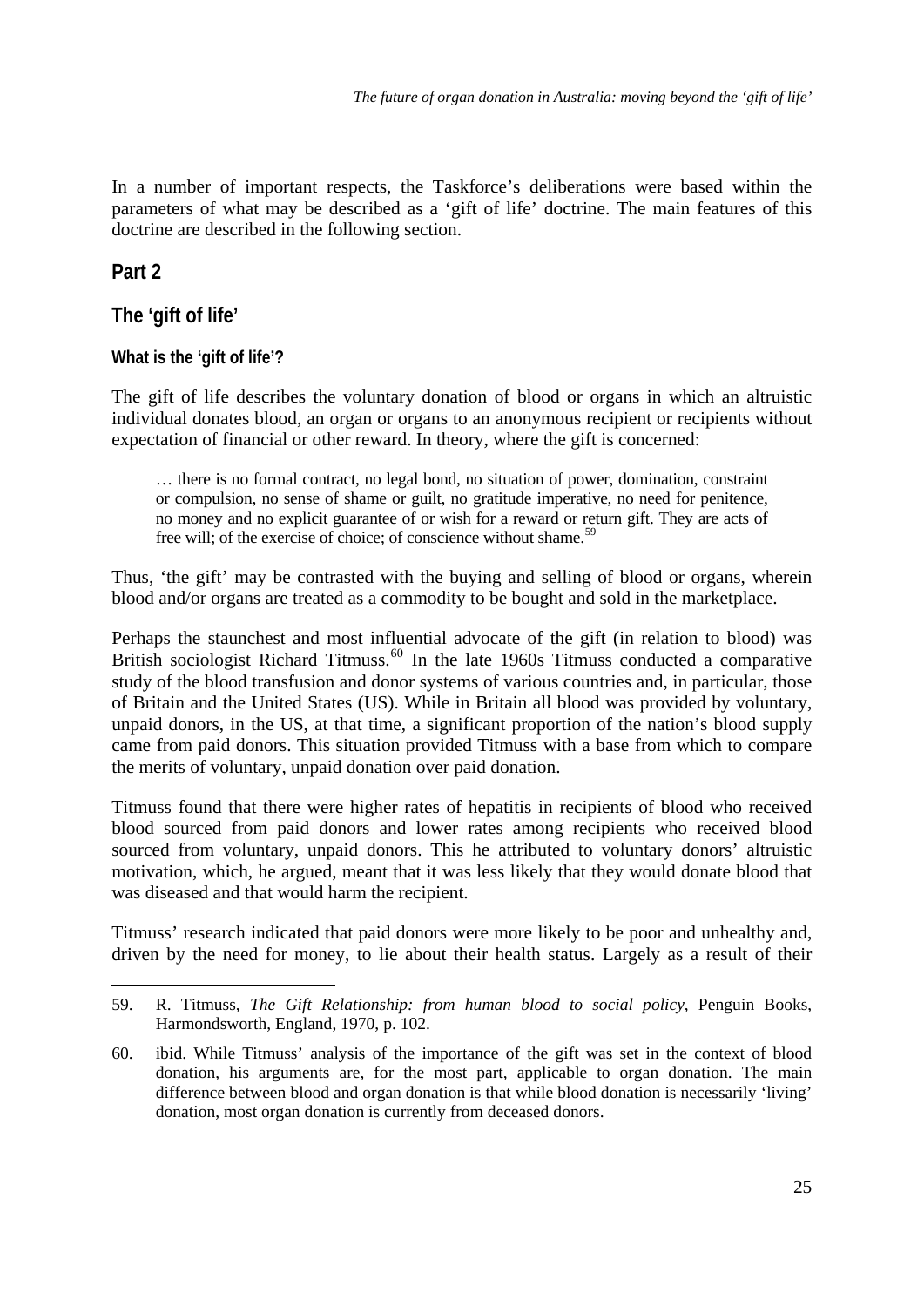transient and uncertain circumstances, paid donors were also less likely to be regular contributors. This meant that their health status could not be checked regularly over time and resulted both in an increased risk to the blood supply and an inconsistent supply of blood. This inconsistency in blood supply led to US hospitals frequently running short of blood and to more blood being wasted than in Britain.

In sum, the reliance upon paid donors was found to pose risks to the health and well-being of blood recipients, as well as to result in a less efficient system.

Based on these findings, and on the unique attributes of blood, Titmuss stressed the considered importance of promoting altruism in blood donation. He argued that altruism in blood donation contributes to the 'ties that bind' a society, both through the development of social solidarity between citizens and by providing evidence of the social contract around which a particular society is organised. Because British donors gave their blood without the expectation that they would receive any reward—even a future blood transfusion for themselves or their family, as this could not be guaranteed—Titmuss held that they were signifying their belief in the willingness of others to act altruistically in the future. They were expressing their confidence in the behaviour of future unknown strangers and thus, their faith in the moral sense of their fellows. In effect, for Titmuss, voluntary blood donation was held to reflect important ethical and socio-cultural norms.

It should be noted that in Titmuss' thesis, a clear line is drawn between society and the market. Markets are represented as arenas in which the exchange of goods and services takes place in an impersonal, self-interested and amoral manner, with the ultimate goal that of profit maximisation. This is contrasted with voluntary blood donation systems that are characterised by the moral nature of their transactions, which 'bring about and maintain personal relationships between individuals and groups'.<sup>[61](#page-28-0)</sup>

Titmuss was especially clear and emphatic where it came to the considered social importance of the gift and necessity of ensuring that blood should not be treated as a commercial commodity. As he saw it, a voluntary system based on 'the gift' brings out the best in people; it fosters 'the individual expression of altruism and regard for the needs of others'.[62](#page-28-1) In doing so, Titmuss argued, the gift, as well as being ethical, helped to ensure the safety and efficacy of Britain's voluntary, unpaid blood donation system (see above).

Titmuss' work has been hugely influential. On its original publication in 1970 *The Gift Relationship* provoked substantial debate regarding the relative qualities and worth of voluntary unpaid and paid blood and organ donation systems, a debate that continues to this day. It has also contributed to the gift of life's having become the dominant organising principle and doctrine for a majority of the world's blood and organ donation systems. Blood and organ donation is considered an altruistic act in most countries, with legislation in these

<span id="page-28-0"></span><sup>61.</sup> ibid., p. 82.

<span id="page-28-1"></span><sup>62.</sup> ibid., p. 17.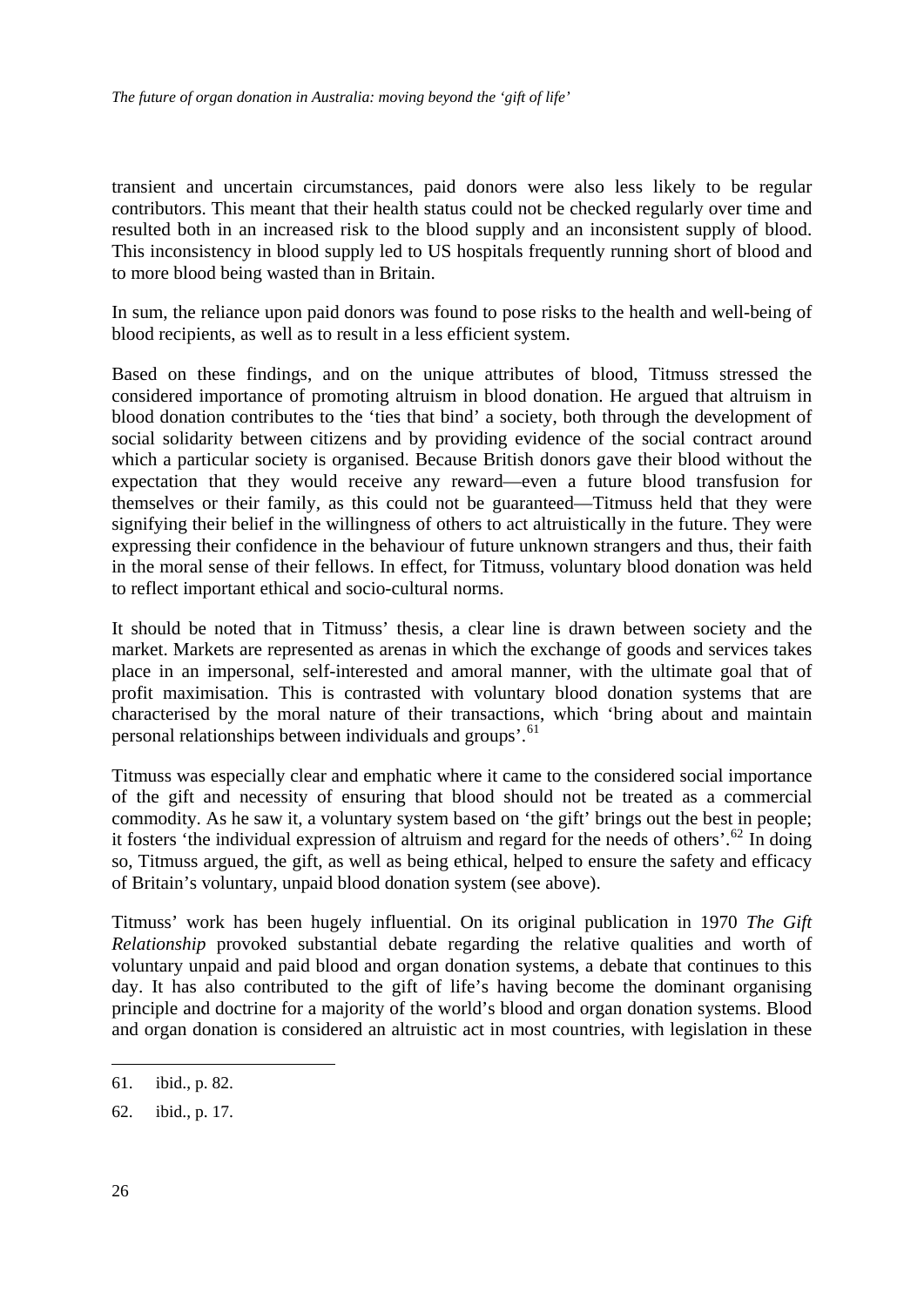<span id="page-29-0"></span>countries (including Australia) outlawing any material benefit for donation.<sup>[63](#page-29-1)</sup> Not only does the gift doctrine underpin these countries' legislation, but it also dominates in many countries' transplantation systems, education campaigns and campaigns to promote donation.

In Australia's case, the gift of life doctrine is clearly expressed in and underpins the principles that guide the clinical sector and community awareness and education activities. Information provided to the Australian community by the organ donation sector, awareness campaigns, and clinical and ethical guidelines make constant reference to the gift of life doctrine as the basis for current practice. For example, the ANZICS guidelines, *Statement on Death and Organ Donation*, state that current practice is based on the donation of organs and tissues as 'being an unconditional altruistic, non-commercial act'.[64](#page-29-2) The NHMRC guidelines, *Organ and Tissue Donation After Death, For Transplantation*, adhere to the same principle. They state that 'donation of organs and tissues is an act of altruism and human solidarity that potentially benefits those in medical need and society as a whole'.<sup>[65](#page-29-3)</sup> The AODR website emphasises that organ donation is 'the greatest gift one human being can give another – the gift of life', and state-based agencies make constant reference to 'the gift'.<sup>6</sup>

Thus, voluntary blood and organ donation has come to be viewed as a selfless and altruistic act, and one that should not be compelled in any way. As such, the act has been associated with strong moral connotations. This poses a number of problems, as outlined below.

### **Problems with 'the gift'**

1

Organ donation is not necessarily an heroic act; nor is it necessarily a moral act. People do not always or entirely donate their organs for selfless or altruistic reasons.<sup>[67](#page-29-5)</sup>

- <span id="page-29-2"></span>64. ANZICS, Statement on Death and Organ Donation, op. cit., p. 9.
- <span id="page-29-3"></span>65. NHMRC, op. cit. p. 5.

<span id="page-29-1"></span><sup>63.</sup> L. Wright, 'Is presumed consent the answer to organ shortages', *British Medical Journal*, vol. 334, 26 May 2007, p. 1089.

<span id="page-29-4"></span><sup>66.</sup> Medicare Australia, 'Organ donor register', 2008, [http://www.medicareaustralia.gov.au/public/services/aodr/index.jsp,](http://www.medicareaustralia.gov.au/public/services/aodr/index.jsp) accessed on 4 September 2008.

<span id="page-29-5"></span><sup>67.</sup> The same holds for volunteering. Former Chief Executive Officer of Volunteering Australia, Sha Cordingly has noted that very few people volunteer out of a pure sense of altruism. If volunteering is to become sustainable, she has argued, people have to 'get something as well as give something'. Other commentators have observed that there is more to volunteering than selfless unpaid work. Indeed, Kerbaj argues that 'voluntary organisations are well aware that some people, if not most, are eager to advance their personal status through volunteering'. R. Kerbaj, 'What's in it for me', *The Australian*, 10 May 2005. This poses a challenge for community organisations, which have to be prepared to invest time and energy in their volunteer programs and to be creative in their approach if they are to recruit and retain volunteers. See D. Morgan, 'Volunteers aren't in it for nothing', *Courier-Mail*, 6 October 2000.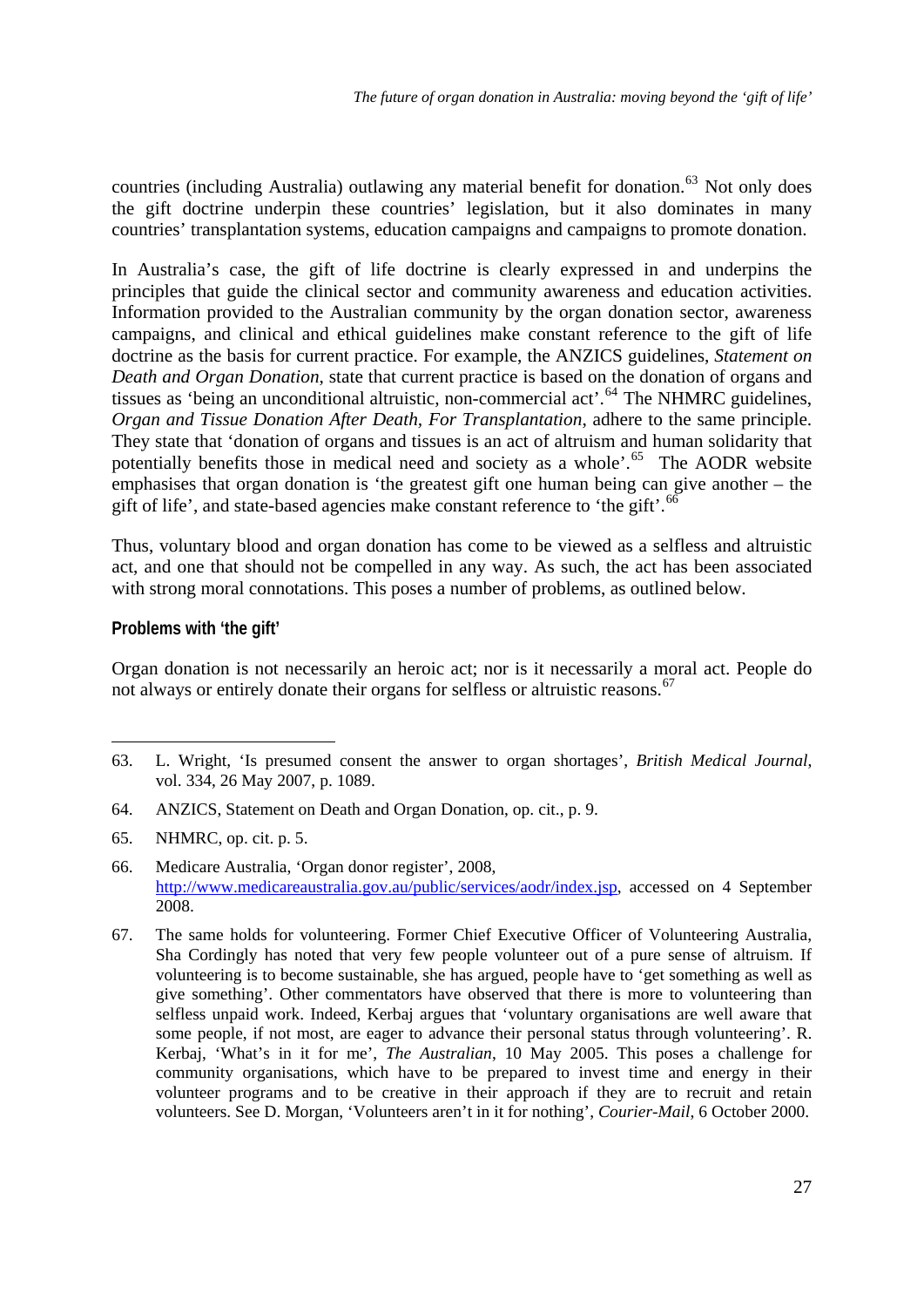For example, Siminoff and Chillag found that families of deceased donors often regard organ donation as a way of giving meaning to the death or of allowing the person to 'live on' in others.[68](#page-30-0) In the case of living organ donors, they found that these spouses and siblings need not be acting primarily out of a sense of altruism, but rather to experience the personal reward of seeing the recipient's well-being restored.<sup>[69](#page-30-1)</sup> Matas observes in a similar vein that where living organ donation takes place, there is often a component of family pressure or of secondary gain. $70$ 

The Institute of Medicine of the National Academies argues that the motives of organ donors are no less complex than those of regular gift givers. These, the Institute contends, may reflect 'a combination of generosity, perceived obligation, and a desire to be regarded with favour'.<sup>[71](#page-30-3)</sup> But it is not only recent commentators who have questioned the notion that it is primarily altruism that drives people to donate their organs, and that underpins the gift. Indeed, Titmuss himself acknowledged that blood donors give their blood for a variety of different reasons:

No donor type can, of course, be said to be characterised by complete, disinterested, spontaneous altruism. There must be some sense of obligation, approval and interest; some awareness of need and of the purposes of the blood gift; perhaps some organised group rivalry in generosity; some knowledge that fellow-members of the community who are young or old or sick cannot donate, and some expectation and assurance that a return gift may be needed and received at some future time.<sup>[72](#page-30-4)</sup>

To 'donate', Titmuss notes, is to 'give implying an altruistic motive'.<sup>[73](#page-30-5)</sup> Thus, based on his above observation, and the fact that his study dealt with paid as well as unpaid blood donors, Titmuss remarked that, strictly speaking, he should have used the term 'suppliers' rather than 'donors' in the context of his survey.

All this is not to suggest that altruism plays *no* role in people's decision whether or not to donate their organs; clearly it does, to a greater or lesser degree. It is, instead, to point out that

<span id="page-30-0"></span>68. L. Siminoff and K. Chillag, 'The fallacy of the 'gift of life'', *Hastings Centre Report*, 29: 6, 1999, pp. 34–41.

- <span id="page-30-2"></span>70. A. Matas, 'A Gift of Life deserves compensation. How to increase living kidney donation with realistic incentives', *Policy Analysis*, 604, 7 November 2007, p. 8. It is thus also necessary to question in these instances whether or not the gift is a *voluntary* act. The National Health and Medical Research Centre guidelines *Organ and Tissue Donation by Living Donors: Guidelines for Ethical Practice for Health Professionals* consider the issue of ensuring that living organ donation is a result of non-coerced choice.
- <span id="page-30-3"></span>71. Institute of Medicine of the National Academies, *Organ Donation – opportunities for action*, National Academies Press, Washington, 2006.
- <span id="page-30-4"></span>72. Titmuss, op. cit, p. 111.
- <span id="page-30-5"></span>73. ibid., p. 81.

<span id="page-30-1"></span><sup>69.</sup> ibid.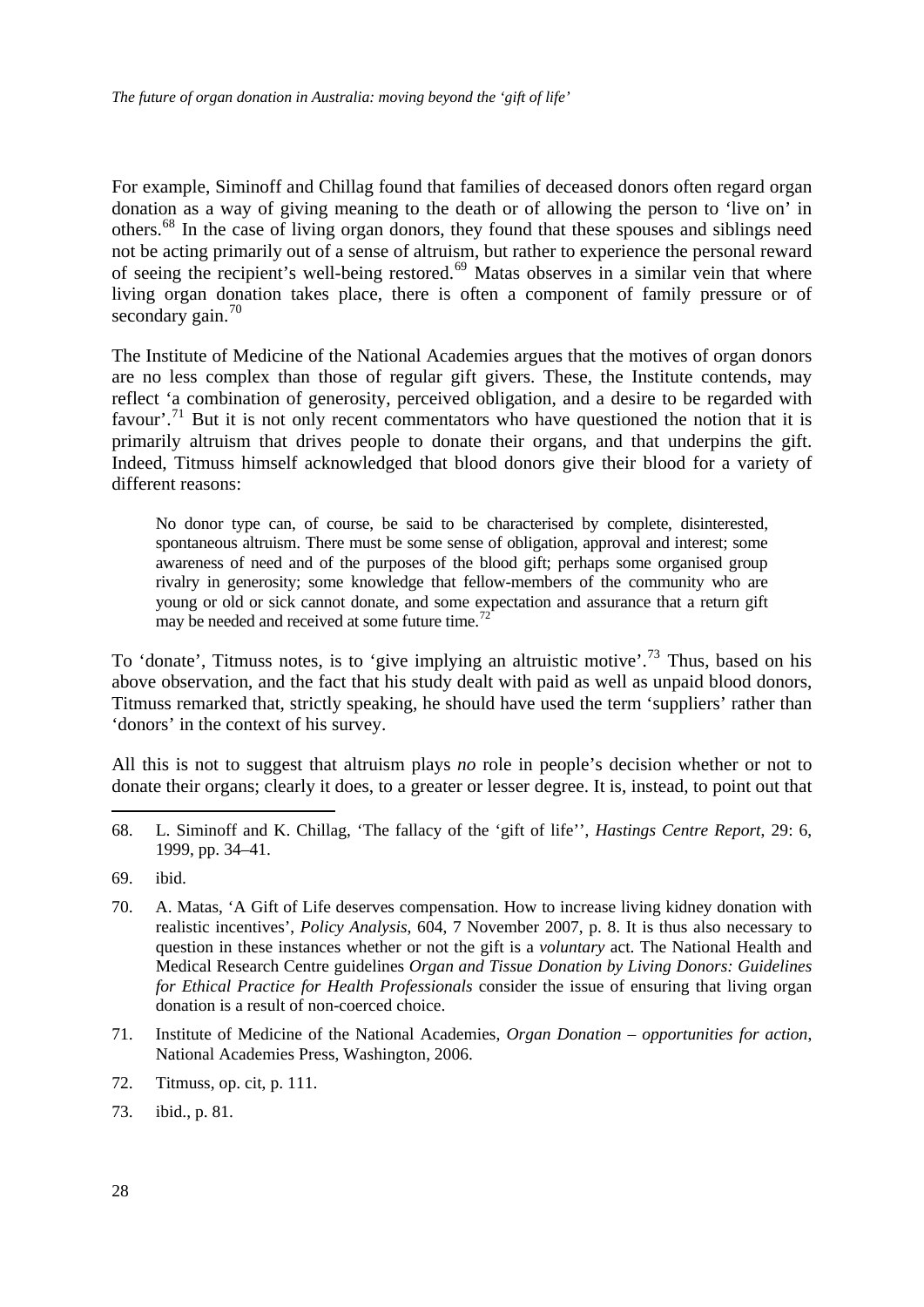<span id="page-31-0"></span>it is mistaken on empirical grounds to base a donation or gift system (entirely) in altruism and morality. While flattering, such a position presents neither an accurate nor a complete picture of the phenomenon—the act—itself.

At the same time, a romanticised view of organ donation and human nature, and an insistence on pure altruism and voluntarism in donation also represents a poor starting point for policymaking. Arguably, a far more realistic and effective approach is to institute a system that accounts for the widest possible range of motives for donation, while not compromising people's ability to make ethical choices in donation. Much of the logic behind such a policy approach has been clearly expressed by London School of Economics economist, Julian Le Grand.

# **Rethinking organ donation**

<u>.</u>

Julian Le Grand argues that the post-war system of social security in the UK was based on certain assumptions concerning human motivation and behaviour. Crudely speaking, UK policy makers (Democratic Socialists, in the main) constructed the welfare system based on the implicit assumption that the state and its agents were, along with tax payers, selfless altruists, or 'knights'. Individuals in receipt of welfare benefits, on the other hand, were assumed to be essentially passive recipients of state largesse, or 'pawns'.

All of these assumptions were subsequently challenged, as it became increasingly apparent that welfare recipients were not happy with the low variety and level of services with which they were provided; that public officials and professionals were, respectively, not necessarily operating in the public interest or with only the welfare of their clients in mind; and, that those paying for welfare were typically resistant to this redistribution.<sup>[74](#page-31-1)</sup>

Thus, according to Le Grand, welfare recipients could not be said to have been pawns, or public officials, professionals and taxpayers, knights. There were found to be elements of the knight (selfless altruism) and knave (self-interest) in each of these players and their actions.<sup>[75](#page-31-2)</sup>

<span id="page-31-1"></span><sup>74.</sup> The welfare system was adapted in various ways, in line with these revised assumptions.

<span id="page-31-2"></span><sup>75.</sup> On this point see Ross Gittins, 'Selfishness goes only so far, we also like a fair system', *Sydney Morning Herald*, 22 March 2008, [http://parlinfo.aph.gov.au/parlInfo/search/display/display.w3p;adv=;db=;group=;holdingType=;](http://parlinfo.aph.gov.au/parlInfo/search/display/display.w3p;adv=;db=;group=;holdingType=;id=;orderBy=;page=0;query=Id%3A%22media%2Fpressclp%2FCYYP6%22;querytype=;rec=0;resCount) [id=;orderBy=;page=0;query=Id%3A%22media%2Fpressclp%2FCYYP6%22;querytype=;rec=0](http://parlinfo.aph.gov.au/parlInfo/search/display/display.w3p;adv=;db=;group=;holdingType=;id=;orderBy=;page=0;query=Id%3A%22media%2Fpressclp%2FCYYP6%22;querytype=;rec=0;resCount) [;resCount](http://parlinfo.aph.gov.au/parlInfo/search/display/display.w3p;adv=;db=;group=;holdingType=;id=;orderBy=;page=0;query=Id%3A%22media%2Fpressclp%2FCYYP6%22;querytype=;rec=0;resCount)=, accessed on 1 September 2008. Gittins presents the results of experimental research conducted by economists, anthropologists, biologists, sociologists and psychologists that indicates that 'people are not the selfish, materialistic creatures assumed by economic theory, but rather "conditional co-operators"'. This is to say that people behave altruistically as long as others are doing so as well. Not only do people behave altruistically where others are doing so, but they insist that their fellows behave fairly according to the prevailing norms of cooperation. People were found to 'care about process as well as outcomes, and care about the deal others are getting – not just their own deal'. On the strength of their findings, the researchers argued that 'effective policies are those that support socially valued outcomes not only by harnessing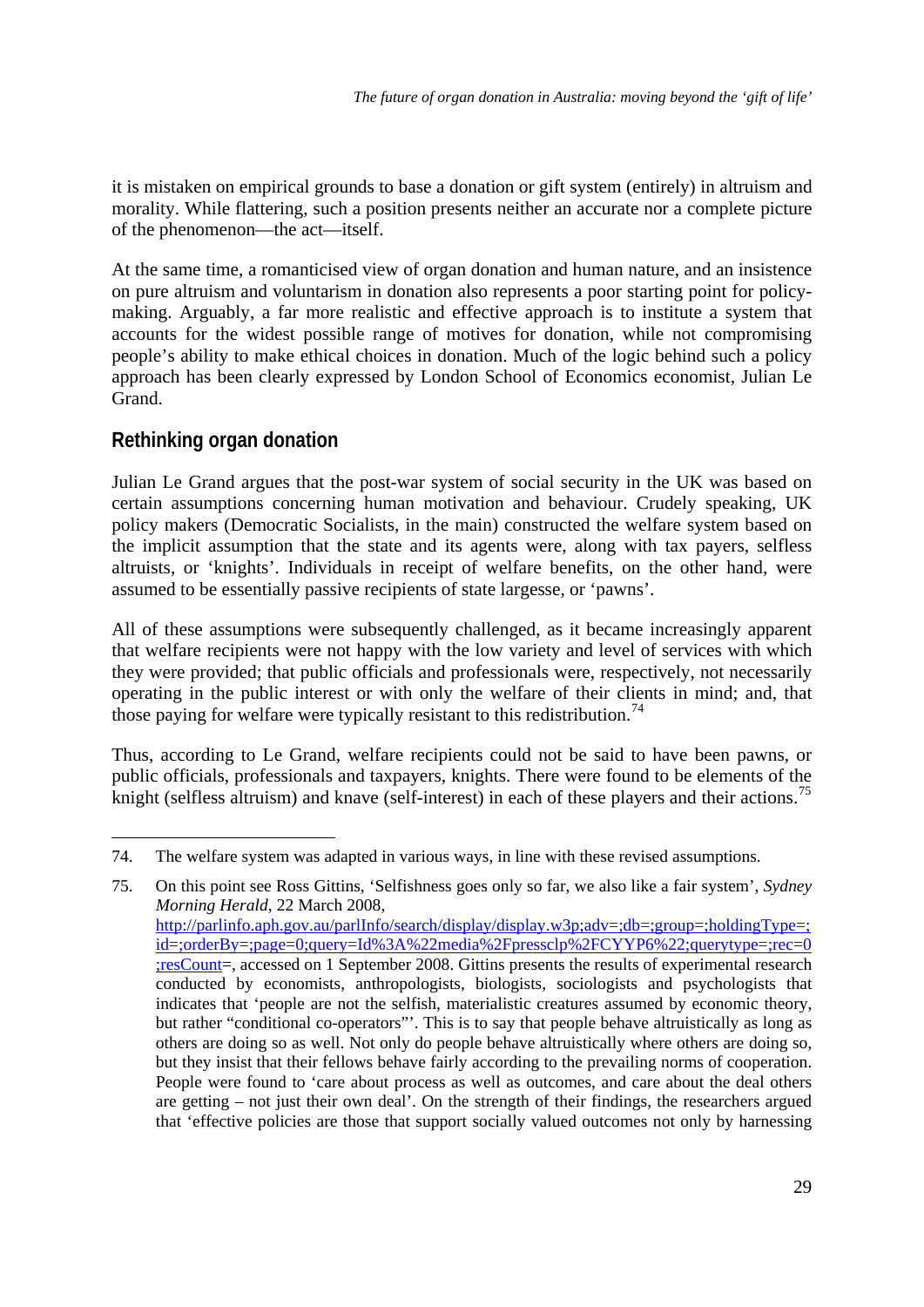To craft social policies based on the assumption that individuals are more likely to be selfinterested than public-spirited—or the other way around—is, therefore, Le Grand argues, to over-simply the situation. It is difficult, if not impossible, to determine in most instances whether people will behave as knights, knaves 'or indeed in some more complex fashion'.<sup>[76](#page-32-0)</sup>

In such a situation of ignorance concerning human motivation, and bearing in mind that grounding social policy on a knight-, knave- or pawn-based strategy could have disastrous results (turning knights into knaves, for example), Le Grand advocates the adoption of what he terms 'robust strategies': 'strategies or institutions that are robust to whatever assumption is made about human motivation'.<sup>[77](#page-32-1)</sup> Such strategies or institutions could appeal to both the knight and the knave—to self-interest and to the collectivist spirit of altruism.

Consistent with this argument, and with the evidence outlined above, organ donors and potential donors should not be viewed simply as altruistic and selfless knights. Nor should they simply be understood as knaves—as calculating or economic agents who donate, or who would donate, largely out of self-interest. Rather, in policy terms, arguably it is best to hedge one's bets and conceive of donors and potential donors as knights *and* knaves—to posit the coexistence of social commitment and self-interest. Instead of being understood and treated primarily as selfless altruists, as is the case under current arrangements, donors and would-be donors would need to be understood and treated in neutral terms where it comes to their motivation and behaviour; they would need to be treated, first and foremost, as rational, autonomous decision-makers.

This would be to recognise that many organ donors donate their organs simply because they have thought about it and consider it a sensible and necessary thing to do.<sup>[78](#page-32-2)</sup> These donors appreciate the act as being a responsibility, and as a matter that concerns many of us. Such a move would also be to bring Australia's organ donation system in line with most of the

selfish motives to socially valued ends, but also by evoking, cultivating and empowering publicly spirited motives'. See H. Gintis et al., *Moral Sentiments and Material Interests: The Foundations of Cooperation in Economic Life*, The MIT Press, Cambridge Massachusetts, 2005.

- <span id="page-32-0"></span>76. J. Le Grand, 'Knights, Knaves or Pawns? Human Behaviour and Social Policy', *Journal of Social Policy*, 26:2, April 1997, p. 161.
- <span id="page-32-1"></span>77. Le Grand, op. cit., p. 163.
- <span id="page-32-2"></span>78. Most respondents to the 2006 Community Perceptions on Organ and Tissue Donation for Transplantation survey nominated as their main reasons for becoming a donor or for considering registering to become a donor *to help others*/*to give others a chance at life or a better quality of life* and *I won't need them when I'm dead*/*no point in keeping what you don't need when you're dead*. Australians Donate, *Community Perceptions on Organ and Tissue Donation for Transplantation*, February 2006, [http://www.australiansdonate.org.au/index.php?option=com\\_content&task=view&id=43&Itemi](http://www.australiansdonate.org.au/index.php?option=com_content&task=view&id=43&Itemid=80) [d=80](http://www.australiansdonate.org.au/index.php?option=com_content&task=view&id=43&Itemid=80), accessed on 3 September 2008, p. 36.

<u>.</u>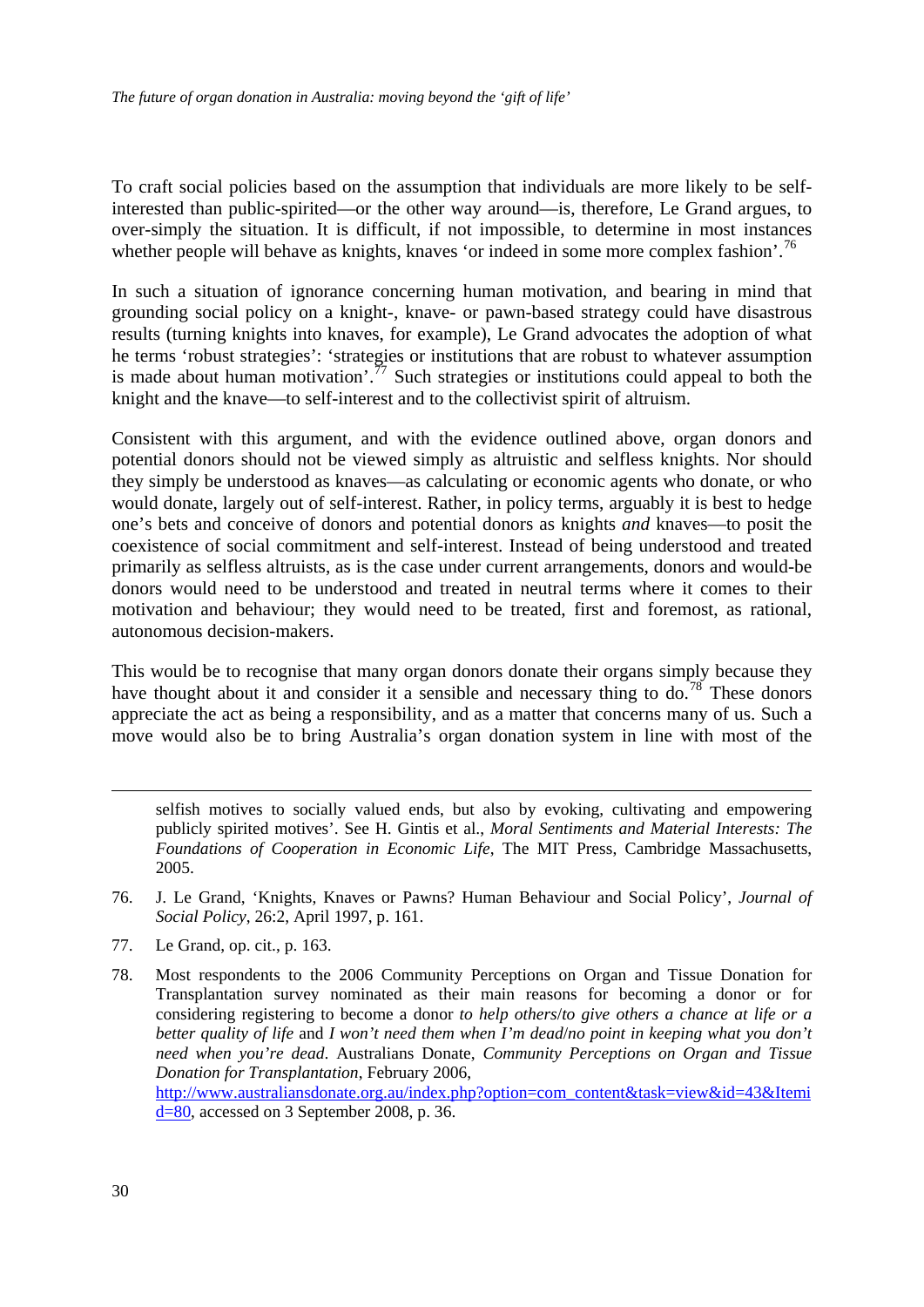nation's other public institutions—including citizenship—which are premised on the assumption of a rational, autonomous decision-maker.<sup>[79](#page-33-0)</sup>

It should be noted that treating people as rational, autonomous decision-makers need not necessarily mean that they are acting as such in the context of organ donation. Personal beliefs—mystical thinking, ancient fears and non-rational responses—figure more or less prominently in people's decisions about whether or not to donate their organs, or to allow their relatives to donate.<sup>[80](#page-33-1)</sup> Indeed, many people are aware that they are making a non-rational decision about organ donation, and explicitly acknowledge this.<sup>[81](#page-33-2)</sup> Similarly, public education to overcome perceived deficits of knowledge need not necessarily result in increased organ donation rates, as personal beliefs may be relatively impervious to attempts to shift them.

Nevertheless, it is necessary to treat people as rational, autonomous decision-makers. Perhaps the most important reason for doing so is that this encourages people to behave as active and responsible citizens. This is a generic good and one that is independent of specific policy considerations, such as how to increase rates of organ donation. With regard to organ donation, people need to be treated as rational, autonomous decision-makers: firstly, for the reasons discussed above and throughout the remainder of this paper; secondly, because there is evidence that personal beliefs can be counterbalanced by rational arguments and the presentation of factual information; and, thirdly, because the provision of factual information and the full range of relevant issues is necessary to ensure informed consent on the part of donors.[82](#page-33-3)

Thinking about the act of organ donation in such terms is not only a more accurate rendering of the situation, but also one that would be likely to increase rates of organ donation in the

<span id="page-33-0"></span><sup>79.</sup> This does not, of course, preclude donors themselves and/or their families from viewing the act of donation in heroic or moral terms. However, both the Taskforce and Australians Donate note that organ donation communications strategies need to go beyond raising awareness to encourage 'attitudinal change and behavioural change so that registration and family consent to donation become normal events'. An essential first step in normalising organ donation is to treat it as an exercise in rational decision-making, rather than as a predominantly moral or heroic act. This, in turn, entails doing away with the doctrine of the gift.

<span id="page-33-1"></span><sup>80.</sup> See M. Lawlor, I. Kerridge, R. Ankeny and F. Billson, 'Public education and organ donation: Untested assumptions and unexpected consequences', *Journal of Law and Medicine*, 14: 3, 2007, pp. 360–366. In an Australian context see Novartis Pharmaceuticals 1999, Stollznow Research 2004, Woolcott Research 2003 and Campbell Research 2006.

<span id="page-33-2"></span><sup>81.</sup> L. Siminoff and K. Chillag, op. cit. This should not be construed as a reference to religious beliefs. Indeed, it is worth noting that most organised religions support organ donation as a humanitarian act. The Roman Catholic Church, Protestant faiths, Judaism, Islam, Buddhism and Hinduism all regard donation as a personal decision for individual members. See Australasian Transplant Coordinators Association Incorporated, op. cit.

<span id="page-33-3"></span><sup>82.</sup> M. Lawlor, I. Kerridge, R. Ankeny and F. Billson, op. cit.; L. Siminoff and K. Chillag, op. cit.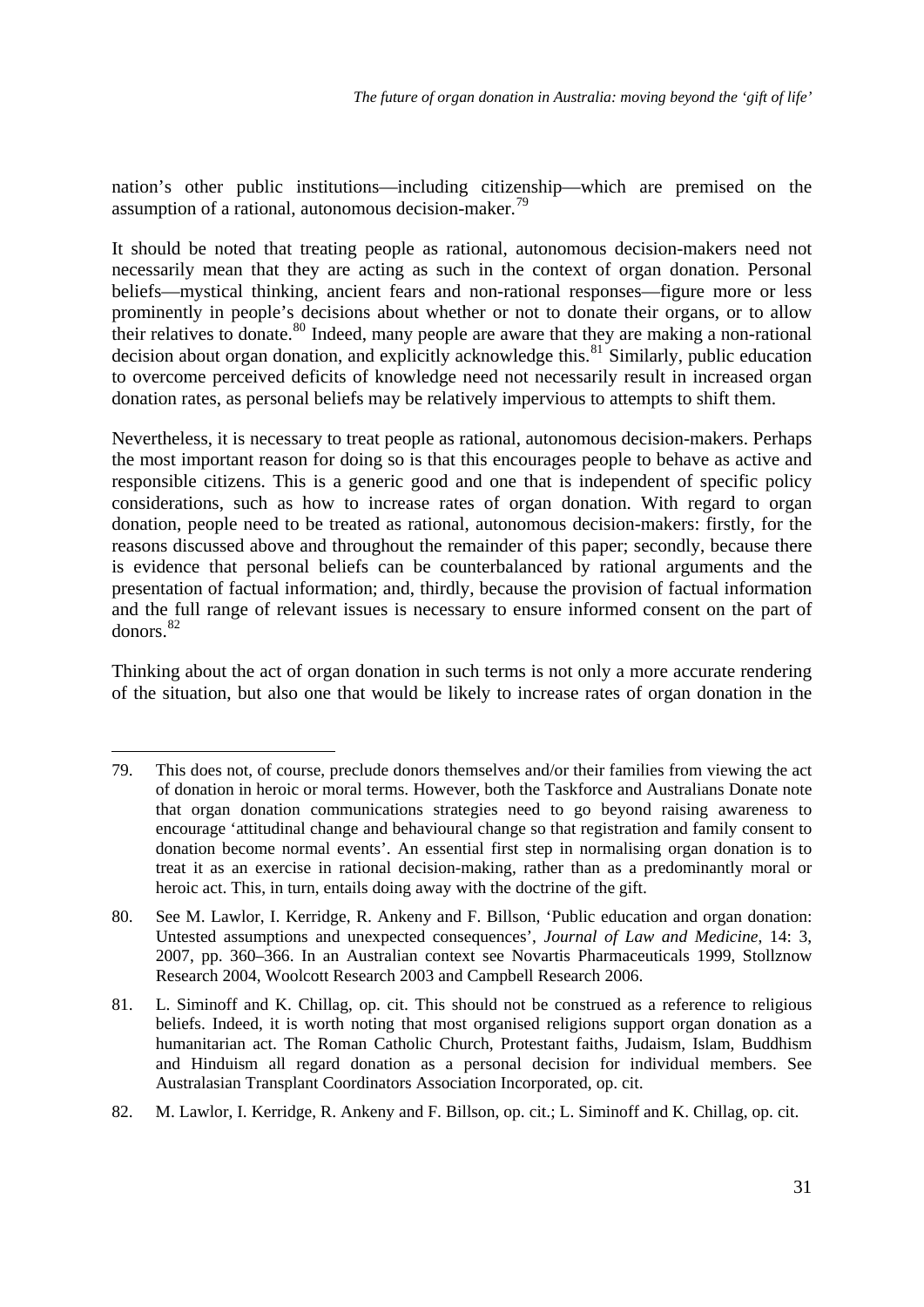<span id="page-34-0"></span>long-term, through appropriate institutional and cultural change. At the very least, it would result in more meaningful and productive policy debates.

Re-casting organ donation to view the act of donation as one of rational utilitarianism rather than of selfless altruism would have a number of implications for Australia's organ donation system as it currently stands. These implications are briefly discussed below.

### **Opt-in vs opt-out (or presumed consent)**

As noted above, the National Clinical Taskforce on Organ and Tissue Donation argued in its report that Australia's opt-in system is fairer and gives people more of a choice than does the alternative opt-out or presumed consent system. This position has parallels with the notion that people should not be 'forced' into making moral decisions, a notion that is central to the gift doctrine. Rather, they should arrive at decisions such as whether or not they wish to donate their organs in an entirely un-coerced manner. Under a system dominated by the gift doctrine, their assumed altruism must not be compromised.

However, where the would-be donor is assumed to be a rational, autonomous decision-maker, and the act of donation viewed as being not necessarily a moral one, there is no real impediment to obliging people to make such decisions. $83$  This is especially so given that Australians express almost universal support for the concept of organ donation.<sup>[84](#page-34-2)</sup> People could still refuse to donate their organs for whatever reason, or reverse their commitment to donate their organs at any point.[85](#page-34-3) Nor would they be required to justify their decision. The

- <span id="page-34-1"></span>83. At present, public opinion is divided as to whether or not an opt-out system should be introduced in Australia. See Australians Donate, *Community Perceptions on Organ and Tissue Donation for Transplantation*, op. cit., p. ii; David Hookes Foundation, 'Most favour organ donation law change but opinion divided on opt-out scheme', 24 March 2004.
- <span id="page-34-2"></span>84. Many Australians express a commitment to organ donation, yet fail to register to donate their organs. According to the Australians Donate survey conducted in 2006 and cited above, the primary reasons for Australians not becoming organ and tissue donors were their either being too busy or simply not having thought about it. See Australians Donate, *Community Perceptions on Organ and Tissue Donation for Transplantation*, op. cit., p. 39. A number of commentators attribute the discrepancy between a commitment to organ donation and actual registration to donate to apathy. In instances such as this, where people want to do 'the right thing' but are either too busy or too lazy to do so, Thaler and Sunstein recommend the use of what they call 'choice architecture'. Choice architecture involves influencing the context in which people choose, to help them to do the right thing. To achieve this, the environment is changed to influence behaviour through nudging rather than coercing. Thaler and Sunstein cite the substitution of an opt-out for an opt-in system of organ donation as one such example of choice architecture. R. Thaler and C. Sunstein, 'Easy does it. How to make lazy people do the right thing', *The New Republic*, 9 April 2008, pp. 20–22.
- <span id="page-34-3"></span>85. This is the current situation, and one that apparently needs to be made clearer to potential donors. According to research conducted by Eureka Strategic Research, some people have not registered a decision to donate because they assume that such a decision cannot be altered. See National Clinical Taskforce on Organ and Tissue Donation, op. cit., p. 156.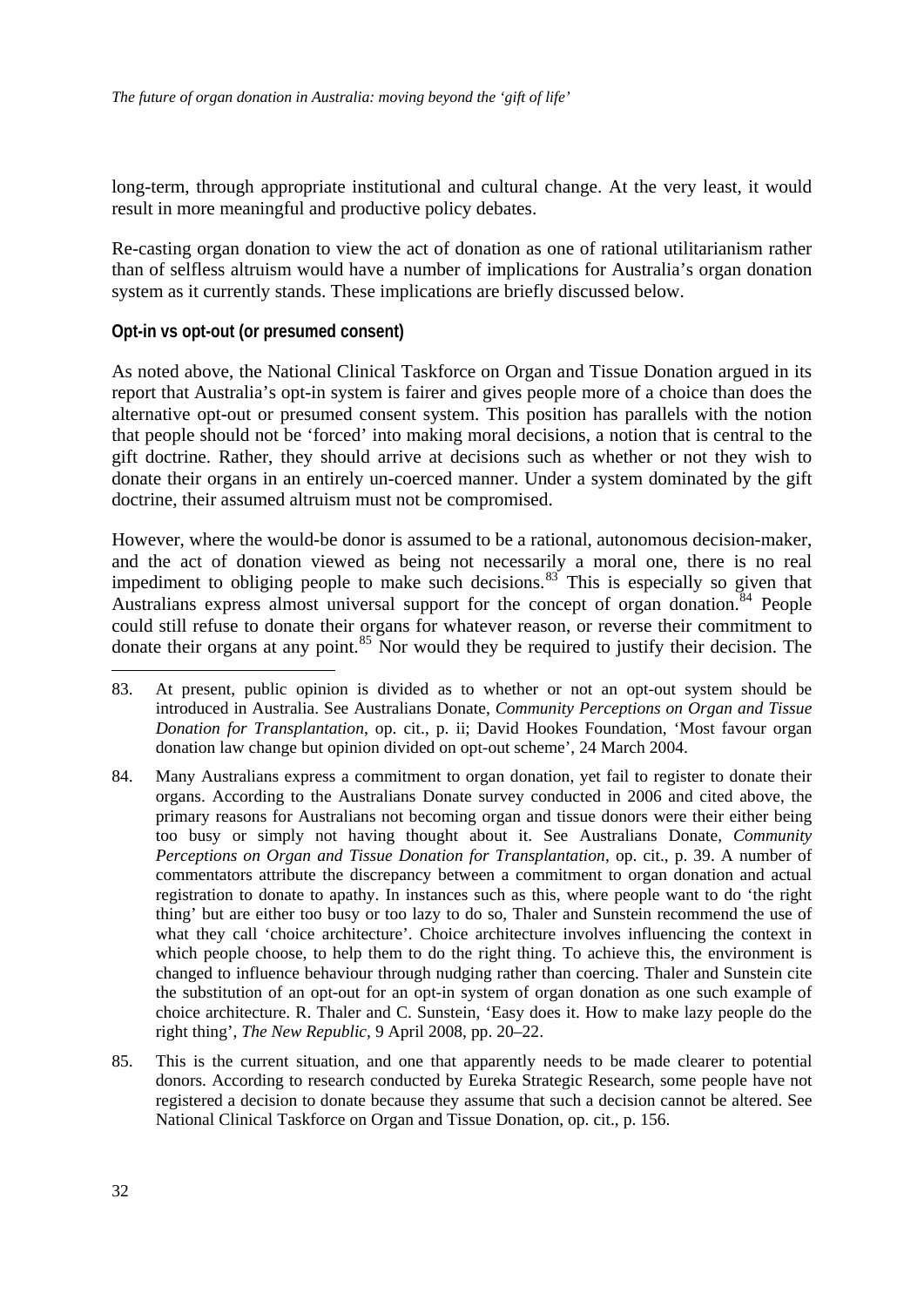<span id="page-35-0"></span>point is that they would need to think about the question of organ donation, and to make a commitment, one way or the other. $86$  They still have control over the decision, the only difference being that they are obliged to make one. This requirement is not unlike a number of other obligations currently placed upon Australian citizens. It is merely a matter of reciprocal or mutual obligation for people who may in the future need to draw on the pool of available organs.

### **Transparency and informed consent**

Treating organ donors as rational, autonomous decision-makers would be to empower them (and recipients) in several important ways.

Firstly, *all* organ donation system-related processes, including those associated with equity of access and fairness in the allocation of organs would need to be made genuinely transparent. This would be a necessary prerequisite in order for people to give their informed consent to donate under an opt-out system, rather than a focus on appeals to people's altruism, as is currently the case. At present, the emphasis is placed on education and awareness campaigns to increase knowledge of and support for organ donation in Australia. But this is not the same thing as providing information on and engaging potential donors in all aspects of donation and allocation processes.

It should be noted that much of the lack of transparency evident in Australia's current transplant sector is a result of variations in the processes used for different organs as well as differences between the states and territories. The Taskforce has recognised this problem and acknowledges the need for increased transparency, as well as for the need to 'involve consumers and the wider community in the policy development process' around organ allocation.<sup>[87](#page-35-2)</sup> That this consumer and community involvement should be based on an informed understanding of the relevant issues, rather than simply through polling results (in which there is no guarantee that respondents have such an informed understanding), is also acknowledged by the Taskforce.<sup>[88](#page-35-3)</sup>

<span id="page-35-3"></span>88. ibid., p. 175.

<u>.</u>

<span id="page-35-1"></span><sup>86.</sup> In doing so, people could spare their next-of-kin from having to make the decision when they have died or are dying, and thereby potentially alleviate them from some unnecessary grief. As Veronica English, the British Medical Association's deputy head of medical ethics, sees it, a move to presumed consent could also benefit: those who want to donate, because they have to make no effort to ensure that their wishes are followed; those who do not wish to donate, because their wishes will be formally recorded and must be followed; and, for those requiring a transplant, because more organs are likely to become available under such a system. V. English, 'Is presumed consent the answer to organ shortages?', *British Medical Journal*, 334, 26 May 2007, p. 1088.

<span id="page-35-2"></span><sup>87.</sup> National Clinical Taskforce on Organ and Tissue Donation, op. cit., pp. 173–5.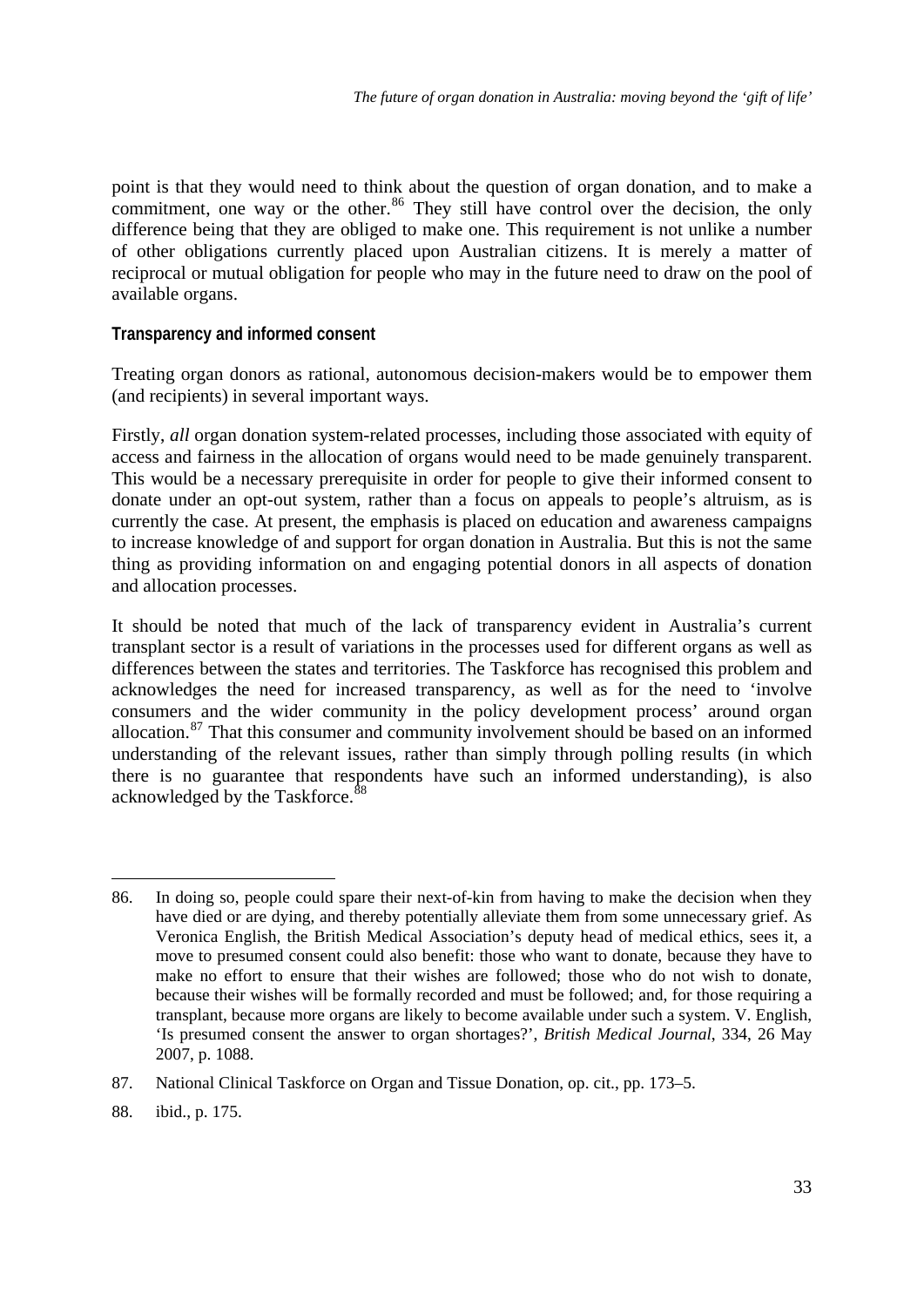<span id="page-36-0"></span>The Taskforce has recommended the development of national waiting list criteria and allocation protocols, algorithms and processes. It has indicated that these must be seen to be transparent, equitable and must appropriately address the associated ethical, social and value concerns. While the Taskforce has flagged the need for greater community involvement in the consideration of such issues so as to better inform policy, protocol and criteria development, it did not consider the possibility of further donor involvement in the transplant sector. More specifically, it did not consider the possibility of directed donation for deceased organ donors as well as for living organ donors. This would be to give donors themselves more of a say in how and where their organs are used.

### **Directed and non-directed donation**

At present, only living organ donation can be directed as well as non-directed. Where directed donation occurs, a donor agrees to donate to an identified recipient, usually a relative or friend.<sup>[89](#page-36-1)</sup> The living donor is also able to make an altruistic non-directed donation and, in this instance, the donor donates to any suitable person on the waiting list.<sup>[90](#page-36-2)</sup>

The question is, why is the option of directed organ donation not made available to deceased organ donors? The Taskforce notes that the allocation of organs is a complex process that entails the consideration of factors such as medical need, urgency and capacity to benefit.<sup>[91](#page-36-3)</sup> Clearly, ultimate decisions on the allocation of organs, such as these, must be the preserve of those surgeons, physicians, organ donation committees and advisory groups who are directly involved in the transplant process.<sup>[92](#page-36-4)</sup> That said, while these decisions must take priority, there is still scope—in theory at least—for donors to indicate their preferences with regard to the allocation of their organs, and for these preferences to be considered. It should be noted that were conditions to be applied to organ donation, this could potentially lead to wastage of organs and increased administrative complexity. Nevertheless, this possibility should not discount consideration of the option.

<span id="page-36-3"></span>91. ibid., p. 53.

<u>.</u>

<span id="page-36-1"></span><sup>89.</sup> Snyder, Miller and Rosenstein question why directed donation between family members and friends should be permitted where directed donation between strangers is not. Public policy respects the pre-existing emotional relationships and sense of moral obligation that exists between families and friends in donation. But should it not also respect the fact that some people (members of a religious community, for example) may experience a sense of moral obligation to donate to a particular person in need, despite not having a pre-existing relationship with this person? V. English, op. cit., p. 2427.

<span id="page-36-2"></span><sup>90.</sup> ibid., p. 51. The Taskforce notes that Australia is one of a number of countries where the living donor rate is higher than the deceased donor rate. p. 116.

<span id="page-36-4"></span><sup>92.</sup> It is worth noting that the Australian Private Doctor questions the equity of current organ distribution practices based on medical criteria. It claims that, contrary to popular opinion, these criteria are 'riddled with subjective value judgements'. *Australian Private Doctor*, 10, August 2004, p. 24.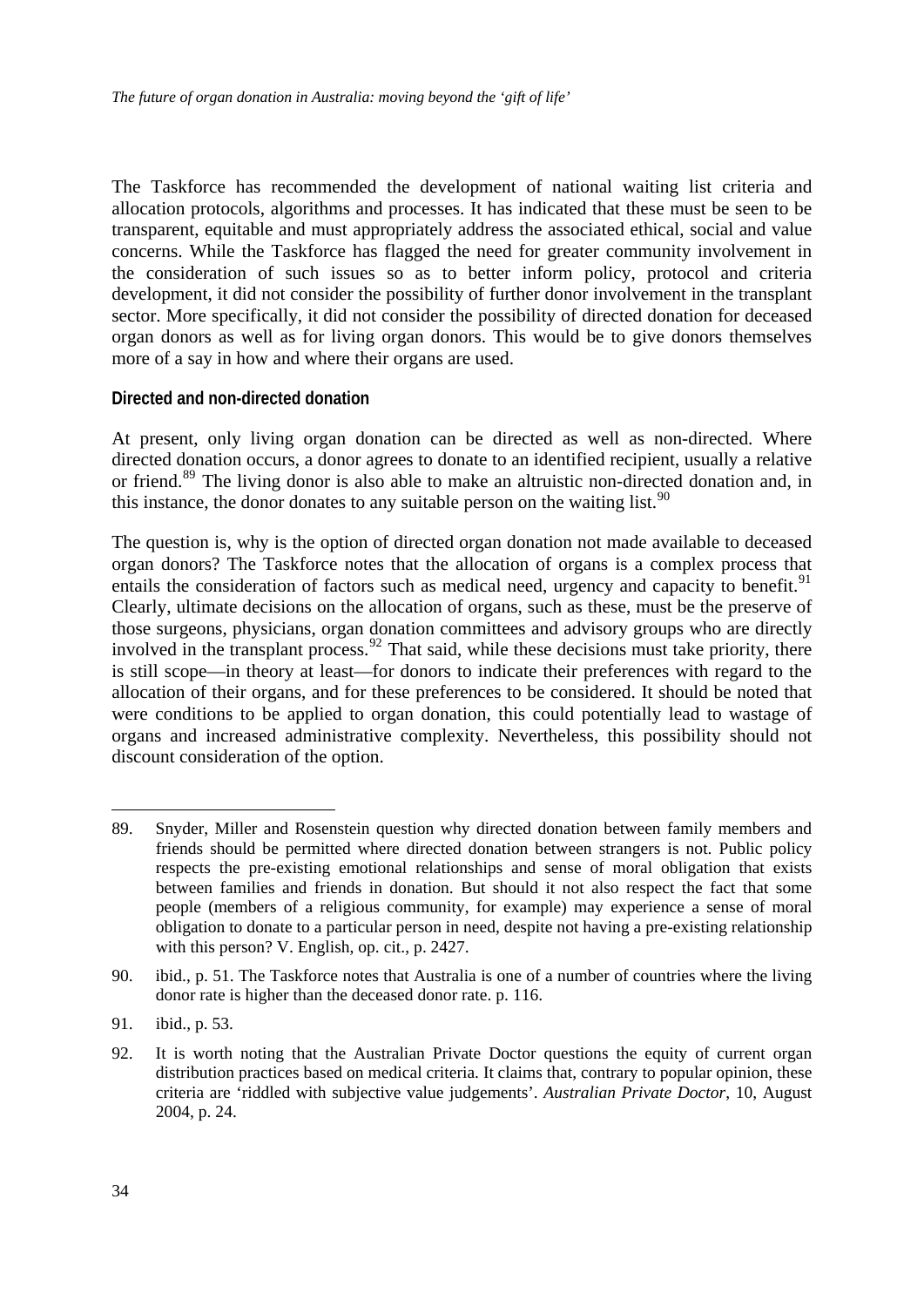The problem with the directed organ donation option, of course, is that it introduces the possibility that donors could exercise discrimination in their choice of to whom their organ or organs should be allocated. In the worst case scenario, such an option would allow people to give vent to their biases and personal preferences at the expense of certain groups and individuals.<sup>[93](#page-37-0)</sup>

To illustrate, given that donated organs are a scarce community resource, a healthy-living organ donor may object to their organs being allocated to somebody who is affected by 'lifestyle diseases', rather than to somebody who is viewed as being in need of a transplant through no fault of their own. The hypothetical donor may reason that to donate an organ to somebody who leads a less-than-healthy lifestyle would be to waste a precious resource.<sup>[94](#page-37-1)</sup> On these grounds, such a donor might request that, if their organs were to be allocated to a recipient suffering from lifestyle diseases, this would be on the precondition that the recipient agreed to make healthier lifestyle choices in the future.<sup>[95](#page-37-2)</sup>

Alternatively, deceased donors could indicate that they are happy for their organs to be allocated on an entirely non-directed basis, as is currently the case.

According to the gift doctrine, donors give their organs in a selfless, altruistic and egalitarian manner. Thus, there can be 'no prescribed and specified discrimination in the destination of the gift'.<sup>[96](#page-37-3)</sup> The moral decision is to give to strangers. In the case of Britain's blood donor system, Titmuss argued that 'by not doing something  $-$  by not giving donors a 'right' to prescribe the group characteristics of recipients – the [National Blood Transfusion and National Health Services] thus presume an unspoken shared belief in the universality of

<span id="page-37-0"></span><sup>93.</sup> This view of directed donation—that it should not be allowed in order to prevent against the possibility of discrimination—is, Spital argues, simplistic. Given that we would be likely to object to directed donation to advantaged people (rich, white), but not to directed donation to disadvantaged people (a poor person, a disabled person or a child), he maintains that the real issue is that directed donation might favour those people and groups that are already advantaged. He notes that if donations were to be directed on the basis of race, this could be deemed altruistic and acceptable so long as the recipient was from a disadvantaged group that typically does badly where it comes to the receipt of organs. A. Spital, Solicitation of Deceased and Living Organ Donors, To the Editor, *New England Journal of Medicine*, 356: 23, 7 June 2007, p. 2427.

<span id="page-37-1"></span><sup>94.</sup> Given the possibility of directing their organ donation, some people might choose to donate their organs only to those people who had also committed to donating their organs. This would be to tackle the 'tragedy of the commons' situation that currently exists in the organ donation sector. At present, 'the incentive to become an organ donor is diminished by the fact that everybody can access the available organs although only those who have agreed to become organ donors have contributed to their availability'. *Australian Private Doctor*, op. cit., p. 25.

<span id="page-37-2"></span><sup>95.</sup> Were a number of organ donors to make similar decisions with regard to their directed donations, certain segments of the population could suffer as a result.

<span id="page-37-3"></span><sup>96.</sup> Titmuss, op. cit., p. 268.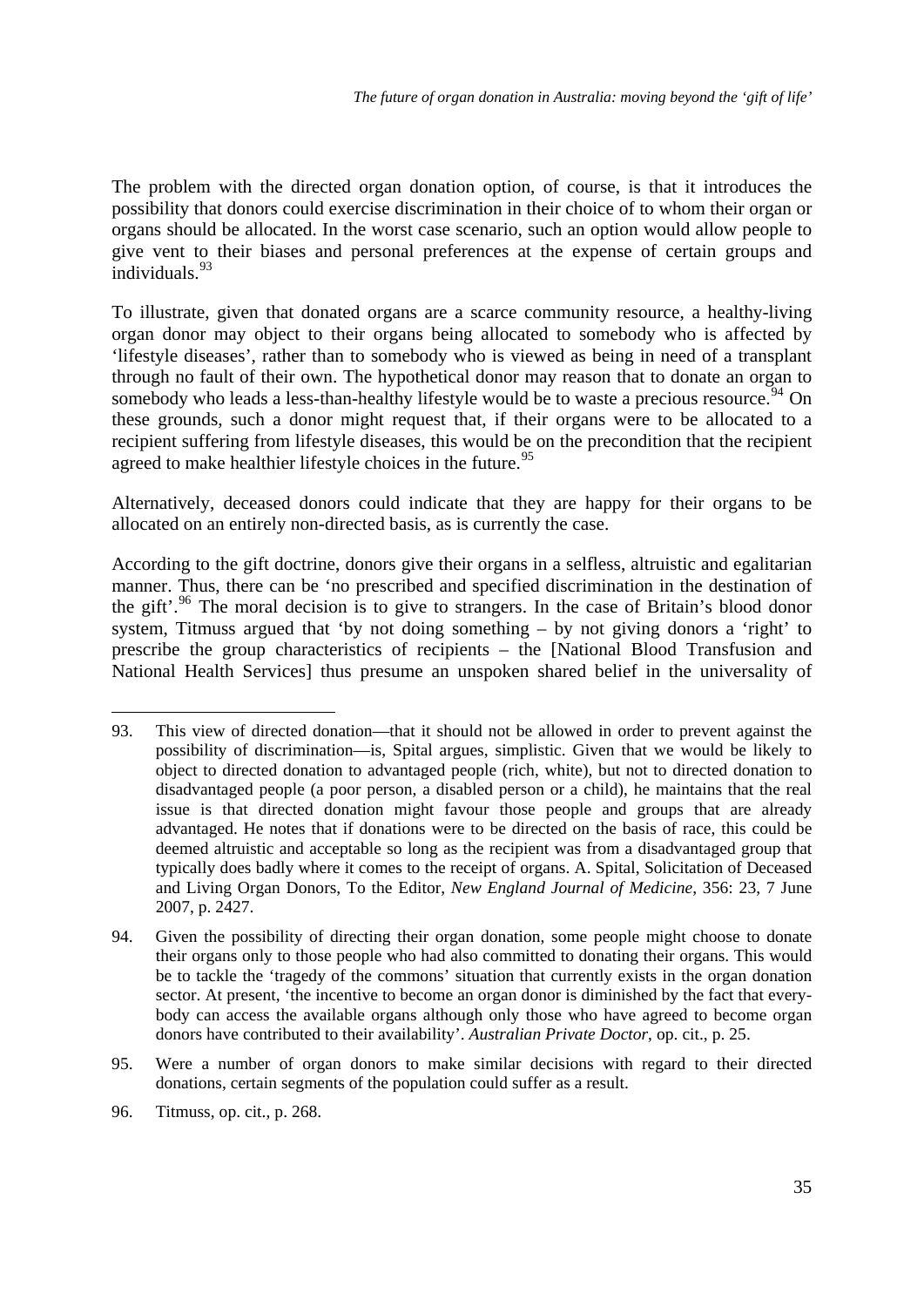need'.<sup>[97](#page-38-0)</sup> As Titmuss saw it, his own case study provided some vindication for this policy position. Because he found that donors shared a sense of social responsibility towards the needs of other members of society, Titmuss argued that, by implication, this demonstrated their commitment to the provision of services on the basis of common human needs, that is, on an indiscriminate basis.

There are a number of problems with Titmuss' argument and with the gift in relation to the question of directed and non-directed donation. However, for the purposes of this paper the main problem is that it assumes that the decision to donate one's organs is *necessarily*—and must be—a moral decision, and one that must be made on an altruistic and egalitarian basis. This is primarily because, from the perspective of the gift, a donation system is assumed to 'actualise the social and moral potentialities of all citizens' (in effect, it helps to 'create' knights).<sup>[98](#page-38-1)</sup>

The key point is that an organ donation system does not necessarily need to enable the altruistic and egalitarian capacities of would be donors through prescribing alternative forms of human motivation or decision-making in donation. As the system currently stands, a deceased donor has the choice of donating their organs on an altruistic and egalitarian basis, or not donating at all.<sup>[99](#page-38-2)</sup> In the terms of Le Grand's analogy, outlined above, the system allows only for knights and for a particular form of knave—one that is not necessarily selfinterested, but who need not subscribe to the indiscriminate egalitarianism that underpins the system.

If one assumes a donor who is a rational, autonomous decision-maker, one who may or may not choose to direct their organs (or, act as a knight or knave), but who is given the possibility of doing so, then this allows for the widest possible range of motivations and choices. It does not preclude people from making moral decisions (however interpreted) in organ donation. Indeed, it might be argued that the introduction of the possibility of directed as well as nondirected deceased organ donation could increase people's scope and ability to make truly moral decisions.

That said, Australians may choose not to allow directed donation as an expression of their shared commitment to the universality of need, and as recommended by Titmuss, above. They already prohibit certain other forms of behaviour as an expression of shared values, such as constraining private health insurers from discriminating against unhealthy or older members or not allowing states to charge wealthy patients for using public hospitals. The point is that, because we cannot assume that people are knights, the possibility of directed donation needs to be at least considered.

<span id="page-38-0"></span><sup>97.</sup> ibid., p. 268.

<span id="page-38-1"></span><sup>98.</sup> ibid.

<span id="page-38-2"></span><sup>99.</sup> And entrusting to the relevant transplantation staff ethical decisions around who the recipient should be.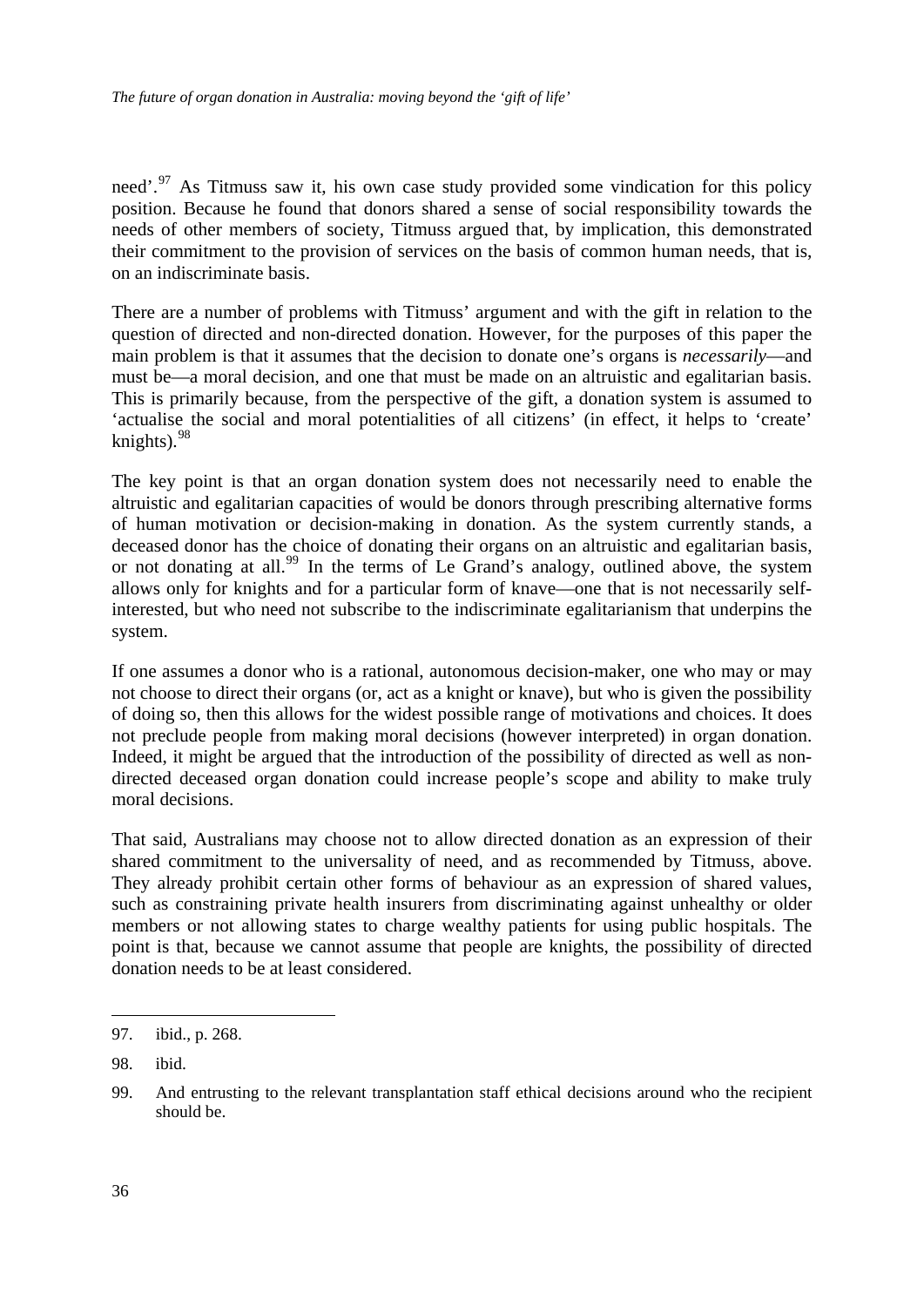# <span id="page-39-0"></span>**Organ donation and next-of-kin**

1

The explicit assumption of a rational, autonomous decision-maker as the basis for future organ donation policy in Australia would—if taken seriously—demand the revision of existing arrangements where it comes to next-of-kin's ability to overrule a deceased person's decision to donate their organs.

Australia's current system of organ donation largely relies on consent from family or next-ofkin for the donation of a deceased person's organs. Although a deceased donor may have registered their consent to donate their organs via the Australian Organ Donor Register (AODR), or through written means—both forms of registration that are considered to be legally binding and that may be acted upon—in practice, clinicians always seek the approval of next-of-kin for the donation. In this manner, the deceased person's wishes may be overridden.

A Newspoll conducted in 2004 indicated that almost three quarters of Australians (73 per cent) believe that a person's decision to donate their organs should be legally binding. These respondents also believed that the law should be changed to ensure that a deceased person's next-of-kin cannot overrule the decision.<sup>[100](#page-39-1)</sup> Of these seventy-three per cent, fifty-six per cent were strongly in favour of such a change. These results are borne out by research conducted by Novartis Pharmaceuticals in 1999, Stollznow Research in 2004 and Australians Donate in 2004. Respectively, these national surveys found that 74, 87 and 73 per cent of respondents did not believe that a person's next-of-kin should be able to overturn their decision to become a donor after death.

Despite this consistent and overwhelming support for donors' wishes being upheld where it comes to their decision to donate, the Taskforce did not question the current arrangement. Indeed, the Taskforce recommended that 'any promotional AODR material should emphasise that next-of-kin views are always taken into account when donation is being considered'.<sup>[101](#page-39-2)</sup> This stance is somewhat ironic given the Taskforce's emphasis in various other sections of the report on the need to balance individual rights with the community's need for donation.

<span id="page-39-1"></span><sup>100.</sup> David Hookes Foundation, 'Most favour organ donation law change but opinion divided on opt-out scheme', 24 March 2004, [http://www.davidhookesfoundation.com.au/index.php?option=com\\_content&task=view&id=17](http://www.davidhookesfoundation.com.au/index.php?option=com_content&task=view&id=17&Itemid=1) [&Itemid=1](http://www.davidhookesfoundation.com.au/index.php?option=com_content&task=view&id=17&Itemid=1), accessed on 2 September 2008.

<span id="page-39-2"></span><sup>101.</sup> National Clinical Taskforce on Organ and Tissue Donation, op. cit., p. 157. The NHMRC ethical principles for organ, eye and tissue donation after death are of little assistance in this instance. These guidelines state that organs and tissues for transplantation should be obtained in ways that respect the wishes, where known, of the deceased. However, this statement is qualified by the requirement that the needs of all those directly involved, including the donor, recipient, families, carers, friends and health professionals must be recognised.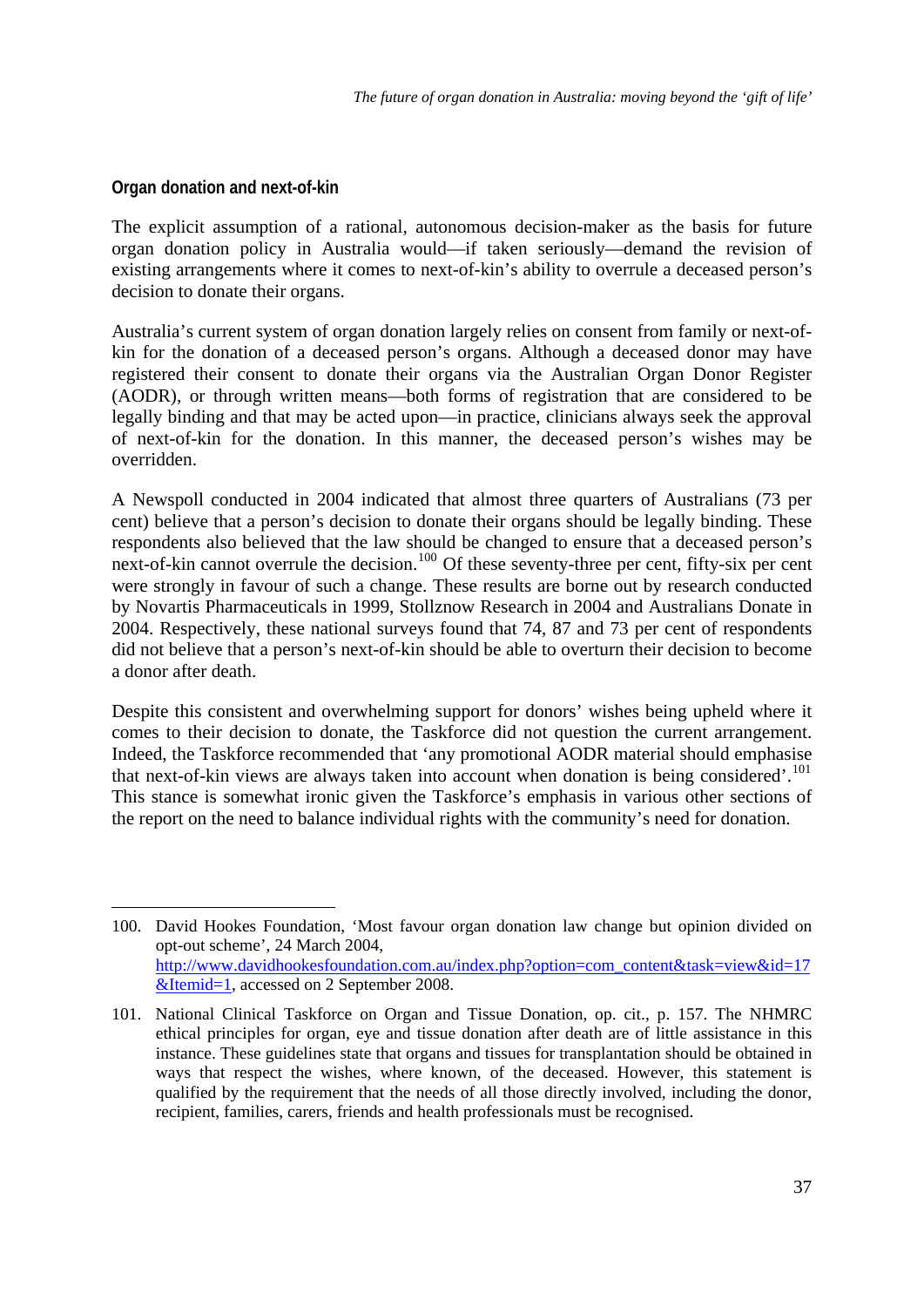<span id="page-40-0"></span>Given that the refusal rates of families in Australia are higher than those in other countries, the current next-of-kin arrangements pose a substantial problem not just in terms of donor's rights, but also in terms of increasing the number of donor organs available for transplant.<sup>[102](#page-40-1)</sup>

### **Payment and incentives for organ donation**

The introduction of a system of payment for organs in Australia would be a radical policy option, and one with which many Australians would be likely to be uncomfortable. Few countries allow the sale and purchase of organs and such an option would represent a last resort to most people. Nevertheless, the shortage of organs in the rest of the international community has led many commentators to begin seriously considering this alternative. While introducing financial incentives for organ donation is antithetical to the way that we currently do things in Australia, it is something that may need to be seriously considered in the future, if other options for increasing the supply of organs available for transplantation fail to yield results.

Humans are not, as Titmuss observes, born altruistic or self interested: they *learn* to give, or not to give. Thus, an important consideration in the realm of public policy is 'the extent to which specific instruments of public policy encourage or discourage, foster or destroy the individual expression of altruism and regard for the needs of others'.<sup>[103](#page-40-2)</sup> It is crucial, as noted above, that knights or potential knights should not be turned into knaves as a result of flawed or poorly designed public policy.

Titmuss' main argument in support of the gift in the context of blood donation was that voluntary blood donation systems foster giving to unnamed strangers. As such, voluntary systems were held by him to facilitate the expression of people's moral sense. Markets, on the other hand, were portrayed by Titmuss as promoting possessive egoism. If human blood was to be morally sanctioned as something to be bought and sold, Titmuss argued that each individual 'would act egoistically for the good of all by selling his blood for what the market would pay'.[104](#page-40-3) In effect, Titmuss' argument is that if people are *permitted* by society to sell their blood (or organs), then this effectively takes away their *ability* to behave altruistically and to exercise moral choice. The ultimate and logical consequence of blood being treated as

<u>.</u>

<span id="page-40-1"></span><sup>102.</sup> L. Hoffman, 'Organ donor reality falling short of hopes', *Weekend Australian*, 1 December 2007, [http://parlinfo.aph.gov.au/parlInfo/search/display/display.w3p;adv=;db=;group=;holdingType=;](http://parlinfo.aph.gov.au/parlInfo/search/display/display.w3p;adv=;db=;group=;holdingType=;id=;orderBy=;page=0;query=Id%3A%22media%2Fpressclp%2FDD4P6%22;querytype=;rec=0;resCount) [id=;orderBy=;page=0;query=Id%3A%22media%2Fpressclp%2FDD4P6%22;querytype=;rec=0](http://parlinfo.aph.gov.au/parlInfo/search/display/display.w3p;adv=;db=;group=;holdingType=;id=;orderBy=;page=0;query=Id%3A%22media%2Fpressclp%2FDD4P6%22;querytype=;rec=0;resCount) [;resCount](http://parlinfo.aph.gov.au/parlInfo/search/display/display.w3p;adv=;db=;group=;holdingType=;id=;orderBy=;page=0;query=Id%3A%22media%2Fpressclp%2FDD4P6%22;querytype=;rec=0;resCount)=, accessed on 3 September 2008; P. Pottinger and M. Papadakis, 'Organ-donor crisis', *Sunday Times*, 22 February 2004, [http://parlinfo.aph.gov.au/parlInfo/search/display/display.w3p;adv=;db=;group=;holdingType=;](http://parlinfo.aph.gov.au/parlInfo/search/display/display.w3p;adv=;db=;group=;holdingType=;id=;orderBy=;page=0;query=Id%3A%22media%2Fpressclp%2FFHQB6%22;querytype=;rec=0;resCount) [id=;orderBy=;page=0;query=Id%3A%22media%2Fpressclp%2FFHQB6%22;querytype=;rec=0](http://parlinfo.aph.gov.au/parlInfo/search/display/display.w3p;adv=;db=;group=;holdingType=;id=;orderBy=;page=0;query=Id%3A%22media%2Fpressclp%2FFHQB6%22;querytype=;rec=0;resCount) [;resCount](http://parlinfo.aph.gov.au/parlInfo/search/display/display.w3p;adv=;db=;group=;holdingType=;id=;orderBy=;page=0;query=Id%3A%22media%2Fpressclp%2FFHQB6%22;querytype=;rec=0;resCount)=, accessed on 3 September 2008.

<span id="page-40-2"></span><sup>103.</sup> Titmuss, op. cit. p. 17.

<span id="page-40-3"></span><sup>104.</sup> ibid., p. 16. This argument may be similarly applied to organ donation.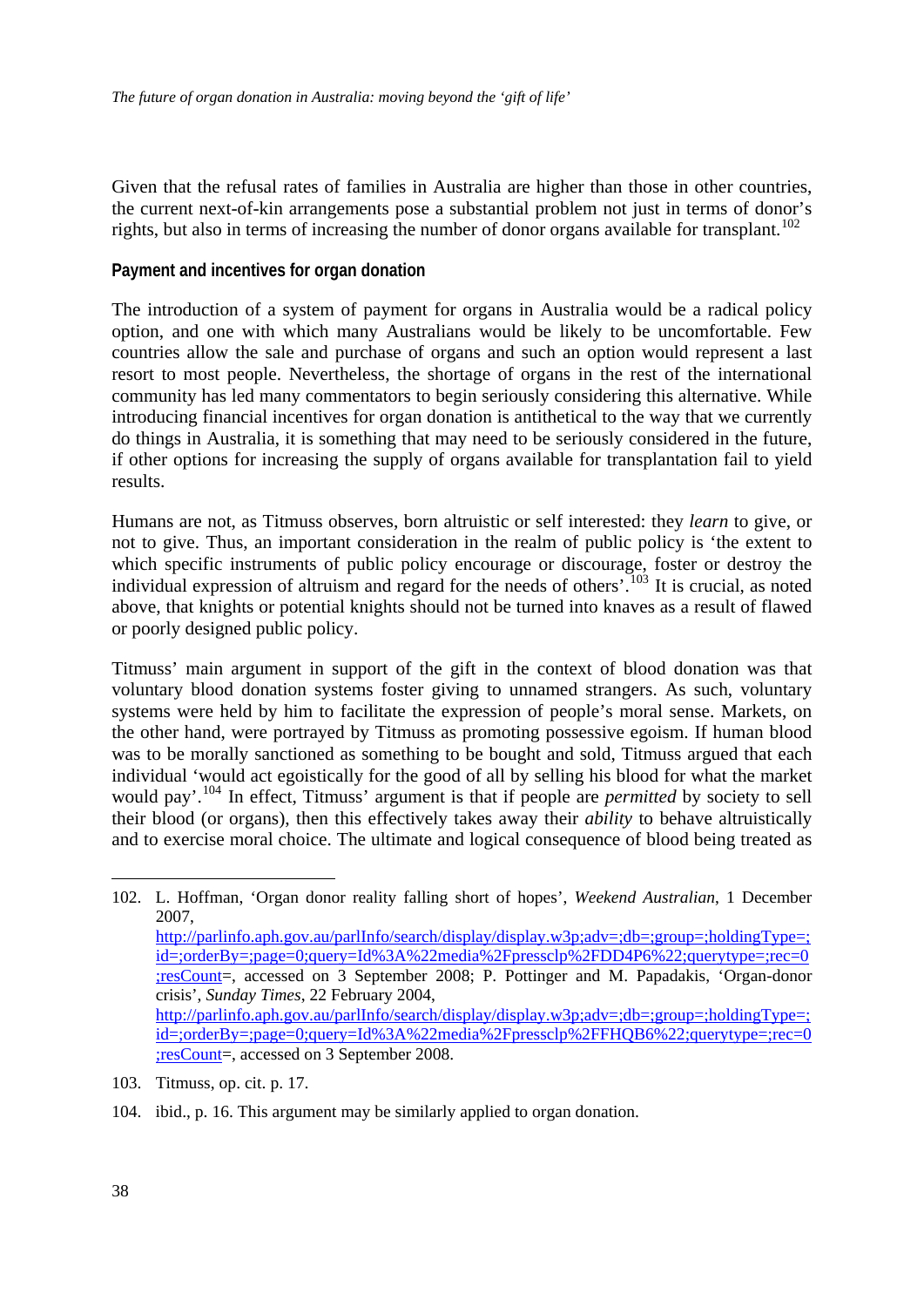a consumption good, as Titmuss saw it, would be that all policy would become economic policy, with the only values that count being those that could be measured in terms of money.

Titmuss' argument can be seen as flawed on two main grounds: firstly, it draws a crude and unrealistic dichotomy between the market and society and, secondly, it paints altogether too dim a view of markets and of people's capacity and willingness to act in a moral and rational fashion in market societies.

Titmuss' defence of the gift in relation to blood donation is very much a product of the historical moment and social and political context in which it was written. It has, to an extent, been overtaken and undermined by subsequent developments as a result. As noted above, the post-war system of social security in the UK was largely premised on various assumptions concerning human motivation and behaviour. It was on the basis of these assumptions that a clear line was drawn between 'individualistic private markets' and 'social services' in the development of welfare institutions.<sup>[105](#page-41-0)</sup> Since then our understandings concerning human motivation and behaviour have become more complex, and we have seen the development of private markets in health, education and employment services, among other areas. Few people would now argue, as did Titmuss, that private markets cannot coexist with redistributive social welfare institutions and processes without inevitably corrupting these institutions and processes, along with people's altruism and regard for the needs of others.<sup>[106](#page-41-1)</sup>

As noted above, Titmuss' argument is that if people are to be *able* to act altruistically in giving their blood, then this demands that they should not be given the option of selling their blood. But making available the option of selling one's blood or organs does not entail curtailing the moral choice of giving to strangers.<sup>[107](#page-41-2)</sup> This would only be the case if the option of altruistically donating one's organs were outlawed altogether, with the sale of one's organs rendered the only available option. It should also be noted that giving to strangers is not the only moral choice available. To suggest that this is so would be to subscribe uncritically to the gift doctrine and to the notion that the act of donation is pure, selfless and altruistic. The decision to become a paid donor can still be understood as a charitable act.[108](#page-41-3) People do not *have* to become a donor, either paid or unpaid. That said, some people are freer than others where it comes to making such decisions. This issue is considered below.

<u>.</u>

<span id="page-41-0"></span><sup>105.</sup> ibid.

<span id="page-41-1"></span><sup>106.</sup> ibid. For example, Titmuss argued that if blood were sanctioned as something to be bought and sold, then 'what ultimately is the justification for not promoting individualistic private markets in other component areas of medical care, and in education, social security, welfare services, child foster care, social work skills, the use of patients and clients for professional training, and other 'social service' institutions and processes'.

<span id="page-41-2"></span><sup>107.</sup> As Potts argues, 'even if laws legitimising organ commerce were passed, citizens would still be free to donate their organs without receiving any remuneration.' W. Potts, 'Increasing the supply of transplant organs by way of financial incentives', *Monash University Law Review*, vol. 31, no. 2, 2005, p. 219.

<span id="page-41-3"></span><sup>108.</sup> See W. Potts, op. cit.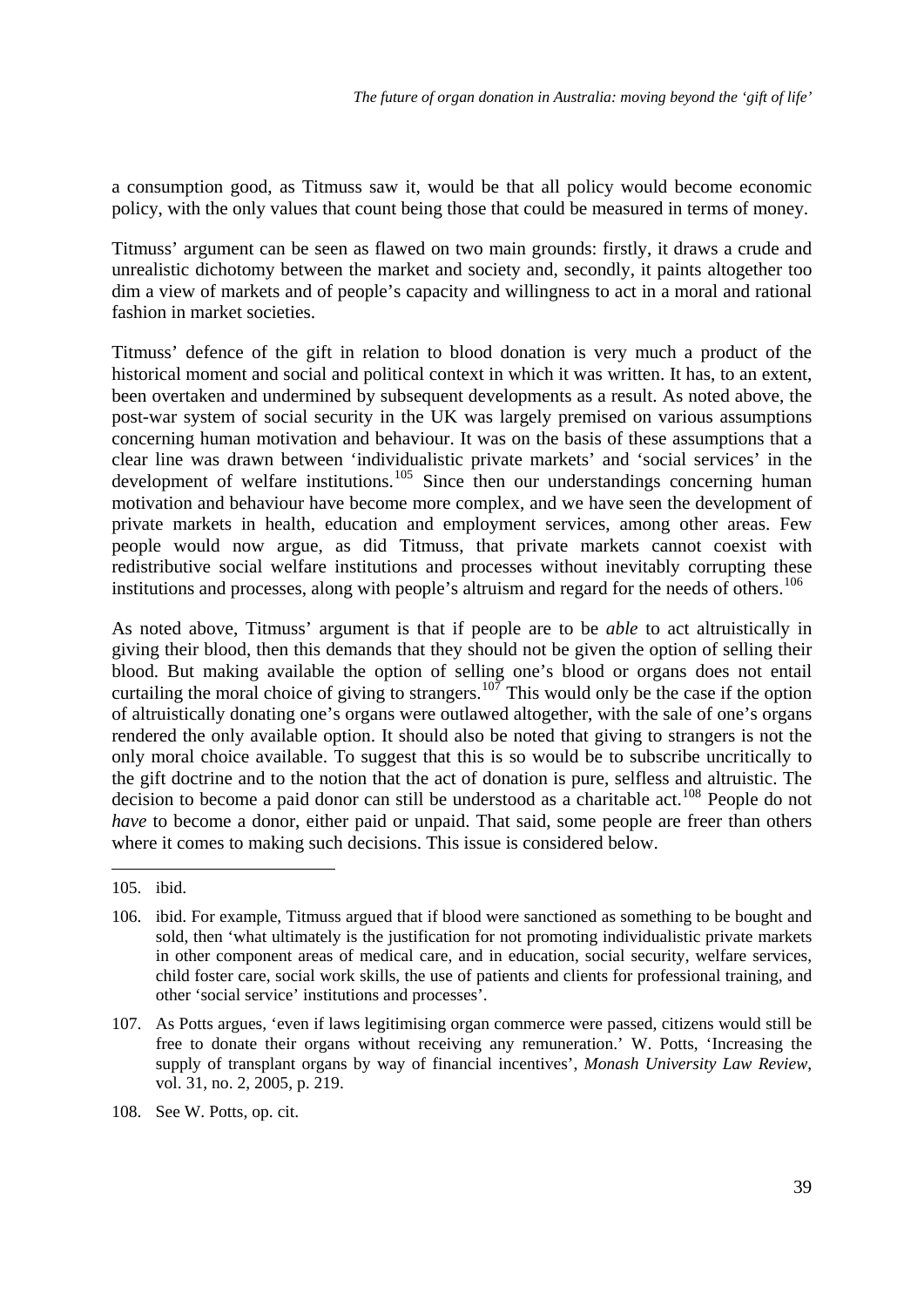Titmuss' other key argument in support of the gift in the context of blood donation was that blood sourced from voluntary, unpaid donation was safer than that sourced through paid donation. Since the 1960s, when Titmuss' research was conducted, 'stricter donor-screening protocols, more sophisticated testing and viral inactivation methods' have been developed and introduced.<sup>[109](#page-42-0)</sup> These new protocols and methods ensure that 'blood products sourced from paid donors are as safe as those sourced from voluntary, unpaid donors'.[110](#page-42-1) The same holds for organs.

Rethinking organ donation so as to adopt as a starting point a rational, autonomous decisionmaker does not lead inexorably to the introduction of a system of payment for organs; it does, however, demand serious consideration of the option. This is because to treat people as rational, autonomous decision-makers would be to truly give them control of their own bodies. The question of whether or not they would then be allowed to sell parts of their bodies is a secondary one, and one that is for society as a whole, and not simply lawyers, doctors and hospitals, to debate and resolve.<sup>[111](#page-42-2)</sup> The question of whether or not payment for organs was likely to increase the number of organs available for transplantation is also not a primary consideration.

That said, the introduction of a system of payment for organs is something that most Australians would probably have some difficulty in accepting, and would only be likely to seriously consider when all other avenues to increase the number of available organs had been exhausted.

At present, the fundamental tenet of liberal philosophy that prioritises individual autonomy is not supported by the law. Individuals are denied property in their own bodies and body parts.<sup>[112](#page-42-3)</sup> Thus, while people are allowed to give their organs (but only under the restrictive conditions outlined above) they are not allowed to sell or otherwise trade their body parts. Nor are they allowed to purchase body parts—in Australia, at least.<sup>[113](#page-42-4)</sup>

1

<span id="page-42-3"></span>112. W. Potts, op. cit., p. 226.

<span id="page-42-0"></span><sup>109.</sup> A-M. Farrell, 'Is the gift still good? Examining the politics and regulation of blood safety in the European Union', *Medical Law Review*, vol. 14, Summer 2006, p. 161.

<span id="page-42-1"></span><sup>110.</sup> ibid.

<span id="page-42-2"></span><sup>111.</sup> W. Potts, op. cit.; and K. Woods, 'Donor Debate', *Medical Observer Weekly*, 6 April 2007, pp. 25–26.

<span id="page-42-4"></span><sup>113.</sup> Recently, an Australian woman travelled to the Philippines for a kidney transplant, for which she is reported to have paid \$65 000. A small percentage of this sum was to be paid to the Filipino live donor, with the remainder paid to the National Kidney and Transplant Institute (NKTI) which conducted the operation and its Hope Foundation which is responsible for finding matches between donors and recipients. C. Weaver, 'woman pays \$65,000 for kidney', *Daily Telegraph*, 2 March 2008.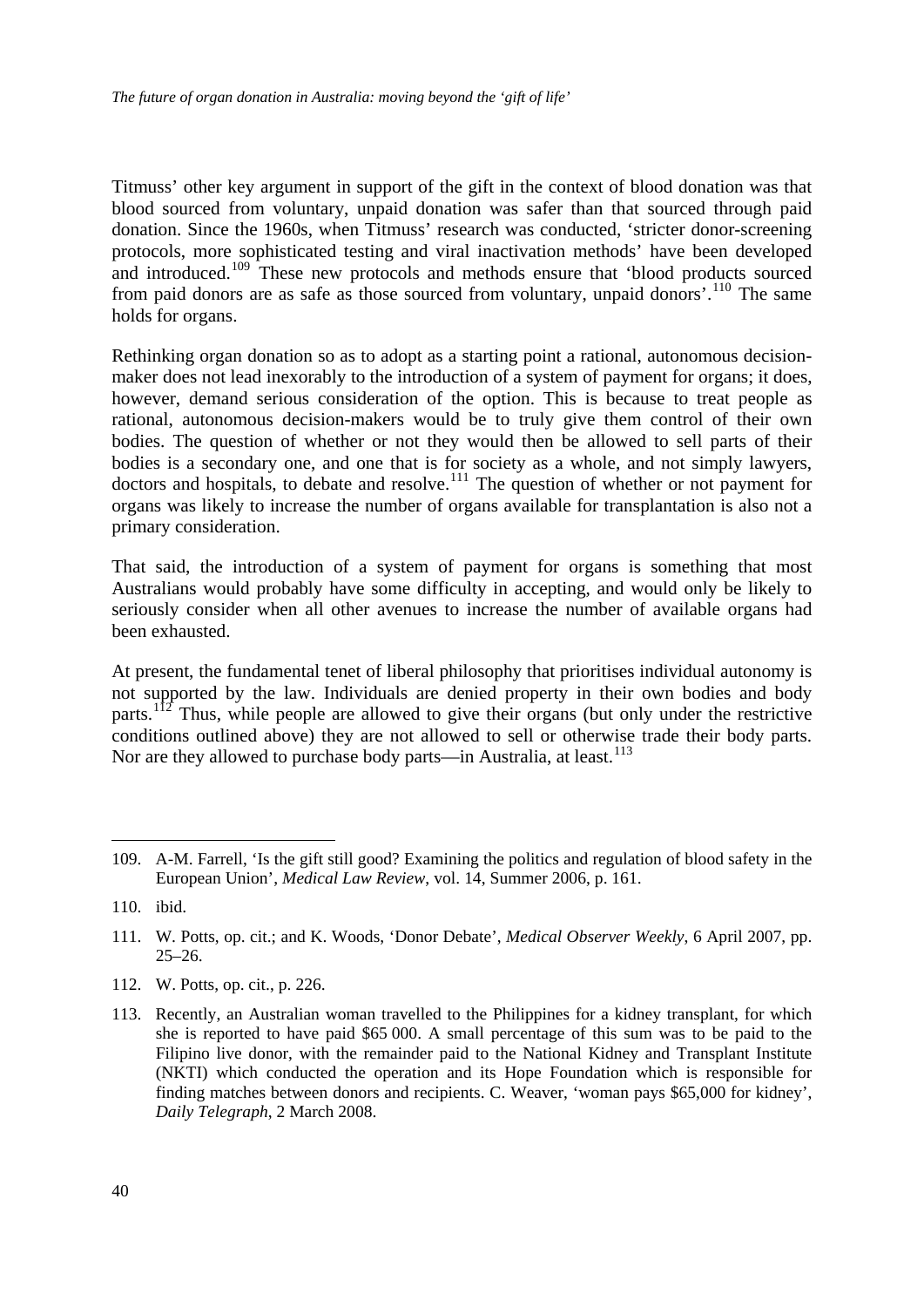An increasing number of commentators argue that laws specifically prohibiting the sale of organs should be repealed and that legislation that recognises the right of individuals to buy, sell and otherwise trade their body parts should be introduced.<sup>[114](#page-43-0)</sup> For the most part they do so on the grounds that introducing a system of payment for organs could significantly increase the number of organs available for transplant.<sup>[115](#page-43-1)</sup> Were this the case, the number of people suffering and dying whilst waiting for an organ transplant could be reduced, along with hospital and other health care-related funding and resources.

The sale of organs raises a number of issues. However, arguably the main issue has to do with the question of equity and with the related possibility of exploitation. This was certainly the issue of most concern to Titmuss. Objections to the sale of organs on the grounds of equity have it that the essentials of life, including medical care, should be available to all members of society, regardless of their ability or willingness to pay. According to these arguments, were the sale of organs to be permitted, this would discriminate unfairly in favour of wealthier patients who are able to purchase organs that poor people cannot afford. Not only would the introduction of a system of payment for organs discriminate unfairly in favour of wealthier patients where the purchase of organs is concerned, but such a system would also, it is argued, lead to the poor being exploited for their body parts. On this view, were the opportunity to sell their organs made available to poor people, then they would be likely to do so as a solution to their parlous circumstances.<sup>[116](#page-43-2)</sup>

The argument against the sale of organs on the principle of equity is difficult to sustain under current conditions. Discrimination on the basis of people's ability to pay is already firmly

- <span id="page-43-1"></span>115. There is some debate as to whether or not the introduction of paid organ donation would result in reduced numbers of potential altruistic donors. As noted above, Titmuss was of the view that it would. However, Matas has argued that there is no evidence to support this concern.
- <span id="page-43-2"></span>116. Kidneys are already transplanted from impoverished donors into wealthy recipients for payment in third world countries. See D. Rothman and S. Rothman, 'Organic commerce', *Australian Financial Review*, 17 October 2003.

<span id="page-43-0"></span><sup>114.</sup> See for example W. Potts, op. cit.; Australian Private Doctor op. cit.; M. Cherry, 'Cash and compassion', *New Scientist*, 13 August 2005, p. 20; J. Shearmur, 'The real body shop, Part 1: Blood and corpses', *Policy*, vol. 23, no. 4, 2007–08; A. Friedman, 'Payment for living organ donation should be legalised', *British Medical Journal*, vol. 33, 7 October 2006, pp. 746–8. Other commentators, such as A. Matas, propose the introduction of a system of compensation (for living kidney donors), rather than a system of *payment* for organs. Under such a system, compensation for organs could include fixed payments, long-term health insurance, education fees, tax deductions or other forms of compensation. While supporting a system of compensation for organ donation, Delmonico et al. argue that such compensation should not involve any form of payment for organs or the assignment of a monetary value to organs donated for transplantation. They do so on the grounds that while a payment-based system is ethically unacceptable, nonmonetary recognition of donation 'appeals to our notions of equity and…does not subvert the altruistic social good that must be preserved in a revised system of organ donation'. F. Delmonico et al., 'Ethical incentives—not payment—for organ donation', *New England Journal of Medicine*, vol. 346, no. 25, 20 June 2002, p. 2005.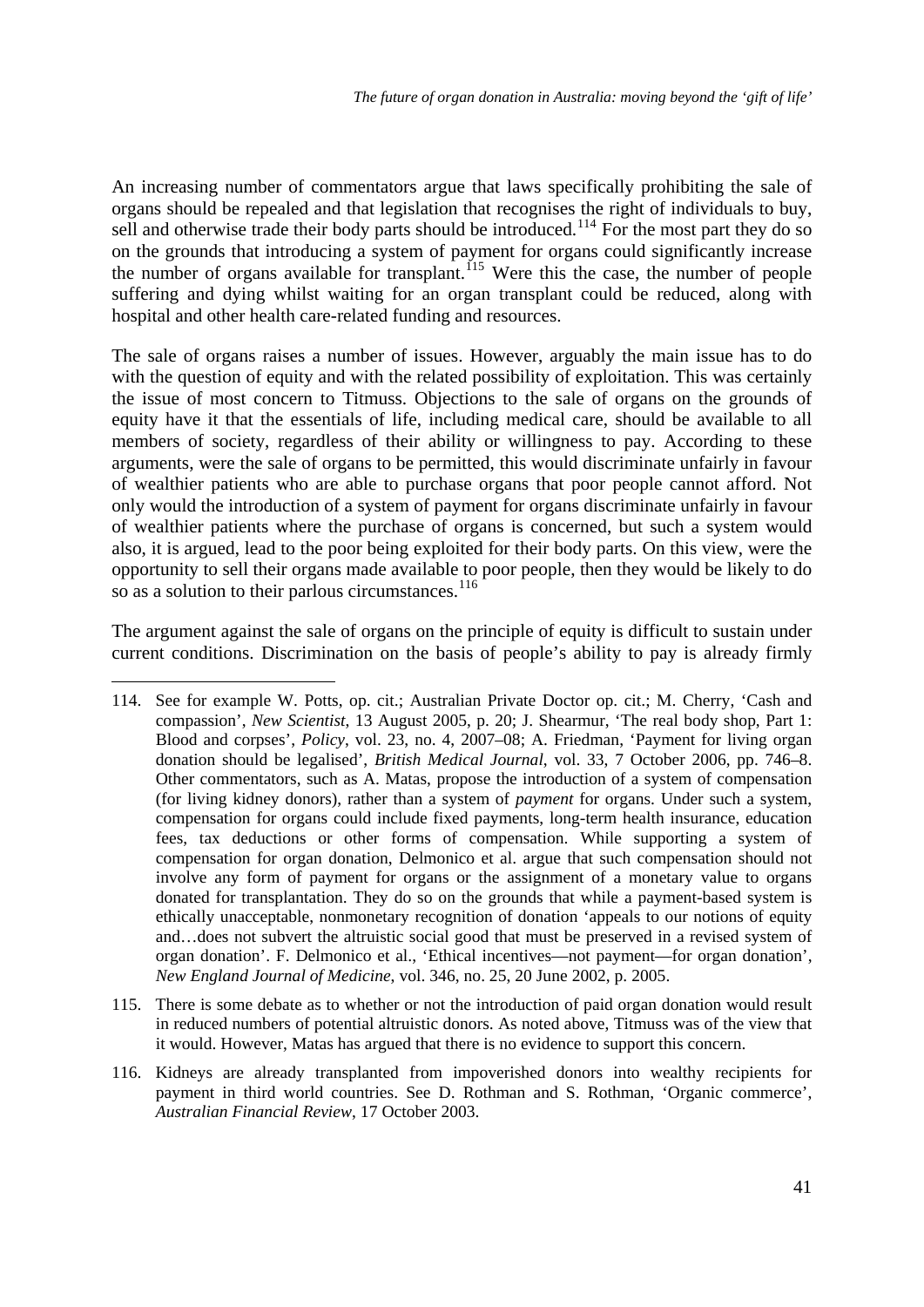entrenched in Australian society—and in such areas of basic need as medical care and education. Thus, if organ sale is wrong on the grounds of people's varying capacity to pay for necessary organs, then arguably 'all benefits available to the rich, including all private medicine', are wrong.[117](#page-44-0) Indeed, some commentators maintain that to not allow poor people the option of selling their organs is to deprive them of one possible means of achieving a better life (along with, of course, the recipients of these organs).<sup>[118](#page-44-1)</sup> In any case, problems such as those described above are not insurmountable and, as far as some commentators are concerned, should not serve as a justification for prohibition of the sale of organs.

Were a system of payment for organs to be introduced, equity could be assured through regulation of the market to guarantee that transplantable organs were allocated on the basis of need and urgency, as is currently the case. This would circumvent the possibility of wealthy patients 'jumping the queue' by outbidding poorer patients. In addition, poorer patients could draw on public assistance (such as Medicare) to enable them to afford required organs.

A possible means of dealing with the potential problem of poor people being exploited for their organs would be to only permit deceased donation market transactions. Limiting market transactions to deceased donations (where these organs were sufficiently healthy for transplantation purposes) would ensure that there was no acquisition of organs from live donors, and therefore no exploitation of the poor (with respect to their organs while they are alive, at least). Payment for organs would be made to the relatives or nominated recipient of the organ donor.  $^{119}$  $^{119}$  $^{119}$ 

Such an option raises two related issues. Insistence on a system of payment for deceased people's organs alone would be to pose limits on the autonomy and self-ownership that would be a necessary prerequisite for any form of organ sale. If property were to be recognised in the human body then this would, in principle, allow people to sell their organs while they were alive and not just when deceased. Further, such a system would not directly benefit the poor donor.

However, few people would countenance either leaving organ donation entirely to market forces or allowing people absolute freedom in the sale of their own organs. There would clearly be a role for state intervention to ensure that any organ market was regulated in the public interest, and that individuals—especially poor people—were prevented from exploitation and harm. In keeping with this principle, prohibiting people's sale of their organs while alive might (or might not) be justifiable on health grounds. The extent of the state's role in regulating a system of payment for organs—for example the question of whether or not the state would be responsible for the purchase and sale of organs or simply for setting

<span id="page-44-0"></span><sup>117.</sup> J. Radcliffe-Richards et al., 'The case for allowing kidney sales', 351, *The Lancet*, 1998, cited in W. Potts, op. cit., p. 220.

<span id="page-44-1"></span><sup>118.</sup> See A. Matas, op. cit.

<span id="page-44-2"></span><sup>119.</sup> For further details on such an option see W. Potts, op. cit.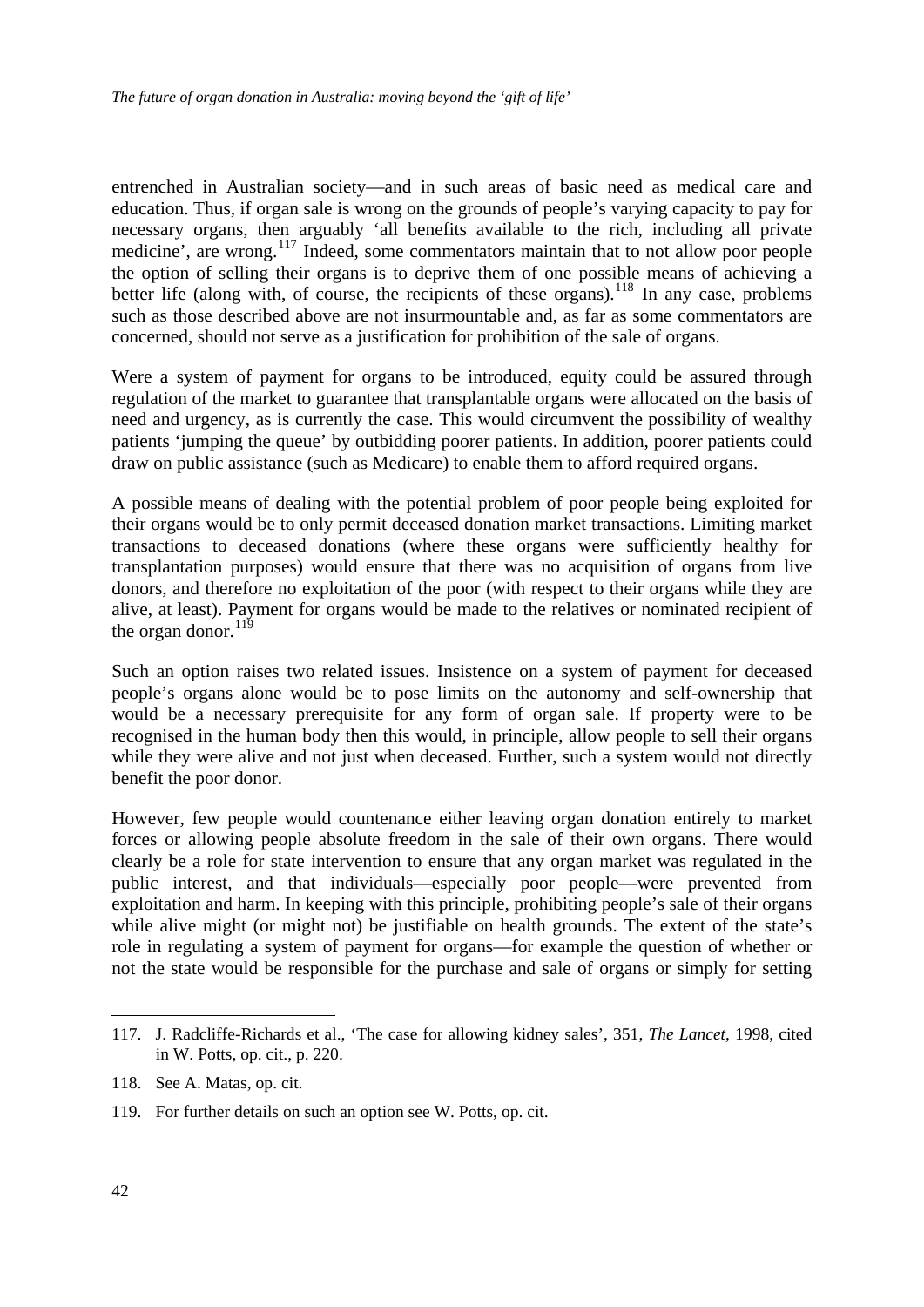<span id="page-45-0"></span>and enforcing prices—is something that would need to be determined in the event that such an option were to be considered.

# **Conclusion**

It is widely recognised that Australia's organ donation and transplantation sector is in need of significant reform, if the nation's present and future need for organs is to be met.

However, so long as proposed reforms do not, for whatever reason, depart from the terms of a gift of life doctrine, policy debates over organ donation will be constrained and many possibilities for increasing organ donation and transplantation rates go unexplored.

It is important to place organ donation into its proper perspective. Without wishing to underplay the merit of the act of organ donation, it is an act that should be viewed with objectivity. Freeing debates and policy considerations from the terms of the gift doctrine would serve to open up a broader debate around organ donation. This would, in turn, enable serious consideration of the presumed consent system option and the possibility of a system of payment for organs—should such an option prove necessary. The consequence of such a debate could be more realistic and innovative approaches to organ donation and, ultimately, more saved Australian and New Zealand lives.